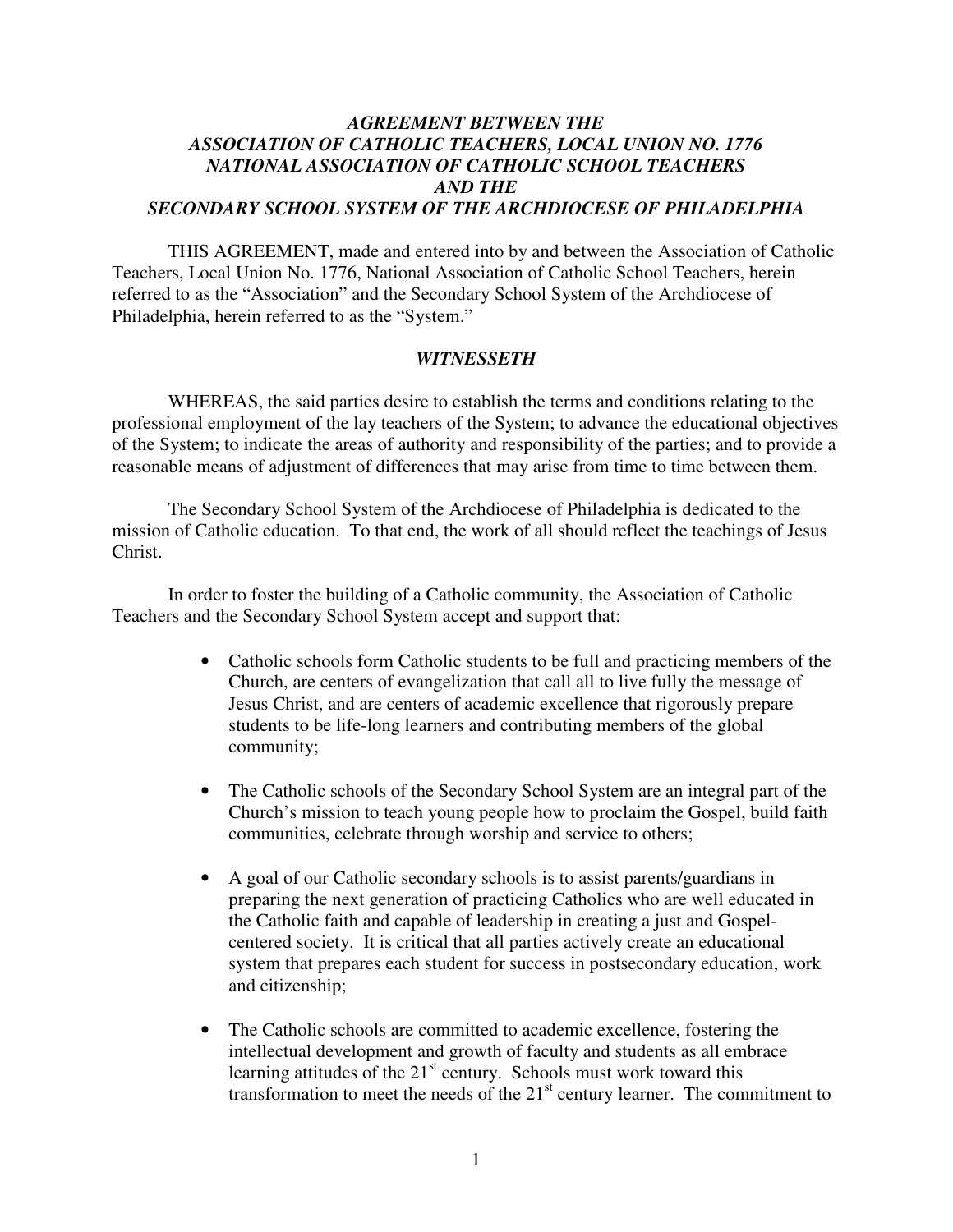this transformation is seen in embracing and implementing current and next generation learning strategies such as the framework for a rigorous and relevant curriculum and instruction and all that it entails, as well as web 2.0 and 3.0 tools;

- Student learning in our Catholic schools begins with a rigorous curriculum presented in a learning environment that supports high levels of student engagement where ever-evolving technologies and  $21<sup>st</sup>$  century skills are integrated with information relevant to the present as well as the future. Instructional planning, delivery and assessment practices are at the forefront of providing a quality and effective education;
- Available technology, provided by the school, shall be appropriately utilized to extend and expand learning opportunities and all teachers shall integrate technology in their instructional delivery;
- All students in our Catholic schools need to be given frequent opportunities to think critically, work collaboratively, and make appropriate choices in an academic climate that allows for growth in each student's ability to express learning in creative ways;
- Commitment to standards based instruction, effective assessment practices, project-based learning and data-driven decision making will provide the education that the students need to reach individual levels of success;
- A safe, orderly and respectful learning environment is necessary for a quality, Catholic education;
- Catholic secondary schools embrace cultural diversity reflective of the world in which our students will live and work:
- Supportive relationships enhance the learning capabilities of all of our students;
- Change must be future-focused, flexible, collaborative and creative. Each school's educational vision can become reality by allowing the freedom necessary to develop unique educational opportunities. Flexibility in programs, schedules, rosters and instructional delivery are necessary to meet these needs as well as position our schools for success and viability;
- Respect for the dignity of the worker is a fundamental principle of Catholic social teaching and the measure of justice in the workplace.

NOW, THEREFORE, the parties hereto mutually agree with each other as follows: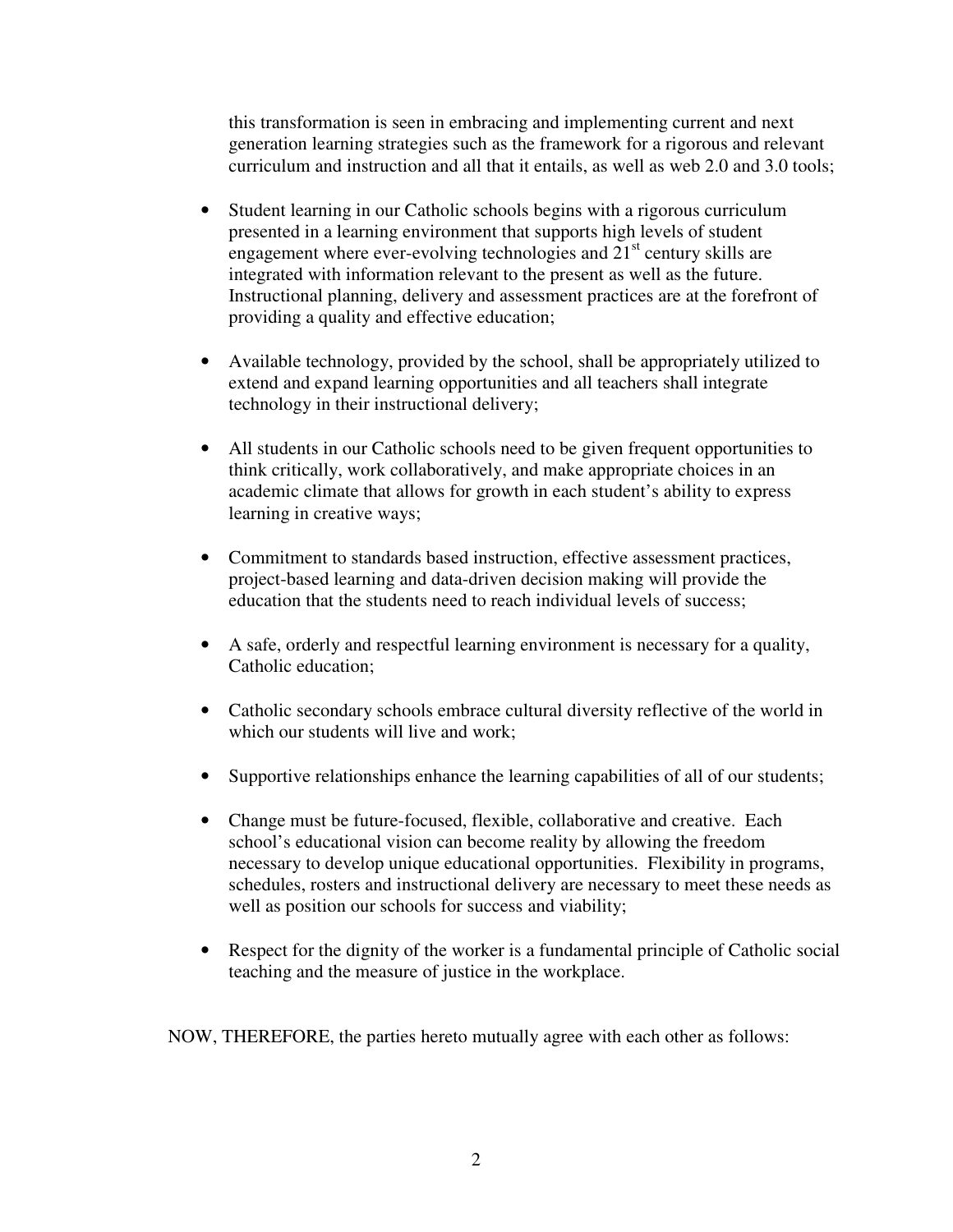## *ARTICLE I - PURPOSE AND SCOPE OF AGREEMENT*

1. The System hereby recognizes the Association as the sole and exclusive collective bargaining agent for all full-time lay teachers and long-term substitutes who are engaged in professional duties in the System in the high schools designated in Exhibit A attached hereto and made part hereof, exclusive, however, of principals, assistant principals of academic affairs, student services, student affairs, student life, directors of school ministry, special music teachers who are not full-time employees of the System, "coaches in their coaching capacity," per diem substitutes, and other employees who are not full-time teachers in the System. Substitutes whose continuous employment extends beyond thirty (30) school days or whose totality of discontinuous employment during the same school year extends beyond fifty (50) school days shall automatically become members of the bargaining unit on the first day of employment beyond such periods. Such membership in the bargaining unit does not guarantee the substitute teacher any rights of continued employment.

Permanent deacons who are full-time teaching employees of the System shall be considered members of the bargaining unit in all matters of employment.

1a. For the 2011-2012 school year, in the event, however, the limited teaching experience of at least one (1) semester (as defined in Article XVIII, Section 1) has been satisfactory according to the Evaluation Procedure, the teacher's name shall be placed on a list. Vacancies in the appropriate subject area shall be filled by teachers selected from a pool of all available substitutes plus all other available candidates.

 Beginning in the 2012-2013 school year, in the event, however, the limited teaching experience of at least one (1) semester (as defined in Article XVIII, Section 1) has been Distinguished, Proficient or Basic according to the Evaluation Procedure, the teacher's name shall be placed on a list. Vacancies in the appropriate subject area shall be filled by teachers selected from a pool of all available substitutes plus all other available candidates.

 The assignment shall take place at the beginning of the second semester provided the opening occurs at least thirty (30) days before the beginning of the second semester. Otherwise, the assignment will take place at the end of the school year.

As soon as the teacher is selected, he/she shall be treated as a full-time teacher.

 1b. The System reserves the right to determine the number of full-time teachers assigned to a school. A full-time teacher is defined as a teacher assigned to an eight (8) period roster which includes any combination of instructional and service period assignments as well as an assigned lunch and preparation period unless modified by Article IX, Section 9.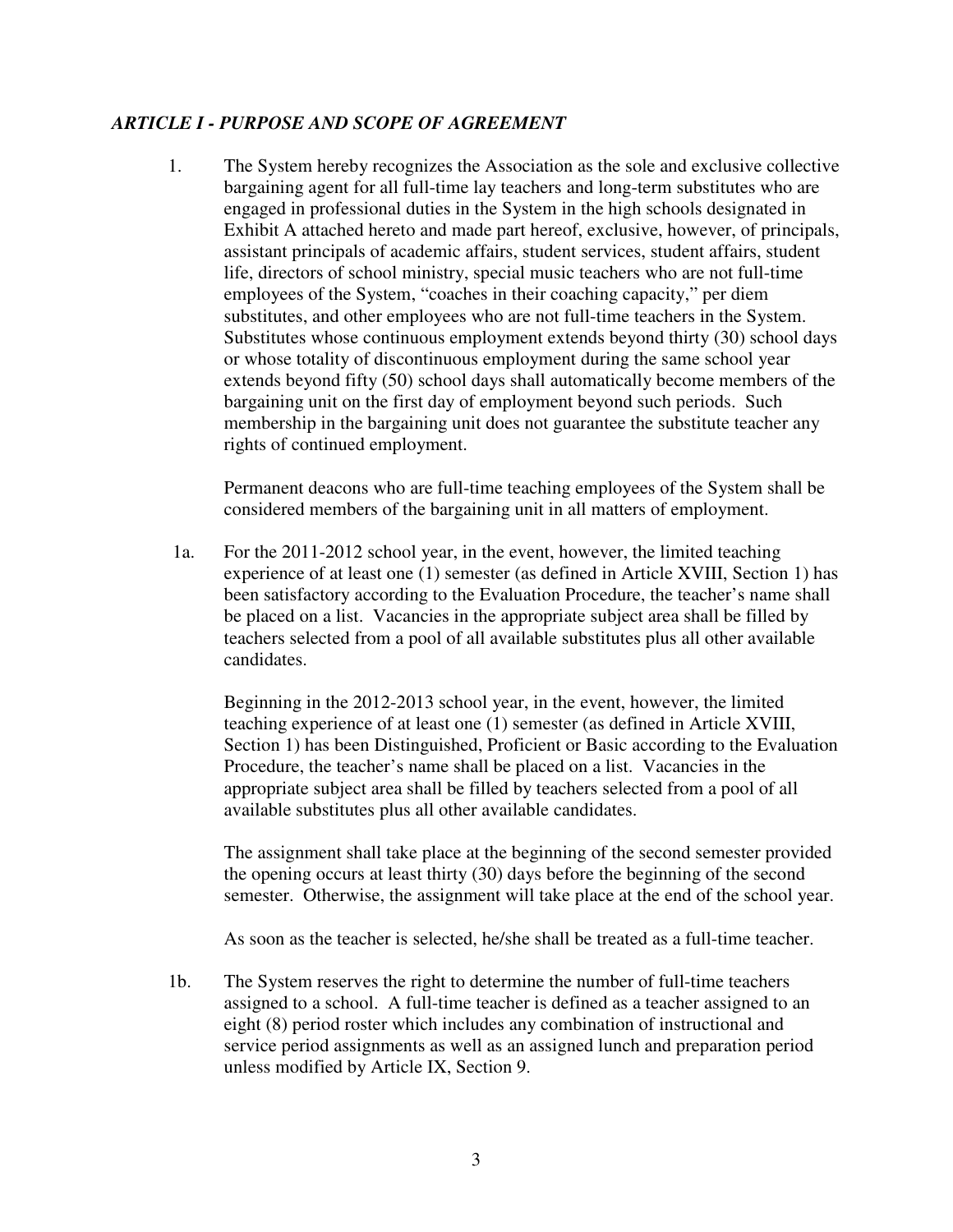The System reserves the right to hire part-time teachers to supplement the teaching staff at a particular school. A part-time teacher is defined as a teacher who is assigned to teach no more than two (2) instructional periods. No more than two (2) instructional periods in any department can be taught by any combination of administrators, School Ministers, Directors of School Ministry or part-time teachers.

 Notwithstanding the preceding paragraph, however, in any two (2) of the following departments—Fine Arts, World Language and one (1) other department of a school's choosing—four (4) instructional periods may be taught by any combination of administrators, School Ministers, Directors of School Ministry or part-time teachers; provided, however, if four (4) courses within one (1) of the departments can be taught by a teacher with an appropriate competency, that position shall be a full-time position.

Competency in the subject area of any instructional period is a requirement.

Part-time teachers shall not be hired to replace full-time teachers.

 In a year in which a constriction(s) occurs in a department where any part-time teachers are employed, no more than a total of two (2) instructional periods remaining from the full-time constricted teacher's(s') roster(s) may be taught by any part-time teacher(s).

1c. The System shall continue its policy of not increasing the number of classes taught by administrators. It is understood that the number of classes taught by administrators, School Ministers and/or part-time teachers cannot equal three (3) or more in one department, except in those departments where up to four (4) instructional periods may be taught by part-time teachers. In those departments where an administrator(s) is/are assigned to an instructional period(s), the instructional period(s) will be counted in the number of sections which define a part-time teacher.

 A School Minister may teach one (1) class of Theology and this shall not be counted under the provisions of this Article.

 If the School Minister teaches more than one (1) class of Theology or a class or classes in another academic area, these classes shall be counted under the provisions of this Article.

 The Director of School Ministry may teach one (1) class of Theology and this shall not be counted under the provisions of Article I, Section 1b. However, the total number of Theology classes taught by the Director of School Ministry cannot equal three (3) or more.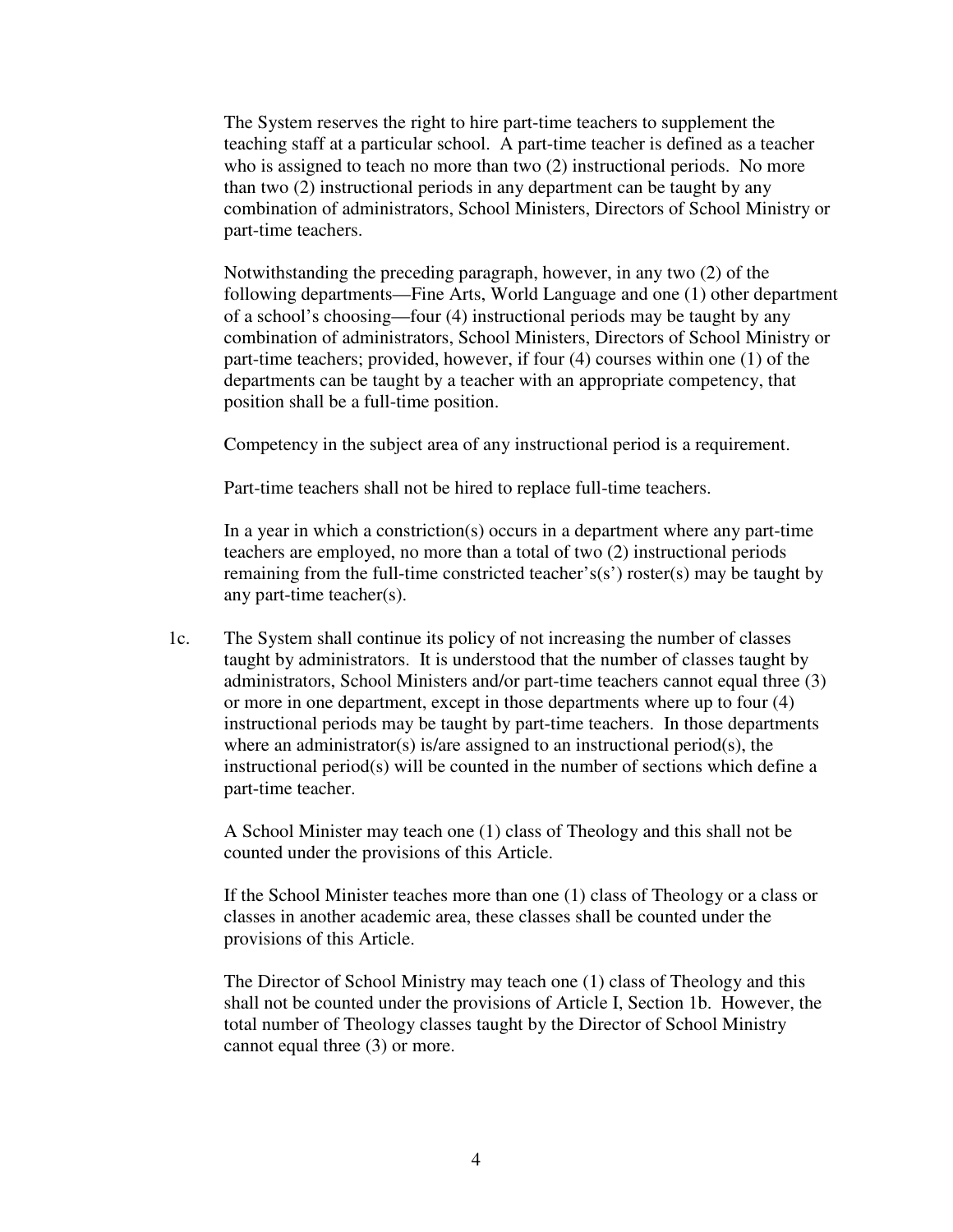The System may employ diocesan priests for part-time teaching in Theology. The hiring of diocesan priests for part-time teaching in Theology may not displace a full-time teaching position.

- 2. The subjects covered by the Agreement are conditions of professional services (wages, hours, and other terms and conditions of employment) of full-time lay teachers and long-term substitutes.
- 3. The Association recognizes that the operation and maintenance of the System is the sole responsibility of the Catholic Archdiocese of Philadelphia functioning through the System.
- 4. The Association recognizes the uniqueness of the System and its spiritual commitment to provide the opportunity for Catholic schooling. Every teacher is expected to give witness to the Catholic faith and to assist in the religious formation and education ministry of the school.
- 5. The Association recognizes the non-profit nature of the System, and the fact that it possesses no taxing power, and is dependent, in part, upon the free-will offerings of the people.

To ensure that the entire community is made aware of and offered the opportunity to help support Catholic schools, the System shall continue the existence of the present Alternative Funding Committee for the life of the contract. The purpose of the Committee shall be to continue exploring the means necessary to acquire this support. The actions of this Committee shall not be subject to the provisions of Article XIV.

The Committee shall meet twice a year and shall select its own chairperson.

 The Association's representative will forward to the Association any minutes or reports from the Alternative Funding Committee.

6. The Association recognizes that when the terms and conditions of this collective bargaining agreement affect in any way religious teachers or their communities in the System, said System has the right and duty to consult with the religious teachers, their communities, and the authorized representative of the congregational leadership for religious and the Secretary for Clergy for diocesan priests to discuss with them all matters of mutual concern. The System also recognizes that when the terms and conditions of agreements with religious communities affect in any way the lay teachers, said System has the right and duty to consult with the Association.

And the Association further recognizes that the religious communities participating in the System have the right to determine the personnel assignments within these communities, insofar as such assignments do not violate the terms of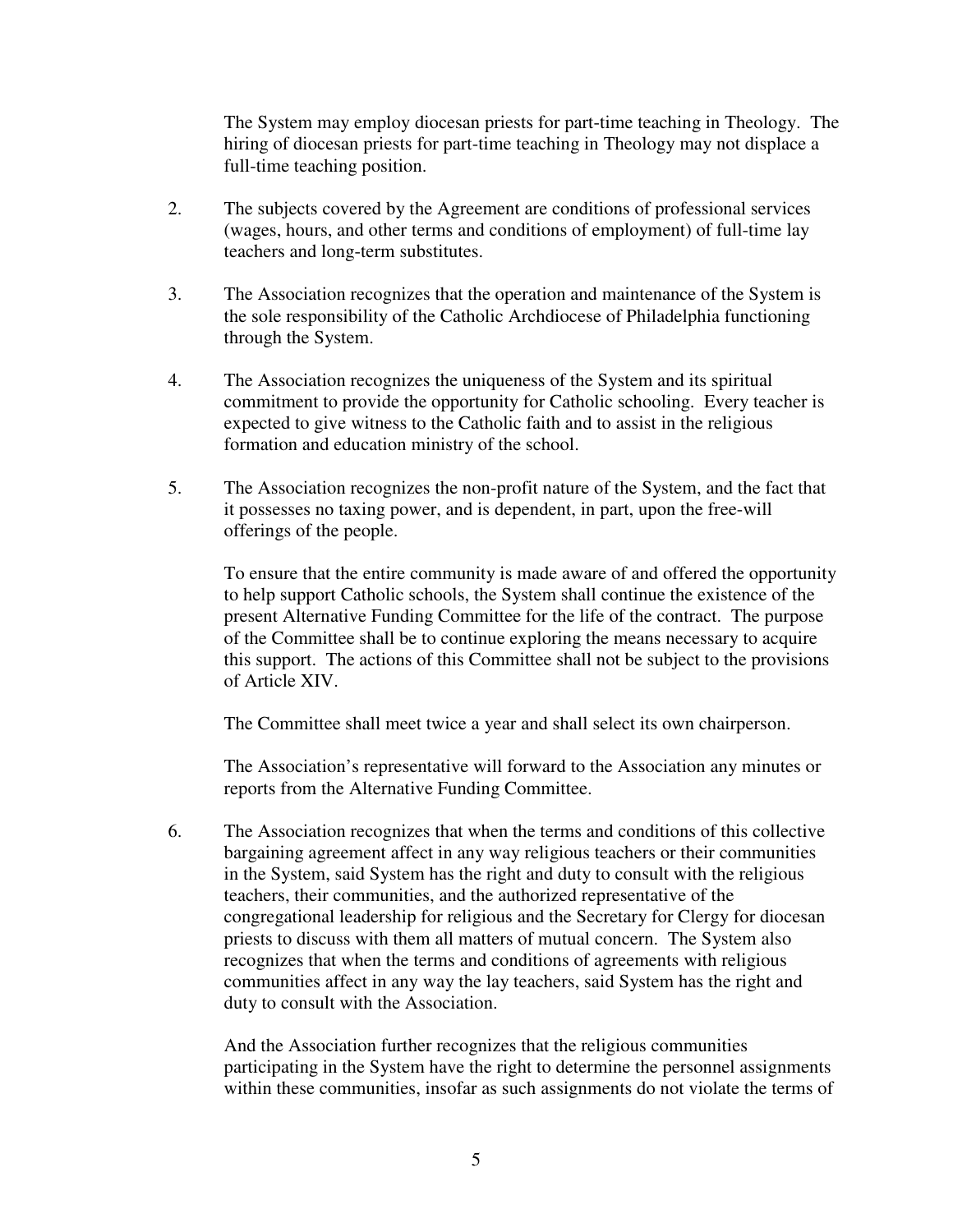this Agreement. If a religious leaves a teaching position, the position may be filled by another religious, but only in the department from which the religious left.

 When a religious teacher dies or is reassigned, the position shall remain a religious position for four (4) semesters.

 All open positions not available to constricted teachers or voluntary transfers shall be open to religious and lay teachers without discrimination.

- 7. The System retains the sole right and duty to operate its school system in accordance with the philosophy of Christian education, the doctrines, laws, and norms of the Catholic Church. Notwithstanding grievance and arbitration procedures hereinafter specified, any grievance arising from dismissal of a teacher for serious and public immorality and/or public rejection of official doctrine or laws of the Church shall be first discussed orally with the Principal and/or the System. The charge shall then be reduced to writing and presented to the teacher. The teacher or the Association may then file a grievance at the System level. If the grievance is not resolved at the previous level, the teacher or the Association may request arbitration by the Ordinary of the Archdiocese or his designee whose decision shall be final and binding on all concerned.
- 8. The System retains the sole right to operate its school system, determine academic programs, resource room services, and all support services as deemed necessary for the operation and management of the Secondary School System of the Archdiocese of Philadelphia. Nothing herein shall be deemed to limit or restrict it in any way in the exercise of all its functions. This includes the right to make such rules relating to its operation as it shall deem advisable providing they are not inconsistent with the terms of this Agreement.
- 8a. A copy of any policy directly related to the Labor Agreement and/or the lay teachers shall be forwarded to the Association at the time of its promulgation.
- 8b. Any requirements in this Agreement for postings, lists, notifications, rosters and other copies may be provided in paper or electronic form. Effective September 1, 2011, the Association will be provided with postings, lists, notifications, rosters, and other copies in paper form.

Effective September 1, 2012, the Association will be provided with postings, lists, notifications, rosters, and other copies in paper or electronic form.

- 9. The right to hire, suspend, discharge, or otherwise discipline a teacher for violation of such rules or for other proper and just cause is reserved to the System.
- 10. All of the functions, powers, or authority which the System has not specifically abridged, delegated, or modified by this Agreement are retained by the System.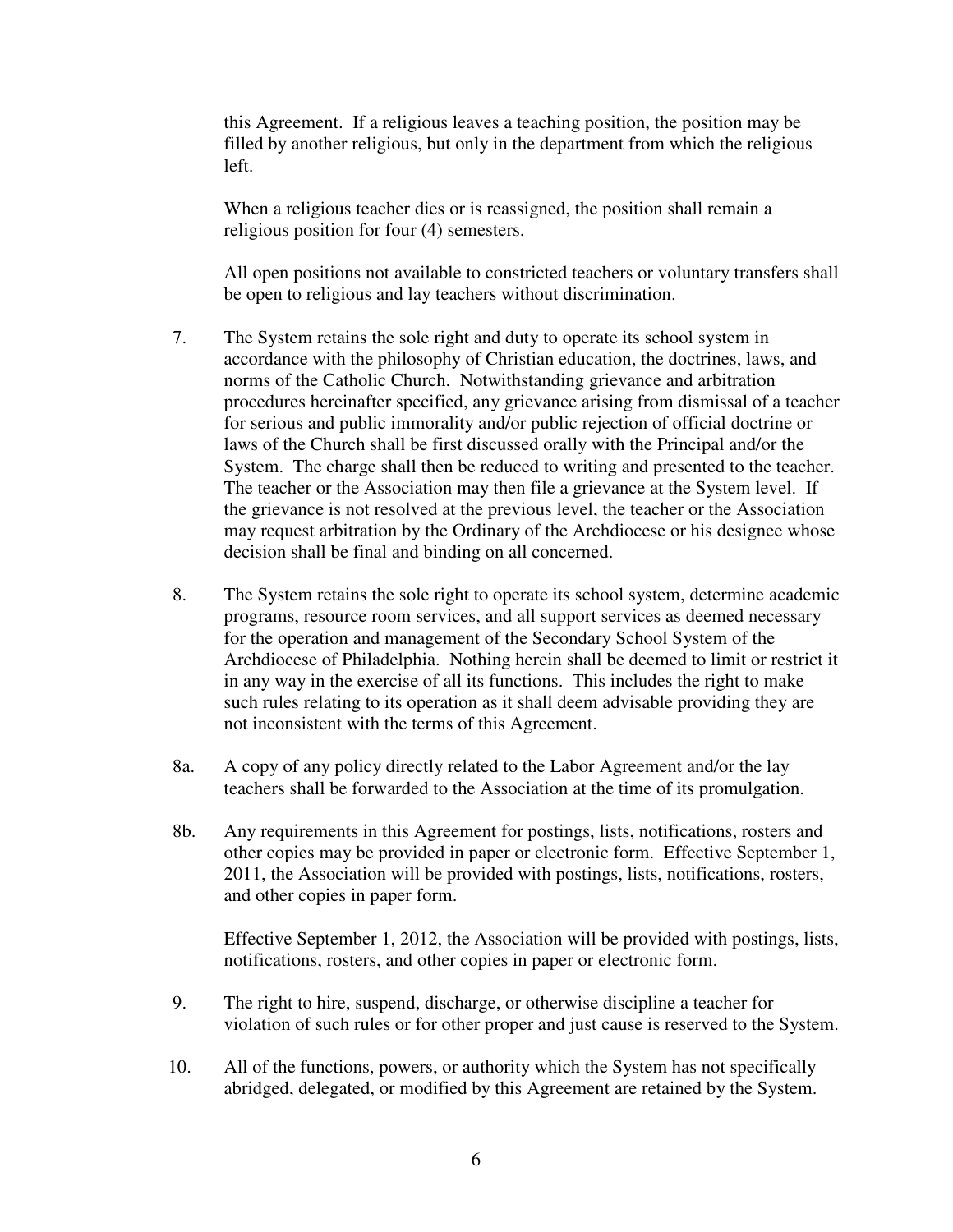11. The System shall continue its policy of meeting with the Association on a regular basis.

# *ARTICLE II - CHECK OFF*

 1. All teachers in the bargaining unit have the right to join or not to join the Association. The System shall cause to be deducted through the individual schools the Association dues from the salary of each teacher who shall furnish the proper authorization to make such deductions.

 All teachers in the bargaining unit share in the contract benefits and Association representation. Those teachers who are members of the Association discharge their obligation through membership dues. Those teachers who do not wish to join the Association shall tender a service fee in lieu of membership dues. The amount of the service fee is to be determined by the Association. For the term of this contract, the service fee is eighty percent (80%) of the Association dues. It is also understood that non-members may designate \$25.00 of their service fee to be placed in the Association's Education Fund in which benefits they may participate.

 It is understood and agreed that payment of Association dues or service fee is a condition of employment of all lay teachers who are members of the bargaining unit. It is further understood and agreed that the Association will not request separation from employment of any lay teacher without first making a written request to such teacher for payment, and if payment is refused or withheld for more than thirty (30) days, the System as well as the Association may evaluate any extenuating circumstances involved in the teacher's refusal to pay the service fee.

After such evaluation, the Association may then notify the System with a copy to the teacher requesting the termination of the teacher within thirty (30) days.

Any dispute arising in regard to this matter, including the refusal of the System to dismiss the teacher, if requested, will be resolved in the grievance procedure.

1a. The Association will advise the System in writing as to any change in the amount of said dues or service fee at least thirty (30) days prior to the effective date of any change. All dues and service fee authorizations shall be irrevocable for the term of this contract and thereafter, unless the individual teacher shall submit in writing his/her resignation from the Association or revocation of the service fee authorization by certified mail to the Association's Office during the period of fifteen (15) days prior to the expiration of this contract or succeeding contracts.

All deductions above shall be remitted within three (3) working days of each pay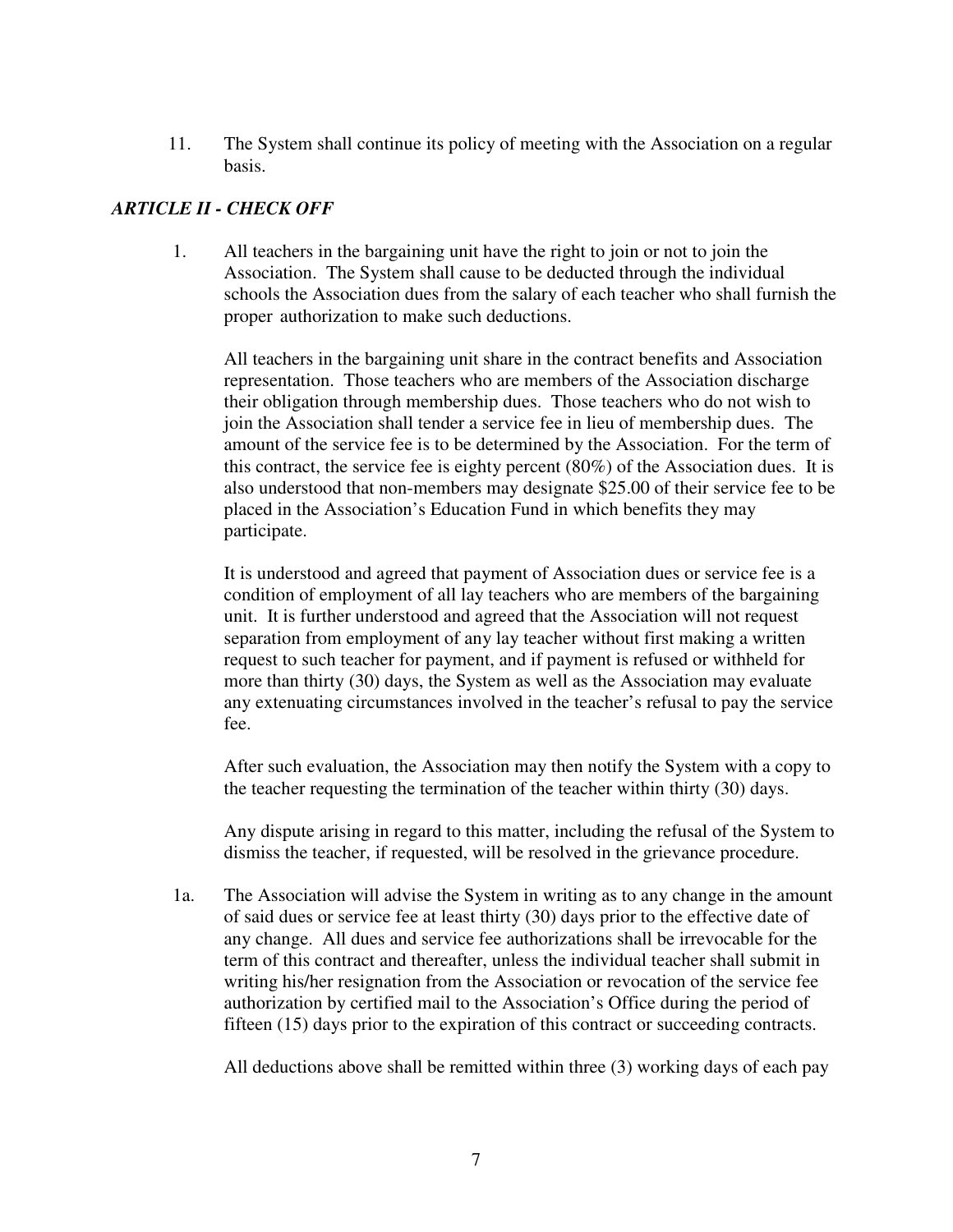date. A listing of bargaining unit members and deductions for union dues and service fees shall accompany each payment to the Association.

2. If a teacher who was terminated for failure to satisfy this obligation is subsequently rehired by the System, said teacher shall lose all previously acquired salary increments and seniority, and other provisions of this Agreement notwithstanding, unless mutually agreed to otherwise by the Association and the System.

# *ARTICLE III - UNION REPRESENTATION*

1. The System will not discriminate against any teacher because of age, race, sex, color, national origin, union activity, and membership or non-membership in the Association.

Preferential treatment can be grieved. In the case of preferential treatment, the grievance must be linked to specific contract language and specific details regarding preferential treatment must be included in the grievance form.

In the case of harassment allegations, the parties agree to follow the Procedures Governing Harassment Complaints.

If either party disagrees with the decision that was rendered, the provisions of Article XIV may be utilized.

In all matters pertaining to professional duties within the System, all religious and lay teachers shall be treated equitably.

2. No teacher may be asked to attend a meeting with the school or diocesan administration without a representative of the Association being present if the teacher reasonably feels the meeting could result in disciplinary action against him/her.

Disciplinary action cannot be taken against any teacher unless the teacher has been apprised in writing of his/her right to union representation.

If the teacher declines union representation, he/she shall sign a waiver form (Exhibit H) indicating that he/she declines union representation. Such form shall be signed in the presence of the Senior Delegate or Alternate.

3. In each school the members of the Association shall designate one of their members as Senior Delegate for purposes of liaison among faculty members and between the members of the Association and the local administration in matters pertaining to the administration and application of this contract and other matters of mutual concern.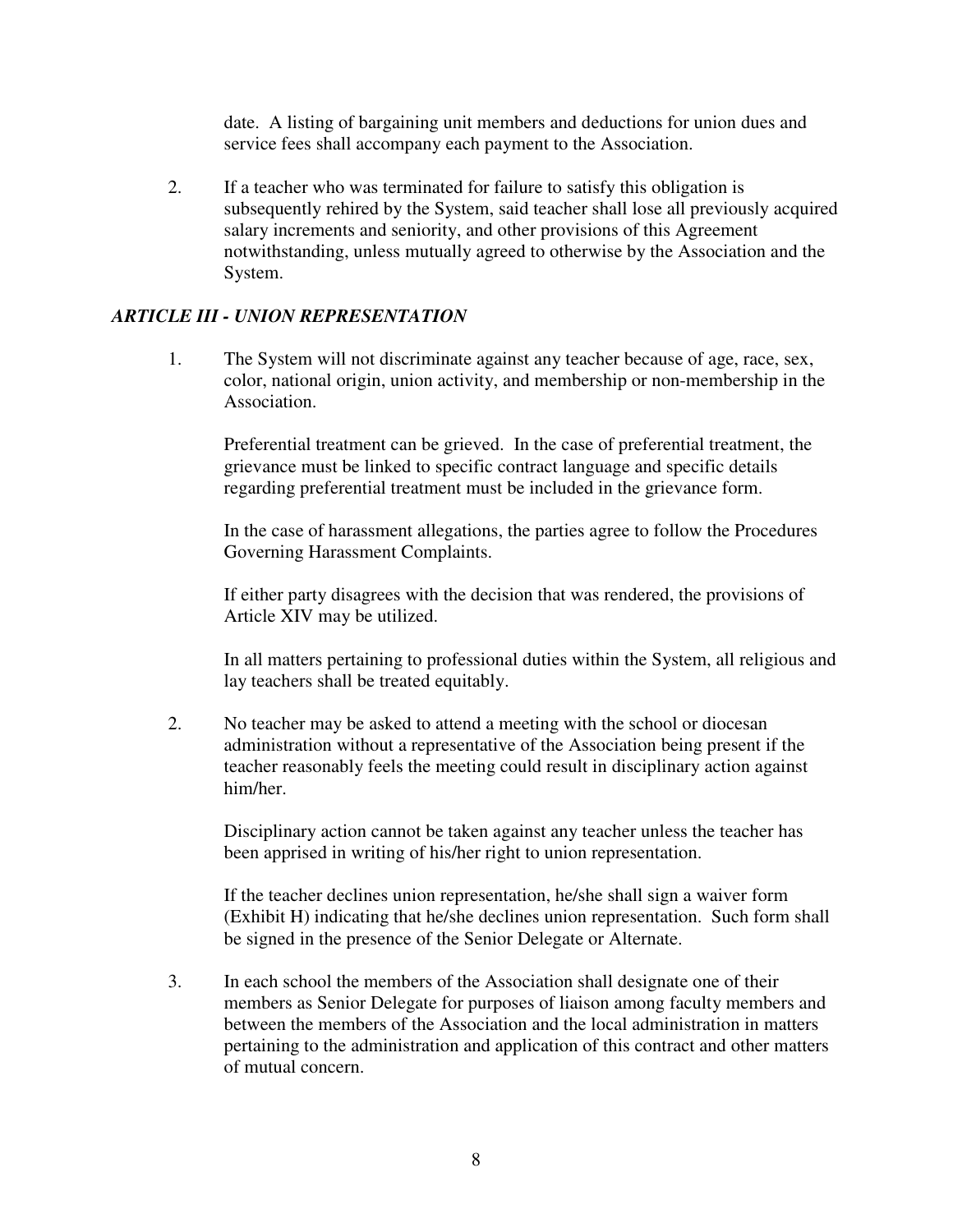- 3a. Senior Delegates shall have three (3) of their service periods per cycle rostered for the appropriate activities relating to the administration of this Agreement and the duties of their office which pertain to such administration.
- 3b. The Association's Vice President and the four (4) Area Vice Presidents shall have the last period each day rostered as their preparation period in order to carry out the appropriate activities relating to the administration of this Agreement in cooperation with the administration of the schools within their areas.

 In order that the Association's Vice President and the four (4) Area Vice Presidents may have the last period each day rostered as their preparation period, their names must be forwarded to the System not later than June 30 in order to allow sufficient time to adjust their rosters.

4. Teachers in the System who are elected or appointed to positions within the Association or any organization with which it is affiliated will, upon proper application, be granted leaves of absence of not less than one (1) year subject to yearly renewal. Upon proper application by the Association, renewal will be granted.

Should an individual serve in such a position on a full-time basis, he/she shall receive no salary from the System. Should an individual serve in a part-time position, he/she shall receive a salary from the System to be determined on a pro rata basis depending upon the number of teaching or service periods he/she is assigned within the System. Such individuals, however, may be carried on the seniority list of the school in which they taught or the seniority list of the System, and may be paid through the school or the System with monies which the Association shall forward in advance to cover salary and benefits for such teachers.

However, teachers granted such leaves of absence shall retain all insurance, pension, and other benefits in conformity with contract and benefit plan requirements, and shall continue to accrue seniority for salary increments and all other purposes as though they were in regular service.

Upon return to service, they shall be placed on the assignment which they left or, in the absence of such assignment, on an assignment mutually agreed to between the Association and the System, with all accrued benefits and increments that they would have earned had they been in regular service. Teachers on such leaves of absence shall be permitted to pay both their own and the System's contributions to all plans requiring such contributions.

 4a. The Association's President or his/her designee from the Association's Executive Board or House of Delegates shall have free access to the schools insofar as he/she may enter the schools without permission but must notify the local school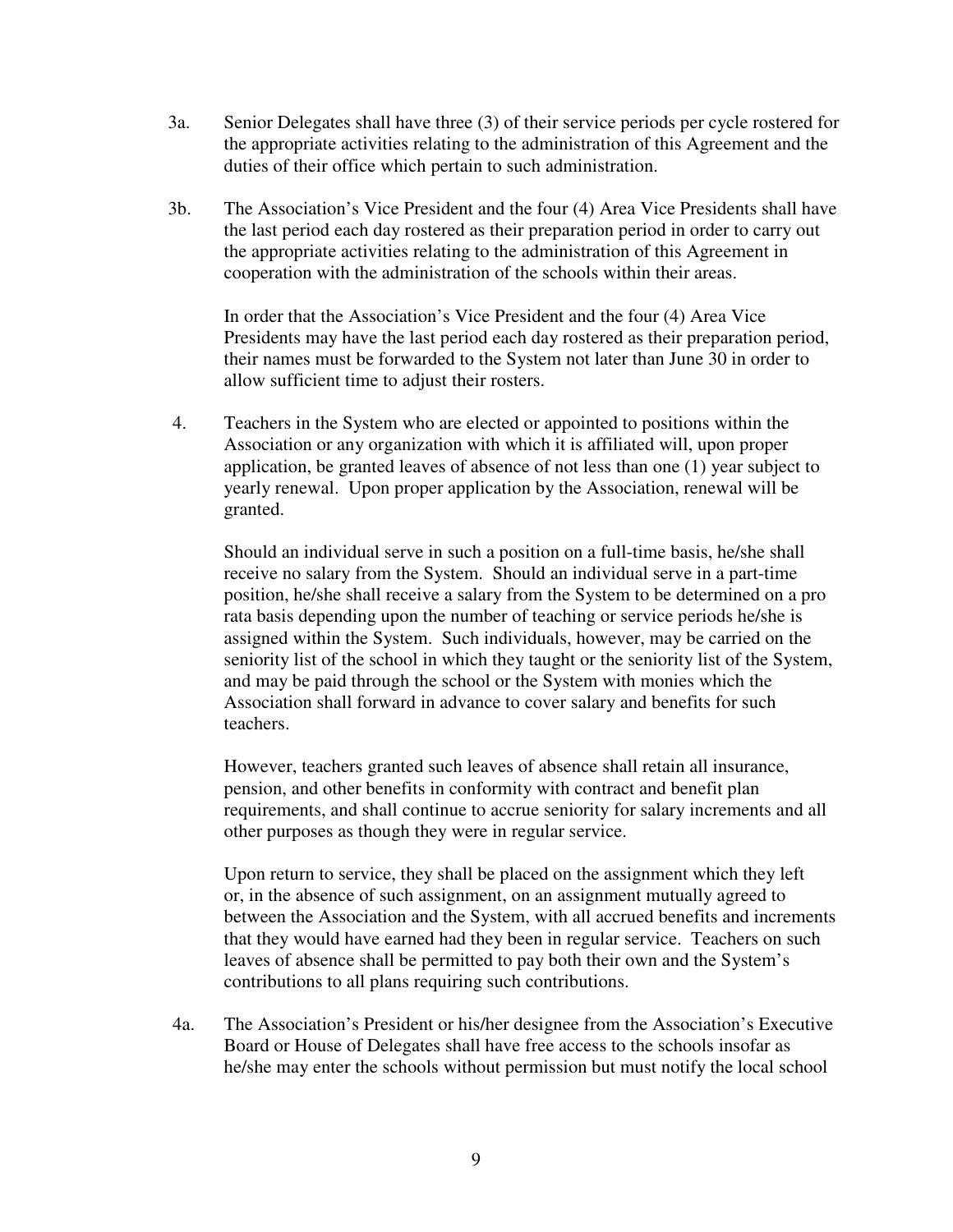administration of his/her presence in the building and conform to local school security procedures. He/she may consult privately with any bargaining unit member or meet with any member of the administration of the school, as long as this does not interfere with the school schedule in operation.

5. Local school membership meetings may be held on school premises outside the school day.

Notice of such meetings shall be given twenty-four (24) hours in advance or as soon as possible. If the Principal or his/her designee is unavailable, meetings may be held. In such cases, the Principal shall be notified of such meetings as soon as possible.

- 5a. In each school the local administration shall provide a bulletin board in a place mutually agreed to by the administration and the Senior Delegate, upon which the Association may display Association business and which is accessible to all members of the Association.
- 5b. The Senior Delegate shall have access, as needed, to a private telephone to conduct Association business.
- 6. The Association shall have the right to place Association material in mailboxes of all teachers and other professional employees. Placement will be made by the authorized representatives of the Association or their designees. Materials other than official releases of the Association or their affiliates, when so placed, shall bear the name of some responsible representative of the Association.
- 7. Permission for General Membership or House of Delegates meetings on school premises must be obtained from the System by the Association representative at least twenty-four (24) hours in advance of such meetings.
- 8. A teacher's personnel file shall be used as a report of his/her documented performance and shall be kept in a place accessible only to the Principal and administrators. Proper reports relating to special competencies, academic, civil, and social achievements and evaluations should also be placed in the file. A teacher may examine his/her personnel file at his/her request by completing a request and acknowledgment form (Exhibit I). The teacher shall acknowledge his/her examination of the file in writing and shall have the right to answer any material. Such answers shall be included in the file.

 No material detrimental to the teacher's record or derogatory to his/her conduct, service, character, or personality shall be placed in his/her personnel file unless the teacher has had a dated copy given to him/her. The teacher shall acknowledge that he/she has read such material by affixing his/her signature on the copy to be filed with the understanding that his/her signature merely signifies that he/she has read the material and does not necessarily indicate agreement with its contents.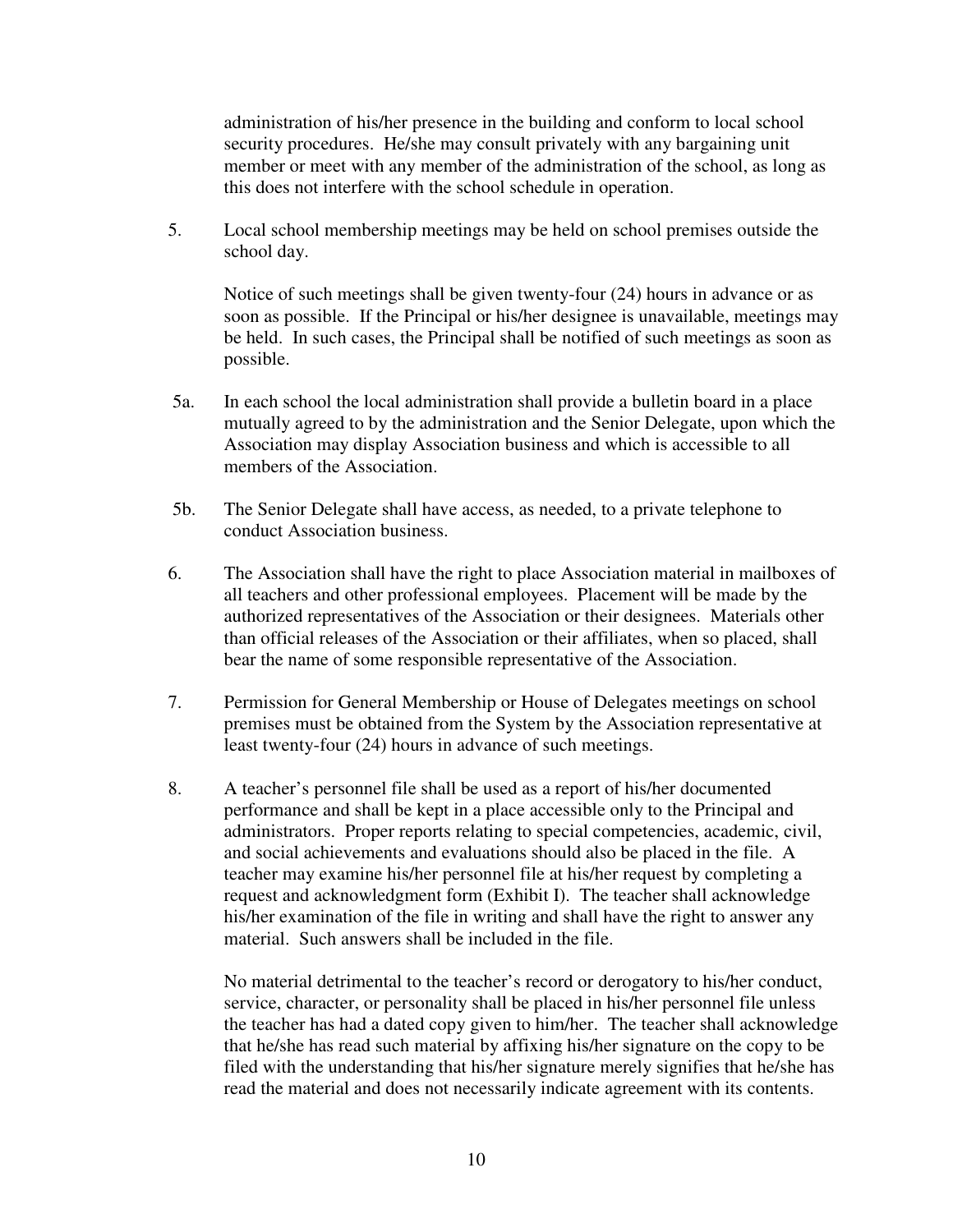Such material(s) shall be signed and returned to the Principal within two (2) school days. The teacher shall have the right to answer any such material filed, and his/her answer shall be attached to that material. The signature of the teacher shall be followed by the statement, "Date of Response, if any,  $\frac{1}{\sqrt{2}}$ Anonymous material shall never be placed in the personnel file.

9. No such detrimental or derogatory material contained under Section 8 may be used in any disciplinary action against a teacher unless he/she has been supplied a copy of the material being used. The teacher shall acknowledge that he/she has received such material by affixing his/her signature to said material. Detrimental or derogatory material two (2) or more years old shall be removed from the tenured teacher's file and may not be used in any disciplinary action. Detrimental or derogatory material three (3) or more years old shall be removed from the nontenured teacher's file and may not be used in any disciplinary action.

Materials shall remain in the teacher's file in perpetuity, and may be used for disciplinary action at any time, when such materials concern misconduct involving students in which disciplinary action has been taken or suspension has occurred. "Misconduct involving students" shall be defined by or as (i) current prohibitions set forth in 22 Pa. Code Section 235.10, (ii) a violation of the Standards of Ministerial Behavior and Boundaries, and/or (iii) Archdiocesan Acceptable Use Policies as they relate to students.

The time limitations of this Section shall be suspended during any leave of absence from the teaching position.

Materials must be in the file within six (6) months after the cause of the complaint arises or could have been commonly known.

If the accuracy of the material placed in the personnel file is disputed, such disagreement may be resolved by following the procedures of Article XIV. Such grievance shall not be appealed beyond Step 7.

- 9a. No detrimental or derogatory material from sources other than the personnel file may be introduced in a disciplinary action against a teacher unless the teacher has been supplied a copy of the material being so used at least one (1) week in advance of such action unless the material is of such a serious nature that it requires immediate action, in which case the teacher would be given a copy of the material at the time such action is initiated, and provided that the material is not more than two (2) years old for tenured teachers, not more than three (3) years old for non-tenured teachers and in perpetuity when they concern serious misconduct involving students as defined in Article III, Section 9.
- 9a1. Statements from students who bring an allegation(s) against a teacher shall be given to the teacher with the name of the person making the allegation(s). Statements from student witnesses shall be given to the teacher with the names of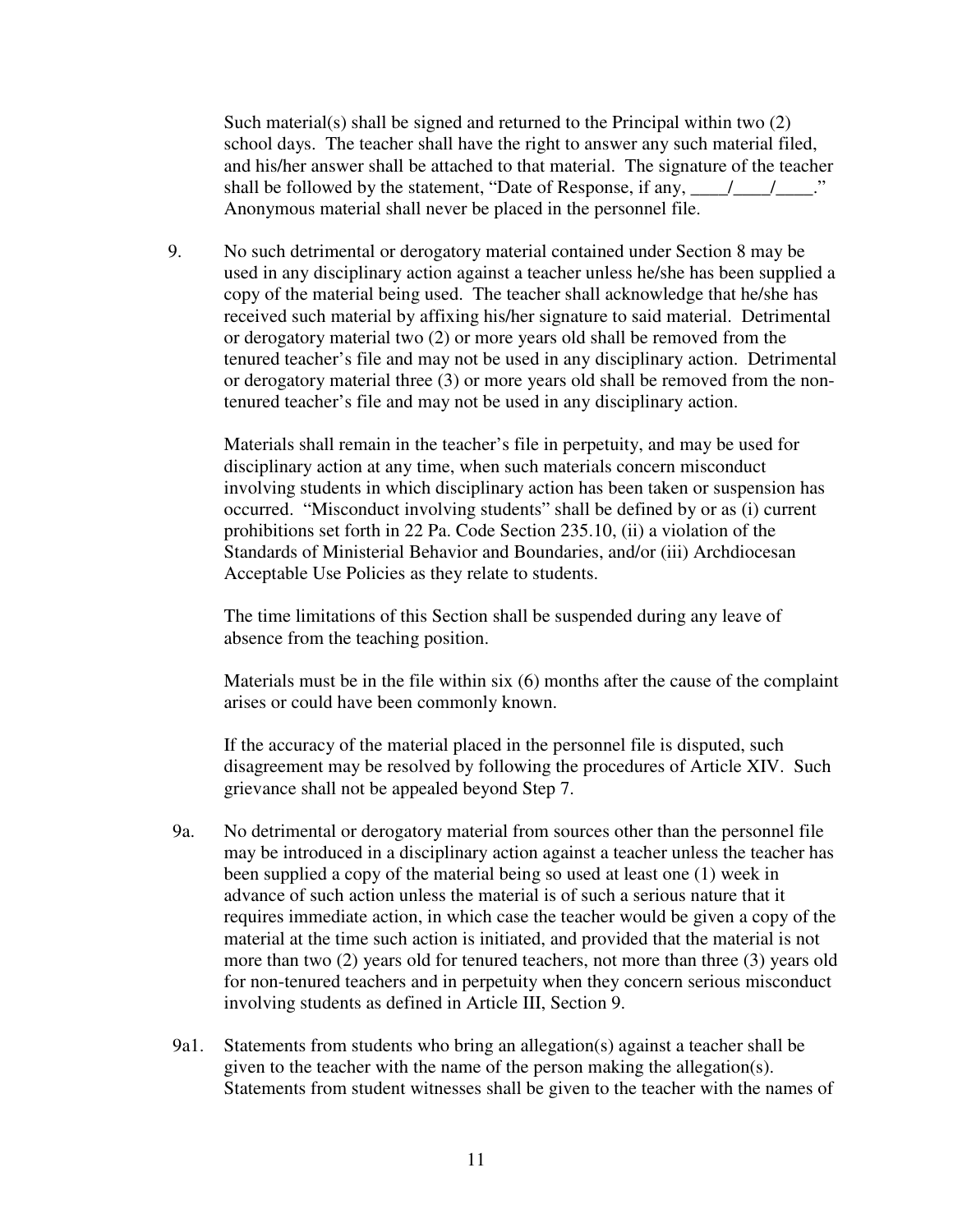the students redacted. Such statements may be used in the investigation of a disciplinary action against a teacher provided the teacher has been given a copy of the material being so used at least one (1) week in advance of such action unless the material is of such a serious nature that it requires immediate action in which case the teacher would be given a copy of the material at the time such action is initiated. Once the System makes an internal decision to impose discipline on the teacher, the complete student witness statements used to support that decision, including names, shall be given to the teacher if requested by the teacher.

- 9b. Upon receipt of a written request, the teacher shall be furnished no more than two (2) reproductions of any material in his/her file over the course of the school year. Such reproduction shall be furnished to the teacher within two (2) school days of the request. The teacher shall acknowledge in writing the receipt of this material. In the absence of the Principal, an Assistant Principal can furnish the reproduction.
- 9c. The Principal and all Assistant Principals shall have an official right and reason for inspecting a teacher's file. When a teacher's file is inspected by an Assistant Principal, he/she should complete Exhibit J and place it in the teacher's file. A copy of the completed Exhibit J shall be placed in the teacher's mailbox.
- 9d. Material placed in the teacher's file by an administrator other than the Principal shall be co-signed by the Principal. Such signature shall denote that he/she has read the material and agrees with the contents. Such signature shall be preceded by the statement, "I have read the above and am in full agreement with its contents."

 The teacher's signature shall be preceded by the statement, "My signature merely signifies that I have read the material and does not necessarily indicate agreement with its contents."

- 10. If a decision of the Administrative Board or Academic Board affects the Labor-Management Agreement, then the Principal shall consult with the Association or its designee.
- 11. Each department shall receive an electronic copy of the Master Roster of the entire teaching staff by the fourth Wednesday after Labor Day. A copy will also be available in the Academic Affairs Office. All changes to this Master Roster will be updated in electronic form on a monthly basis, a copy of which shall also be given to the Senior Delegate.

The Master Roster will include the following information**,** if applicable:

- a. Teacher's Name
- b. Subject and Track Level
- c. Days of Cycle the Teacher Has the Class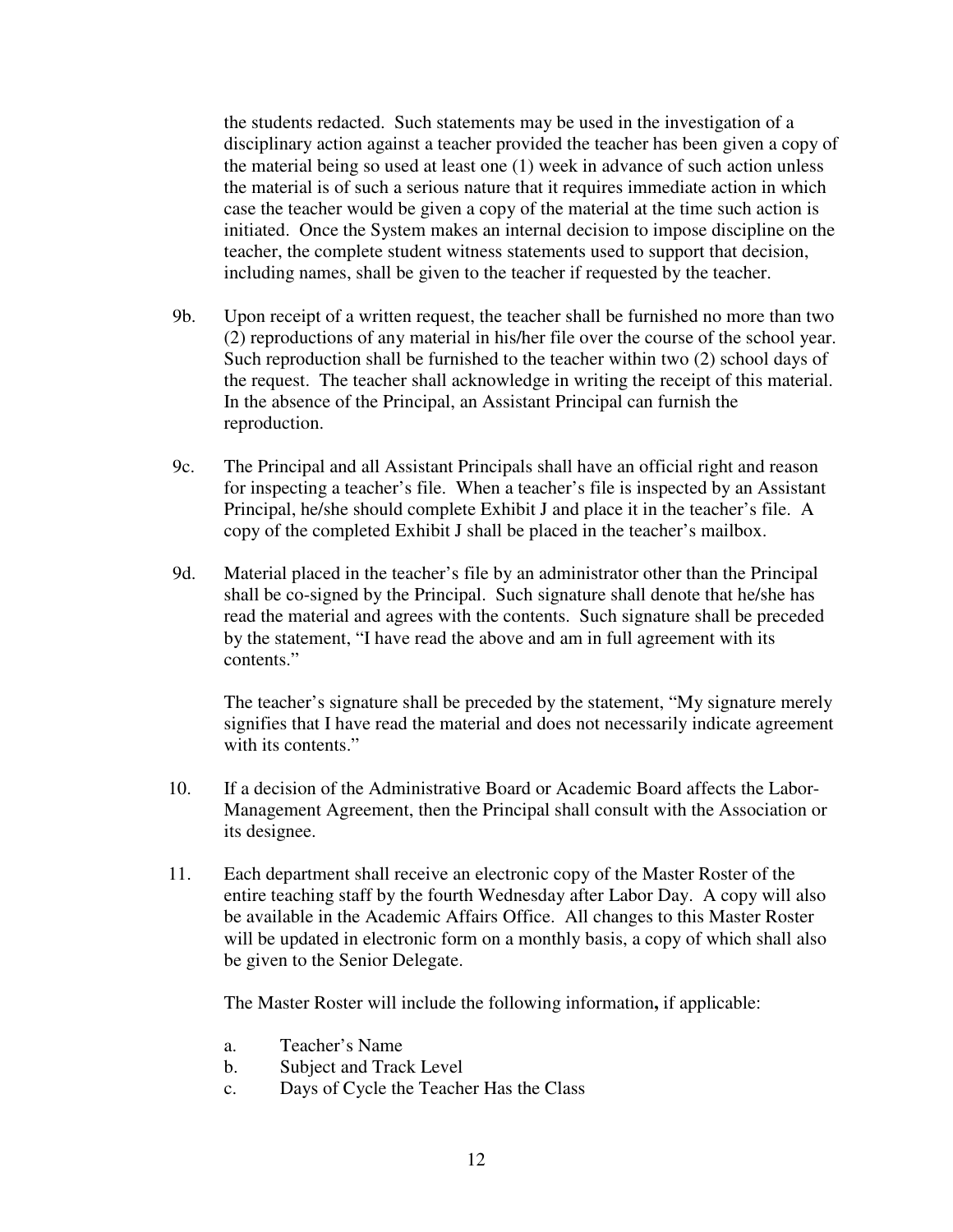- d. Room Number
- e. Service Period Assignment
- f. Homeroom Assignment

By October 15, each school shall furnish to each of its department heads a copy of its Master Roster by department as well as the number of students in each class.

By October 15, the System shall furnish to the Association a copy of each school's Master Roster by department as well as the number of students in each class.

### *ARTICLE IV – TENURE*

1. A teacher hired prior to June 16, 2006, possessing at least a Bachelor's Degree from an accredited four-year college, shall have the right of tenure herein set forth after the completion of six (6) teaching semesters of satisfactory teaching in the System. The teacher shall then receive a certificate of tenure within ninety (90) days of the completion of the six (6) teaching semesters.

Except as modified below, teachers hired for the 2006-2007 school year and thereafter must possess Pennsylvania State Certification in order to obtain the right of tenure herein set forth after the completion of six (6) teaching semesters of satisfactory teaching in the System. The teacher shall then receive a certificate of tenure within ninety (90) days of the completion of the sixth teaching semester.

Except as modified below, teachers hired for the 2012-2013 school year and thereafter must possess and maintain Pennsylvania State Secondary Certification in order to obtain the right of tenure herein set forth after the completion of six (6) teaching semesters of Distinguished and/or Proficient teaching in the System. The teacher shall then receive a certificate of tenure within ninety (90) days of the completion of the sixth teaching semester.

Diocesan certification for teachers of Theology in the System shall be granted if the teacher possesses a competency in Theology (twenty-four (24) credits from a Catholic college or university) and eighteen (18) credits in Education from an accredited college or university.

1a. A teacher eligible for tenure may be retained on probation without being granted tenure at the conclusion of his/her sixth teaching semester for an additional two (2) semesters.

 A teacher who is to be retained on probation without tenure for two (2) additional semesters must be given notice to that effect at least fifteen (15) days prior to the end of his/her sixth teaching semester. Such notice shall contain the reasons the System has for placing the teacher on probation and shall be interpreted to include but not be limited to evaluation reports and notices of deficiency. The reasons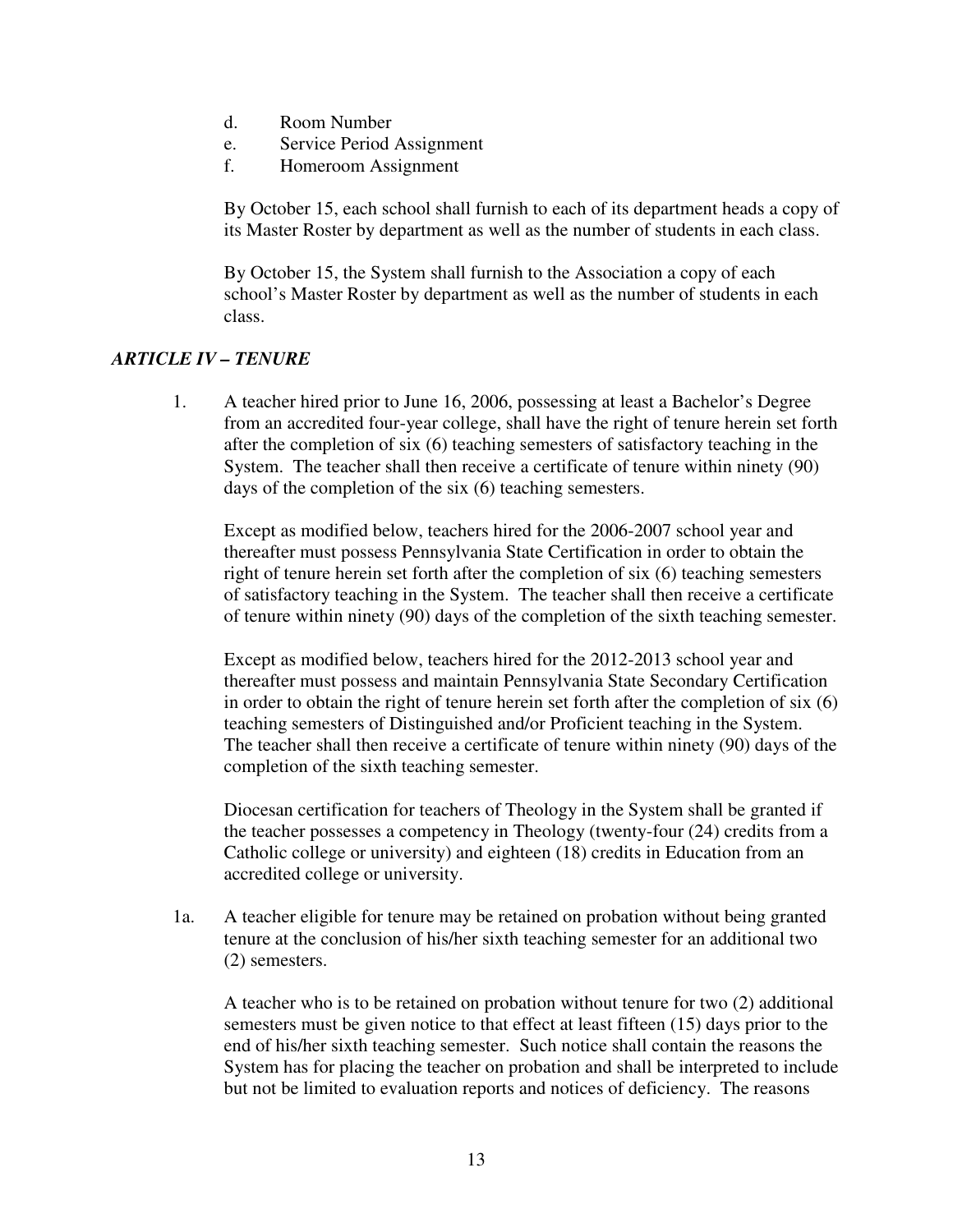cited within the notice shall not be a matter for the grievance procedure. A teacher receiving such notice may request in writing a meeting with the Committee for Review, as defined in Article XV, Section 4, to discuss his/her case. The teacher may have an official of the Association with him/her at this meeting. This meeting shall be held within fifteen (15) days from the date that the request was received.

If the teacher is retained for the seventh semester and a probation notice has not been given within the required time at the conclusion of the sixth teaching semester, then the teacher shall automatically be granted tenure. The teacher shall then receive a certificate of tenure within ninety (90) days of the completion of the sixth teaching semester.

- 1b. Teachers placed on probation shall be assigned a lead teacher as described in Article XVI, Section 7.
- 1c. Teachers on probation shall automatically be granted tenure at the conclusion of their second semester on probation unless the procedures for non-renewal of contract contained in Sections 3, 4 and 4a below have been followed. The teacher shall then receive a certificate of tenure within ninety (90) days of the completion of the second semester on probation.
- 1d. Those teachers not possessing at least a Bachelor's Degree from an accredited four-year college who have either obtained certification or have completed four (4) years in the System shall be deemed tenured. This means that, although the teacher does not actually possess tenure, the rights of tenure enumerated in the contract shall accrue to him/her.
- 2. During the period of any annual contract, non-tenured teachers may not be dismissed except upon just cause.
- 3. Any non-tenured teacher whose contract is not to be renewed shall be notified to that effect in writing at least fifteen (15) days prior to the last day of that teaching semester.
- 4. Notification of probation or non-renewal shall be preceded by a written notice of unsatisfactory performance given to the teacher as soon as possible, but no later than thirty (30) school days prior to the probation or non-renewal notice unless the cause for such action specifically arises after this date. This notice shall contain reasons the System has for considering the teacher unsatisfactory, and shall be interpreted to include but not be limited to the evaluation reports and notices of deficiency to that effect. The reasons cited within such a notice shall not be a matter for the grievance procedure.
- 4a. However, a non-tenured teacher who has received a non-renewal notice may request in writing a meeting with the Committee for Review to discuss his/her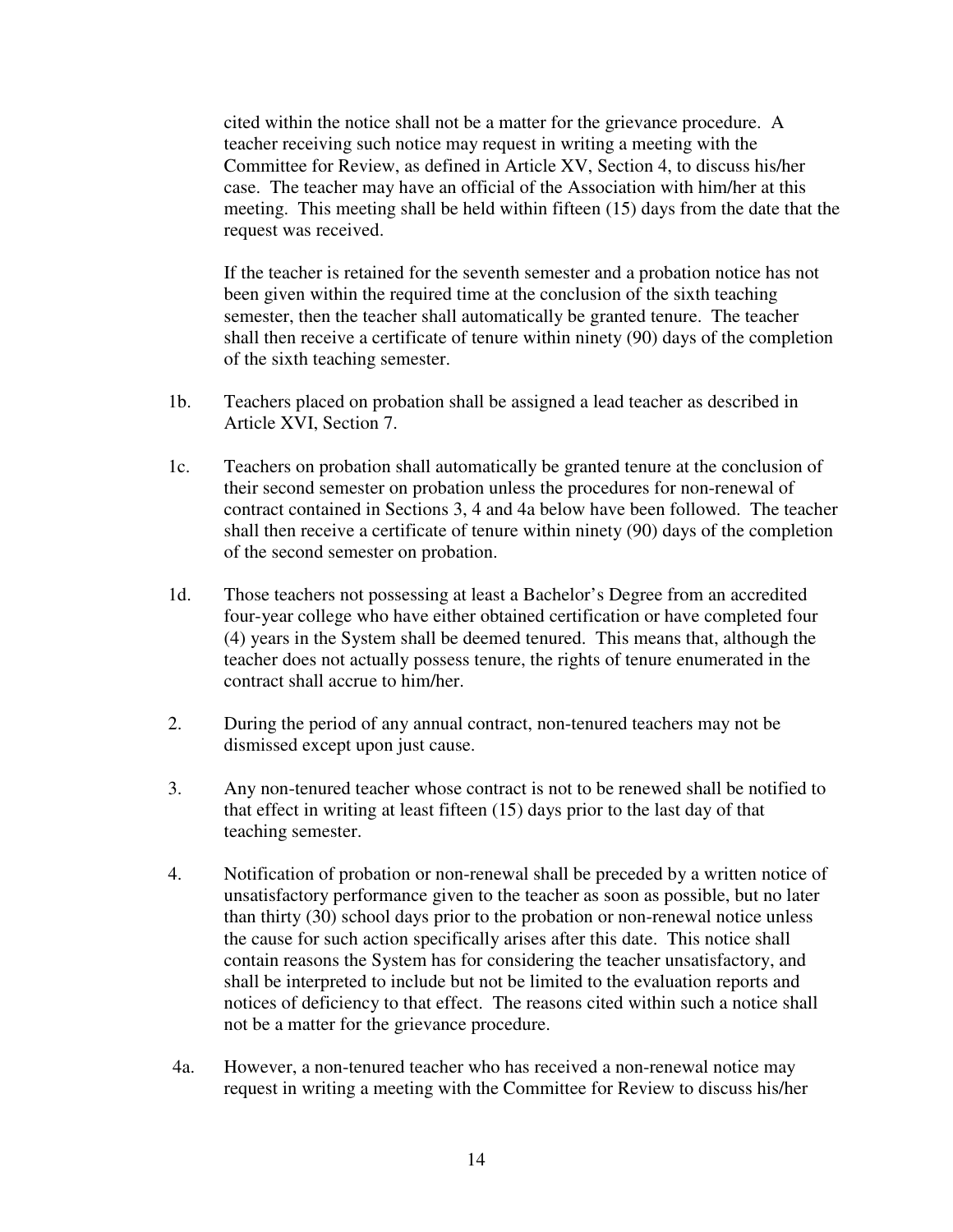case. The teacher may have an official of the Association with him/her at the meeting. This meeting shall be held within fifteen (15) days from the date that the request was received. The request must be submitted no later than ten (10) days after the non-renewal notice is received.

 The determination on such review is not subject matter for the grievance procedure.

- 5. A teacher having tenure shall not be discharged except for reasons of serious and public immorality, and/or public rejection of official doctrine or laws of the Church, gross insubordination, incompetency, serious and/or continuous neglect of duty, violating the Standards of Ministerial Behavior and Boundaries, repeated failure to observe and abide by System or school policies and procedures, or conviction of a felony and as otherwise set forth in this Agreement. Applicable System policies shall be given to each teacher at the beginning of each school year in paper or a removable data storage device. A copy shall also be forwarded to the Association at the time it is given to the teachers. Applicable school policies shall be contained in the local faculty handbook and distributed to the teachers at the beginning of each school year. Each teacher shall acknowledge in writing the receipt of the applicable System policies and the handbook and any updates thereto.Upon dismissal, the teacher shall be presented with a written statement of the reasons for such action.
- 5a. The grievance procedure as set forth in the Labor-Management Agreement shall be suspended and shall not apply to a teacher placed on administrative leave with pay and benefits as a result of allegations of:
	- (i) a violation of the Standards of Ministerial Behavior and Boundaries;
	- (ii) engagement in activities of the type that is required to be reported under the Pennsylvania Child Protective Services Law;
	- (iii) instances where a teacher is identified by law enforcement authorities as having engaged in one or more criminal acts as set forth in the Reported Enumerated Offenses; or
	- (iv) criminal activity made against them by law enforcement authorities.

 For claims concerning sexual misconduct and upon placing the teacher on administrative leave, the Superintendent of Secondary Schools or his/her designee shall meet with the Association and the teacher within a reasonable amount of time to resolve the matter. The System will receive, retain and seriously consider all evidence presented by the Association or the teacher at the meeting. The System will also present all evidence within its possession to the Association and the teacher at the meeting.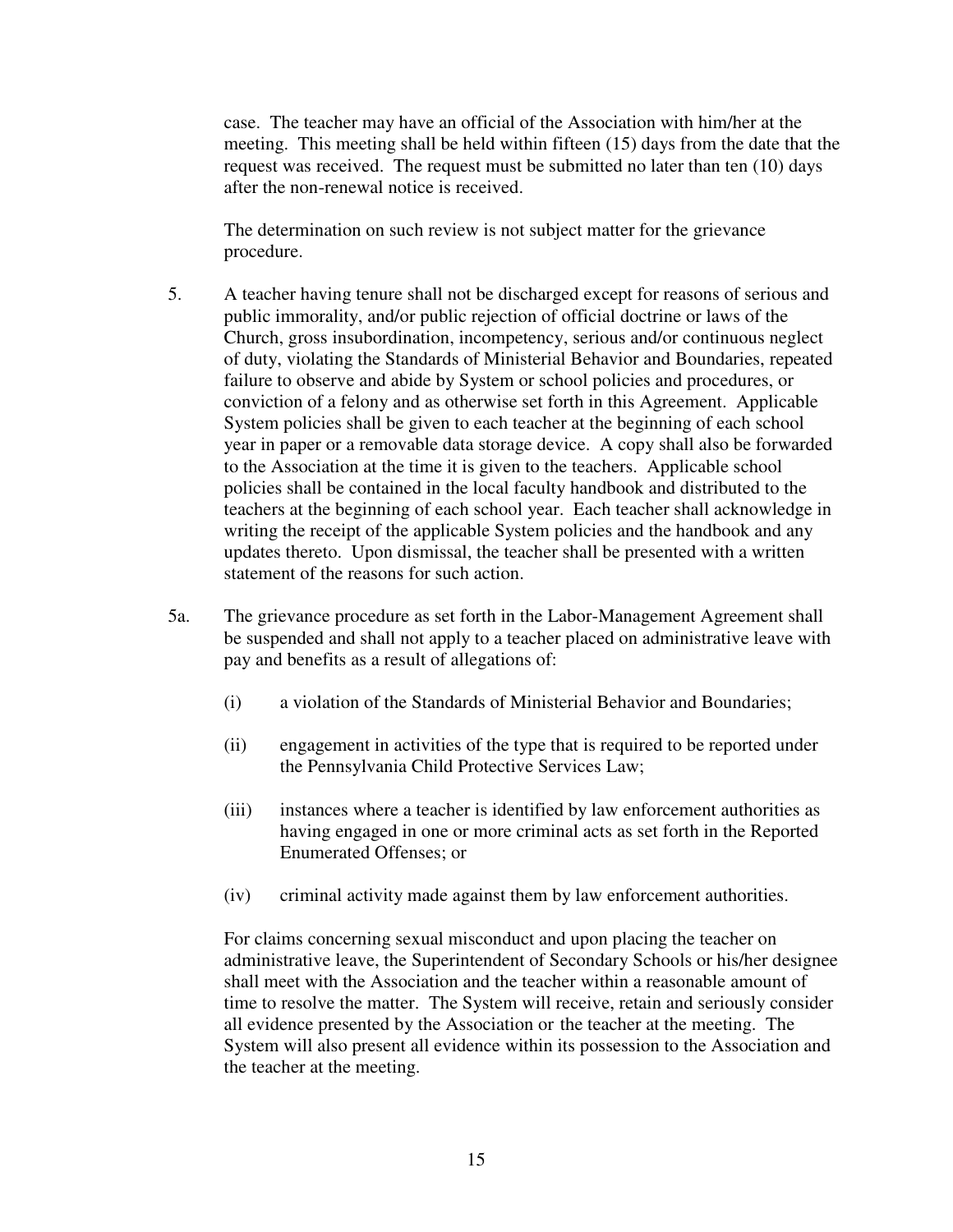If the Superintendent of Secondary Schools decides to terminate the teacher, a written decision on the matter, together with supporting reasons, shall be given to the teacher and the Association within ten (10) school days after the meeting.

 If the Association or the teacher is not satisfied with the decision of the Superintendent of Secondary Schools to terminate the teacher, the decision may be submitted to the Secretary for Catholic Education for review. The Secretary for Catholic Education shall review the Superintendent's written decision and all evidence previously received by the Superintendent of Secondary Schools. A meeting shall be held if requested by the teacher or the Association.

 Within ten (10) school days, the Secretary for Catholic Education shall render a final and binding decision to uphold or overturn the decision to terminate the teacher. The decision of the Secretary for Catholic Education shall not be subject to the provisions of Article XIV of the Labor-Management Agreement.

 Notwithstanding the provisions of this section, teachers determined to be guilty of a crime by civil authorities shall not have recourse to the provisions of Article XIV of the Labor-Management Agreement.

Once the investigation and/or criminal proceedings (including appeals, if any) of any such allegation(s) is/are completed, and a final determination (i.e. assignment of any discipline) has been issued by the System and/or civil authorities, the teacher shall then again have recourse to the provisions of Article XIV of the Labor-Management Agreement.

 If the teacher is found to have committed sexual misconduct that resulted in any disciplinary action(s) short of termination, such disciplinary measures are subject to the provisions of the Labor-Management Agreement.

- 5b. If the teacher is suspended without pay and/or benefits as a result of allegations of:
	- (i) a violation of the Standards of Ministerial Behavior and Boundaries;
	- (ii) engagement in activities of the type that is required to be reported under the Pennsylvania Child Protective Services Law;
	- (iii) instances where a teacher is identified by law enforcement authorities as having engaged in one or more criminal acts as set forth in the Reported Enumerated Offenses; or
	- (iv) criminal activity made against them by law enforcement authorities,

 then the terms of the grievance procedure as set forth in the Labor-Management Agreement shall apply.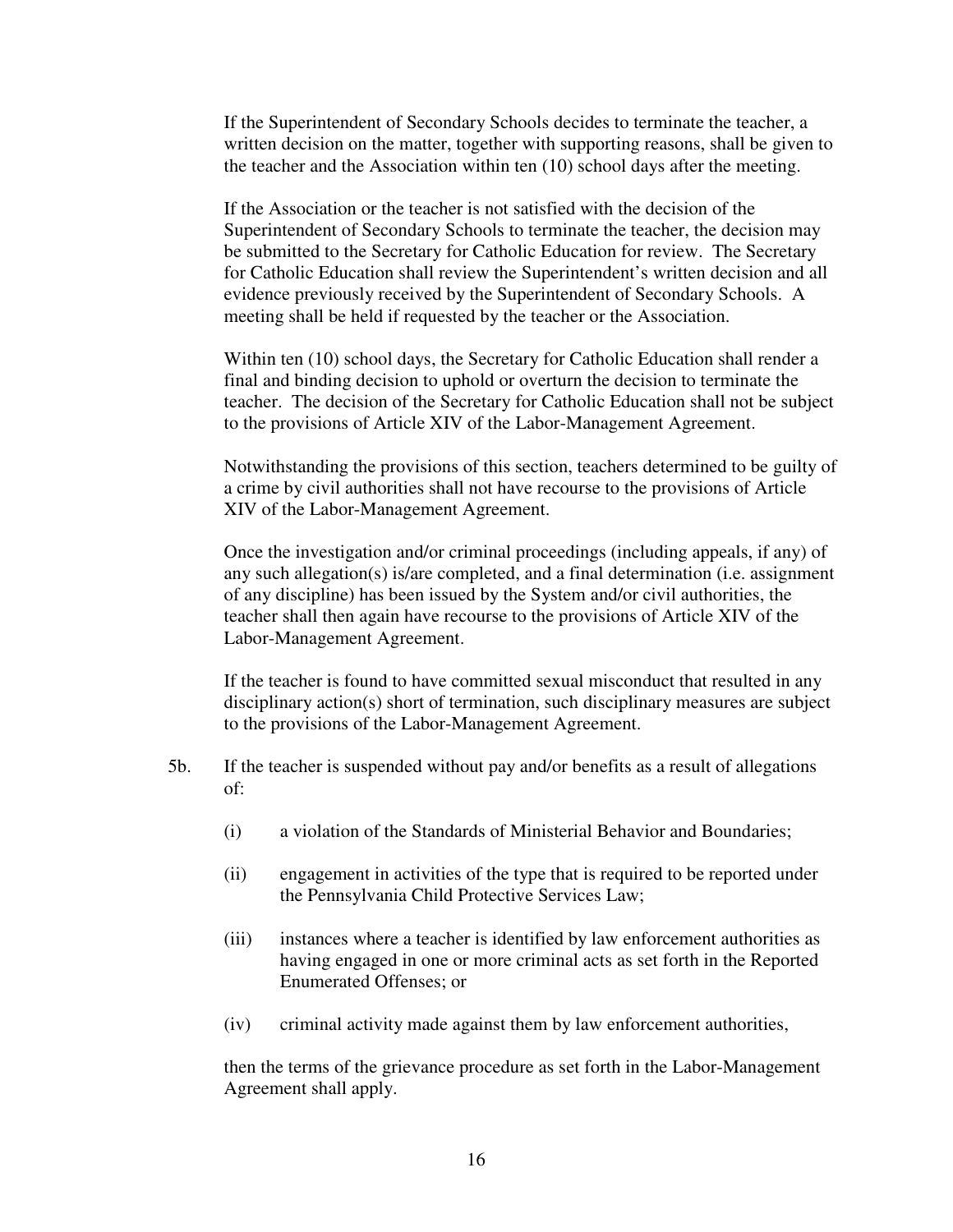- 5c. Discharge, when based upon incompetency, continuous neglect of duty or repeated failure to abide by or observe applicable System and/or school policies and procedures as defined in Article IV, Section 5, shall be preceded by three (3) written warnings over at least a ninety (90) day period. The last of the three (3) warnings must be given at least thirty (30) days before the end of the ninety (90) day period, and the other two (2) written warnings must be prior to the last and at least ten (10) days apart. Upon dismissal, the teacher shall be presented with a written statement of the reasons for such action.
- 6. Each newly hired teacher shall participate in the school's induction program. This program is designed to assist the newly hired teacher during his/her first year of teaching in the System.

Successful completion of the induction program is necessary to be granted tenure.

For the 2011-2012 school year, each newly hired teacher shall utilize one (1) preparation period per week as an audit period. During this period, the newly hired teacher must audit the classes of one (1) of the consenting teachers, preferably of an evaluator, a department head, a lead teacher or some other consenting member of his/her department. Absence from an audit period during the first semester shall be deemed the equivalent of absence from a teaching period. If the newly hired teacher receives a satisfactory rating on his/her first semester evaluation, he/she shall be required to audit only four (4) classes during the second semester. The newly hired teacher must submit to the Principal a written record (Exhibit E) of each class, period, and teacher audited.

Beginning with the 2012-2013 school year, each newly hired teacher shall utilize one (1) preparation period per week as an audit period. During this period, the newly hired teacher must audit the classes of one (1) of the consenting teachers, preferably of an evaluator, a department head, a lead teacher, or some other consenting member of his/her department. Absence from an audit period during the first semester shall be deemed the equivalent of absence from a teaching period. If the newly hired teacher receives a Distinguished, Proficient and/or Basic rating on his/her first semester evaluation, he/she shall be required to audit only four (4) classes during the second semester. The newly hired teacher must submit to the Principal a written record (Exhibit E) of each class, period and teacher audited.

7. The tenure policy herein stated shall not be operative to any extent to which it conflicts with the present or future regulations and requirements of the Pennsylvania Department of Public Education insofar as such regulations and requirements are, or may be, obligatory for the approval of parochial and private schools.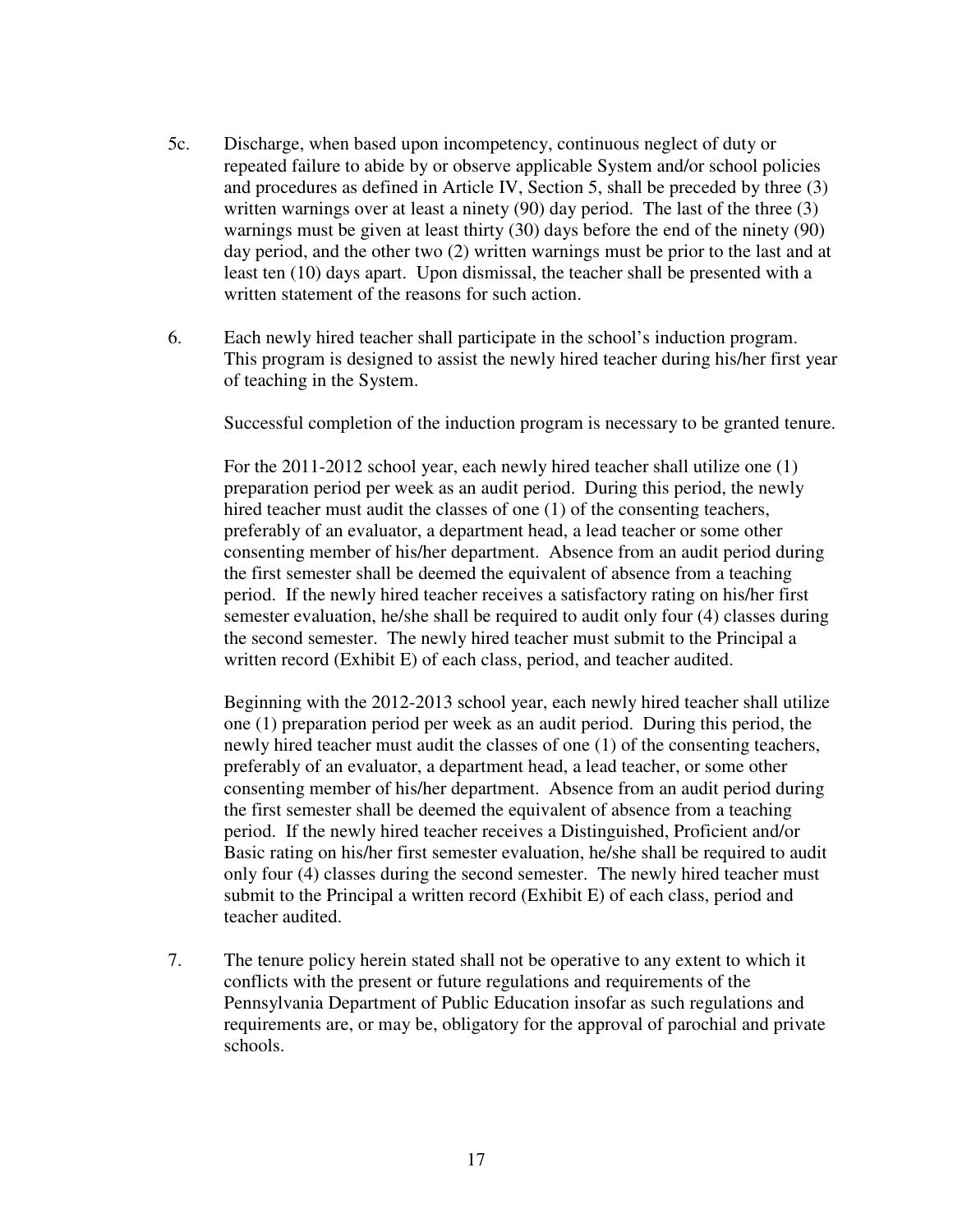- 8. The System reserves the right to require Pennsylvania Certification for all its teachers if so required by the Commonwealth of Pennsylvania or by the demands and requirements of other legislation. The System, where possible, will provide certification programs in cooperation with the certifying institutes within the metropolitan area of Philadelphia and the Pennsylvania Department of Public Education. The System shall provide a minimum of twenty-four (24) hours of professional development annually. These hours may qualify toward the required Act 48 hours in the event a teacher has a Pennsylvania instructional certificate.
- 9. The System shall continue the Evaluation Process, the procedures of which shall be uniform throughout the System.

During the 2011-2012 school year, teachers will be evaluated according to the PDE Form 426 as modified.

Effective with the 2012-2013 school year, all teachers will be evaluated according to the *Danielson Framework for Teaching.* This includes the use of the *Rubrics for Enhancing Professional Practice* and the four categories of performance which are Distinguished, Proficient, Basic and Unsatisfactory.

During the 2011-2012 school year, teachers will be in-serviced in the updated *Danielson Framework for Teaching* protocol and the NETS-T.

Effective with the 2012-2013 school year, this evaluation process, *Danielson Framework for Teaching, shall remain in effect for the term of this Agreement.* All teachers are to be evaluated in their implementation of the Academic Standards established by the System and the Technology Standards for Teachers (NETS-T).

The semester evaluations of tenured teachers will be alternated between an administrator and the respective department head, provided, however, that following an unsatisfactory evaluation by an administrator, the next administrative evaluation shall be performed by a different administrator**.** 

- The Evaluation Process shall remain in effect for the term of this Agreement. 9a. A tenured teacher receiving two (2) unsatisfactory evaluations over three (3) semesters shall be notified by the Principal that he/she will be evaluated for a full year by the Principal, the department head and an administrator from another school within the appropriate academic area. A Professional Improvement Plan (PIP), Exhibit L, shall be formulated with the tenured teacher under formal reevaluation.
- 9b. The Evaluation Advisory Committee, as defined in Article XV, Section 8, will meet at least one (1) time during each semester of any school year. The scheduling of the meeting(s) will be determined by mutual agreement between the Association and the System.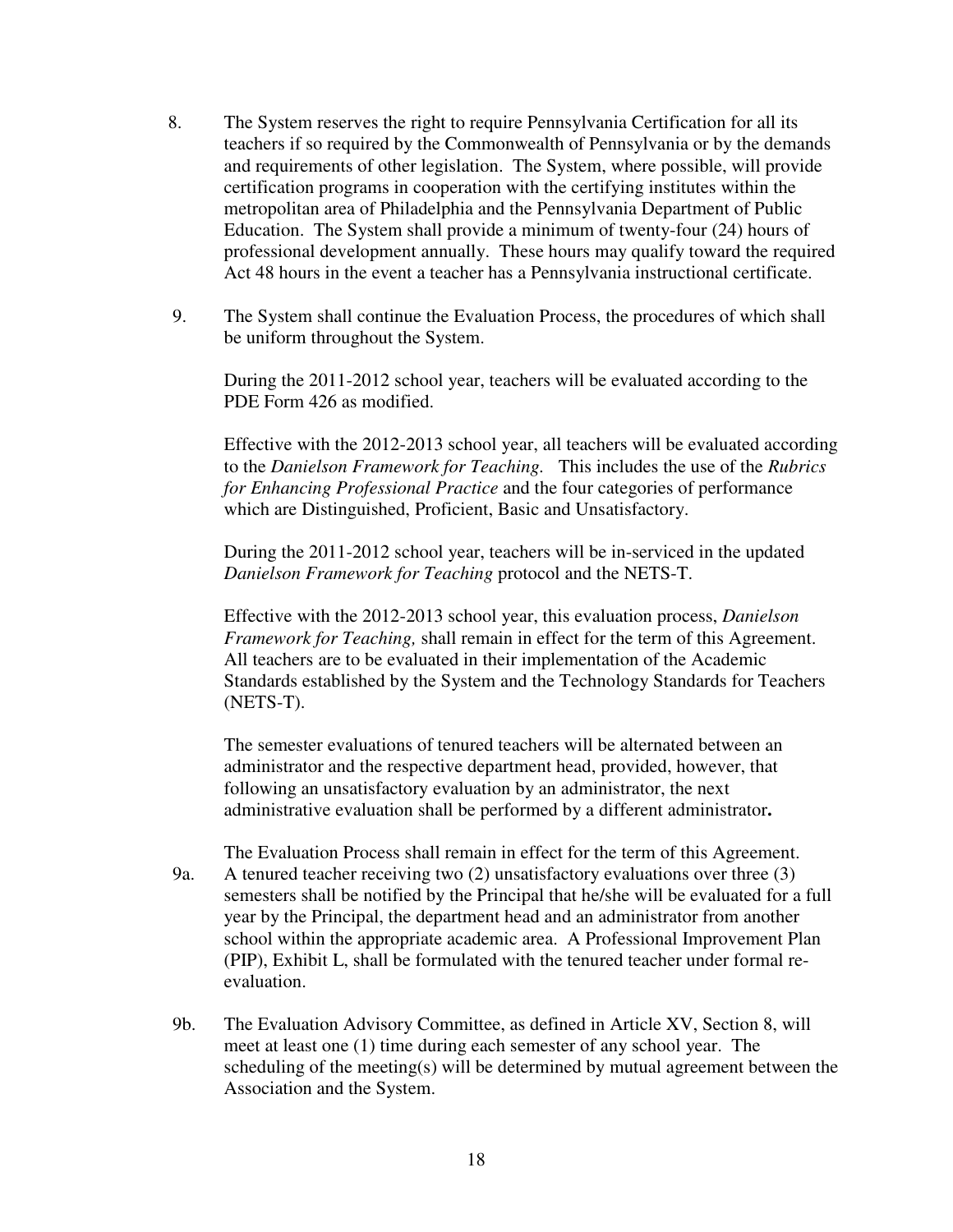The Committee's function is to continue serious dialogue about all aspects of the Evaluation Process.

9c. Administrators and department heads will possess an Archdiocesan Supervisory Certificate in order to evaluate. Effective September 2007, the requirements for an Archdiocesan Supervisory Certificate shall include but not be limited to at least twelve (12) hours of in-service over a three (3) year period with at least two (2) hours of in-service in each succeeding year.

# *ARTICLE V – SENIORITY*

- 1. The two levels of seniority within the System are as follows: school seniority, based on the length of continuous service in a particular school, and system seniority, based on the length of continuous service within the System.
- 1a. On or before October 31 of each school year, the System shall supply to the Association and shall post in the individual schools a complete listing of all fulltime lay teachers in the System including those on approved leaves of absence arranged according to system seniority and school seniority.

 Teachers shall have until December 15 to call attention in writing to errors or to file grievances with the local school administration concerning their positions on the seniority roster.

1b. On or before April 1 of each school year, the System shall supply to the Association and shall post in each school a complete listing of all full-time lay teachers in that school including those on approved leaves of absence arranged according to school seniority.

 Teachers shall have until May 1 to call attention in writing to errors or file grievances with the local school administration concerning their positions on the seniority roster.

 The Association shall also be supplied a listing of the subject(s) taught by each teacher.

- 2. The Association shall be furnished as soon as possible but no later than ten (10) school days after the first day on the job, the name, school assigned, and status of each newly hired teacher.
- 2a. A newly hired teacher having full-time, full-year prior teaching experience in any teaching system shall receive up to five (5) years maximum credit for salary purposes only. The number of years credited shall be so noted in the teacher's letter of appointment.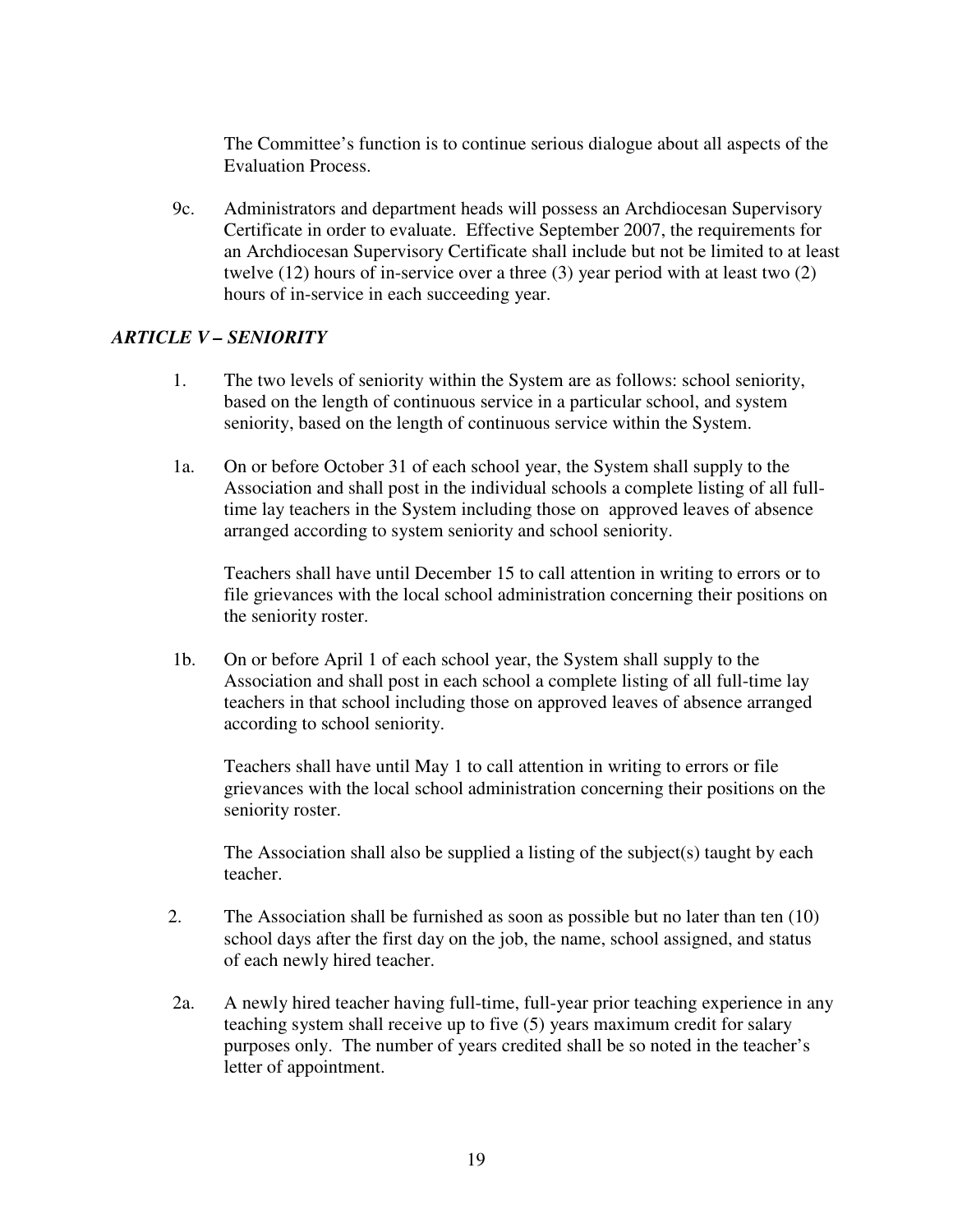2b. For the 2011-2012 school year, if a lay teacher who has taught in the System as a lay teacher is rehired, he/she shall return with full salary increments and system seniority previously acquired provided the teacher is rehired within four (4) school years of his/her prior service except as modified by Article I, Section 1a and Article II, Section 2. Tenure previously obtained will be restored after one (1) year of satisfactory evaluation following the non-tenured evaluation process.

 For the 2012-2013 school year, if a lay teacher who has taught in the System as a lay teacher is rehired, he/she shall return with full salary increments and system seniority previously acquired provided the teacher is rehired within four (4) school years of his/her prior service except as modified by Article I, Section 1a and Article II, Section 2. Tenure previously obtained will be restored after one (1) year of Distinguished, Proficient and/or Basic evaluations following the nontenured evaluation process.

2c. For the 2011-2012 school year, if an administrator who has taught in the System and who leaves the System while in administration is rehired as a lay teacher, he/she shall return with full salary increments and system seniority previously acquired provided the administrator is rehired as a lay teacher within four (4) school years of his/her prior service except as modified by Article I, Section 1a and Article II, Section 2. Tenure previously obtained will be restored after one (1) year of satisfactory evaluation following the non-tenured evaluation process.

 For the 2012-2013 school year, if an administrator who has taught in the System and who leaves the System while in administration is rehired as a lay teacher, he/she shall return with full salary increments and system seniority previously acquired provided the administrator is rehired as a lay teacher within four (4) school years of his/her prior service except as modified by Article I, Section 1a and Article II, Section 2. Tenure previously obtained will be restored after one (1) year of Distinguished, Proficient and/or Basic evaluations following the nontenured evaluation process.

3. For the 2011-2012 school year, a full-time teacher hired within the period after the opening of school but prior to February 1 shall have this partial satisfactory experience credited as a full year on subsequent contracts.

 Beginning in the 2012-2013 school year, a full-time teacher hired within the period after the opening of school but prior to February 1 shall have this partial Distinguished, Proficient and/or Basic experience credited as a full year on subsequent contracts.

3a. A full-time teacher who begins an approved leave within ten (10) days prior to February 1 shall have this experience credited as a full year on subsequent contracts.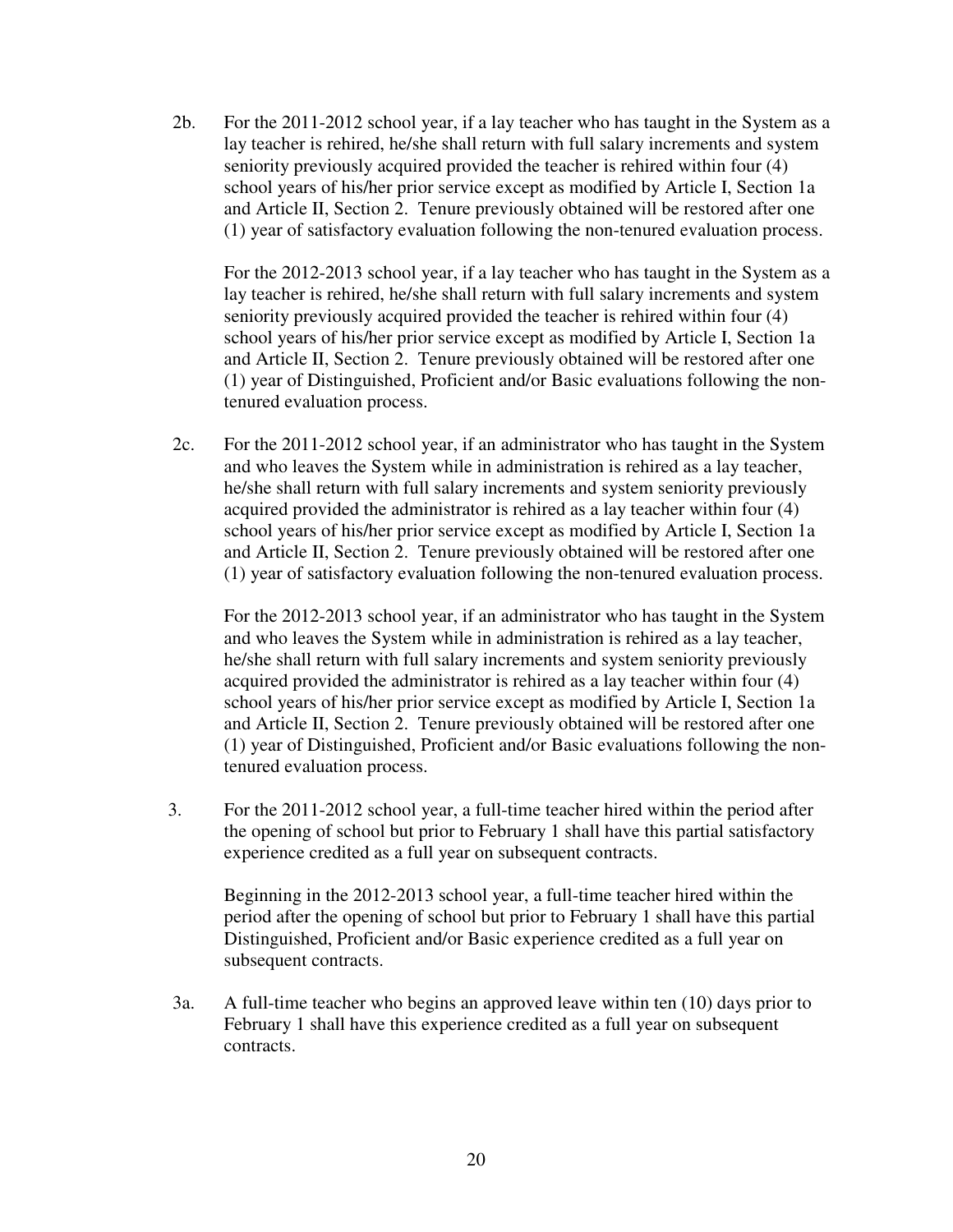3b. For the 2011-2012 school year, a full-time teacher who returns from an approved leave in accordance with the terms of said leave within the period after the opening of school and by February 1 shall have this partial satisfactory experience credited as a full year on subsequent contracts.

 Beginning in the 2012-2013 school year, a full-time teacher who returns from an approved leave in accordance with the terms of said leave within the period after the opening of school and by February 1 shall have this partial Distinguished, Proficient and/or Basic experience credited as a full year on subsequent contracts.

3c. For the 2011-2012 school year, a full-time teacher who leaves on an approved leave in accordance with the terms of said leave after the opening of school but prior to February 1 and who returns by February 1 shall have his/her partial satisfactory experience credited as a full year on subsequent contracts if the experiences combined total one (1) semester or more.

 For the 2012-2013 school year, a full-time teacher who leaves on an approved leave in accordance with the terms of said leave after the opening of school but prior to February 1 and who returns by February 1 shall have his/her partial Distinguished, Proficient and/or Basic experience credited as a full year on subsequent contracts if the experiences combined total one (1) semester or more.

4. System or school administrators who return to the bargaining unit shall obtain full credit and benefits and school and system seniority for years of service both in their teaching and administrative capacities.

System and school administrators who were appointed on or after September 1, 1979, upon return to the bargaining unit, shall be placed on the assignment which they left, or in the absence of such assignment, an assignment mutually agreed to between the Association and the System.

 System and school administrators appointed after September 1, 1982, who accepted administrative positions in buildings other than their own, upon return to the bargaining unit, shall receive the same credit for school seniority as a department head who accepts a position as a department head in a school other than his/her own.

 System and school administrators appointed after September 1, 1988, who accepted administrative positions in buildings other than their own and have fifteen (15) or more years school seniority, shall retain their school seniority as well as receive credit for their years as an administrator.

System and school administrators appointed after September 1, 1994, who accept administrative positions in buildings other than their own and have ten (10) or more years school seniority, shall retain their school seniority as well as receive credit for their years as an administrator.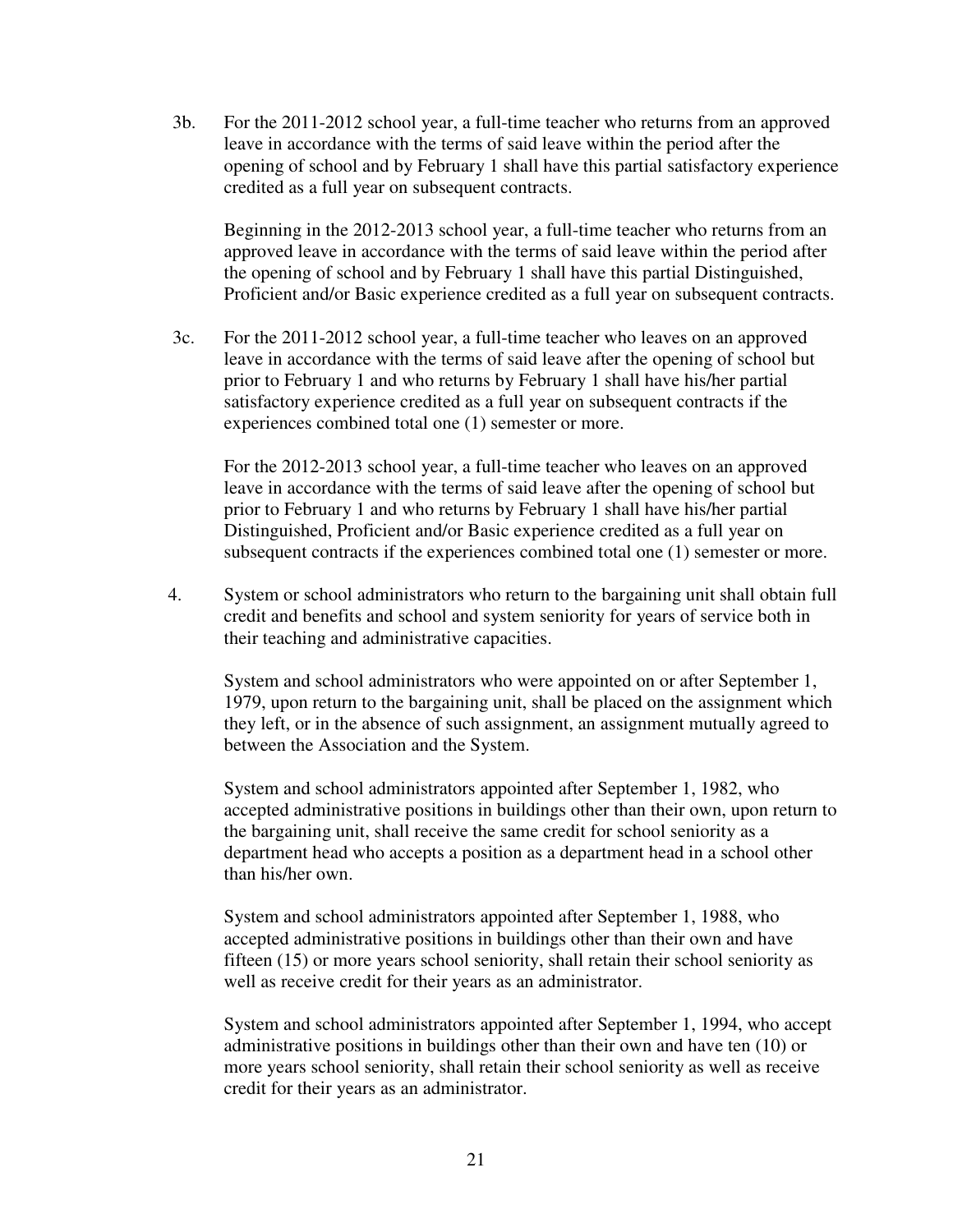- 4a. A teacher who accepts a position in an agency affiliated with the System, upon return to the bargaining unit, shall obtain full credit and benefits and system seniority for years of service both in his/her teaching and agency capacities.
- 4b. If the teacher has fifteen (15) or more years school seniority, he/she shall retain school seniority as well as receive credit for the years in the agency.
- 4c. Effective September 1, 1994, a teacher with ten (10) or more years school seniority who accepts a position in an agency affiliated with the System shall retain school seniority as well as receive credit for the years in the agency.
- 5. A Director of School Ministry who returns to the bargaining unit shall be placed on the assignment which he/she has left or, in the absence of such assignment, an assignment mutually agreed to by the System and the Association. A Director of School Ministry not originally a member of the bargaining unit has no right to return to the unit.
- 5a. A Director of School Ministry shall obtain full credit and benefits and school and system seniority for years of service both in teaching and ministry capacities for the System.
- 5b. A Director of School Ministry who accepts a position in a school other than his/her own and has ten (10) or more years school seniority shall retain his/her school seniority as well as receive credit for his/her years as a Director of School Ministry.
- 5c. Provisions pertaining to a Director of School Ministry apply to any former members of the bargaining unit who occupy the position of Director of School Ministry at the time of promulgation.
- 6. Any teacher who leaves the System in order to enlist in public or charitable services, e. g. Peace Corps, AmeriCorps VISTA, etc. may return to the System without loss of system seniority previously acquired provided that application is made for re-employment within ninety (90) days of discharge from a normal tour of duty with such agency. Such enlistment shall not interrupt a school year.

The teacher shall notify the System in writing thirty (30) days prior to the date the teacher wishes to return. Upon receipt of the teacher's request, the System shall place the teacher's name on a list in order of system seniority previously acquired. Such list shall also contain names of teachers who have been laid off due to Constriction as provided in Article VII, Section 1h.

If there are no laid-off teachers as provided for in Article VII, Section 1h, then teachers requesting to return from a Public Service Leave shall be offered openings in the academic area(s) as they occur.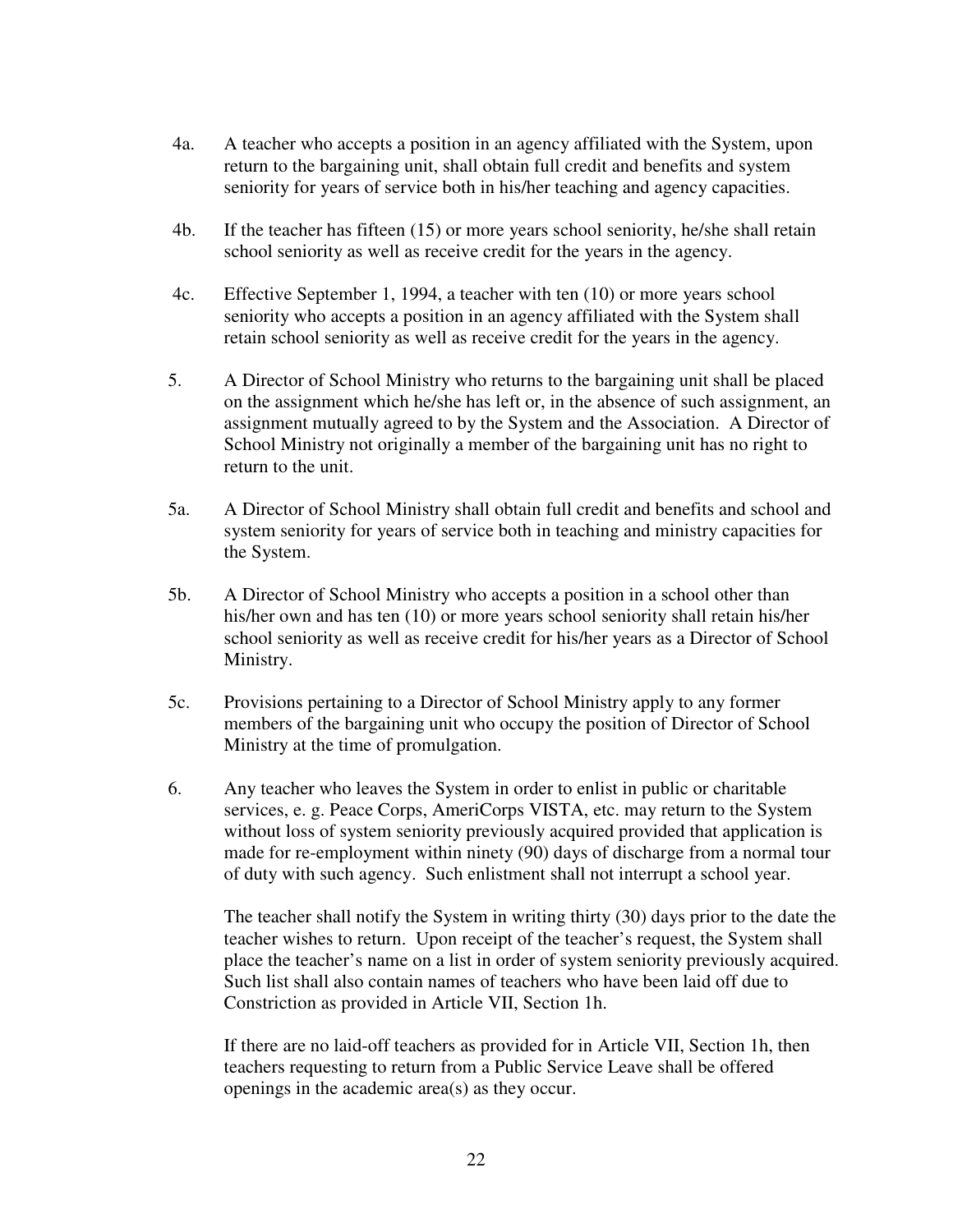- 7. Substitutes who have become members of the bargaining unit through continuous employment, and who subsequently, while continuously employed, are appointed full-time teachers shall receive credit for seniority by counting from the first day that their continuous substitution began except as modified by Article V, Section 3 and Article I, Section 1a. All such substitutes shall be provided a copy of the Agreement by their Principal, which shall contain all provisions pertaining to them.
- 8. Any teacher who leaves the System in order to accompany his/her spouse on a normal tour of mandatory duty with the military may apply to the System and shall be given preference of consideration provided such application is made for re-employment within ninety (90) days of completion of such tour.

# *ARTICLE VI - LEAVE*

- 1. Each teacher shall be entitled to twelve (12) sick days with full pay during each school year.
- 1a. The teacher shall be entitled to use any of these sick days for emergencies in the immediate family which require his/her presence.

 In the event that a teacher has used the current year's sick days when an emergency in the immediate family occurs, the teacher may use additional days from accumulated sick days for this purpose. Prior notification of/or communication with the appropriate school administrator is required for the use of these additional days.

1b. For the 2011-2012 school year, sick days may be accumulated indefinitely.

Beginning September 2012, sick days may be accumulated up to three hundred (300) days. In the event that a teacher has already accumulated three hundred (300) days, the teacher will retain the accumulated sick days but cannot accumulate additional days until all days over three hundred (300) have been used.

- 1c. When absence arises from assault or injury due to personal contact with a student while acting in discharge of duties, a teacher whose application has been accepted by Workers' Compensation shall not forfeit any sick days.
- 1d. When absence arises from a work-related injury, and the teacher has applied for and qualifies for Workers' Compensation, the teacher may, at his/her option, use one-third (1/3) sick day for each day missed. The recording of such absences shall be done in accordance with the provisions of Section 1f below.
- 1e. In the event that a teacher is in need of sick days and has exhausted all days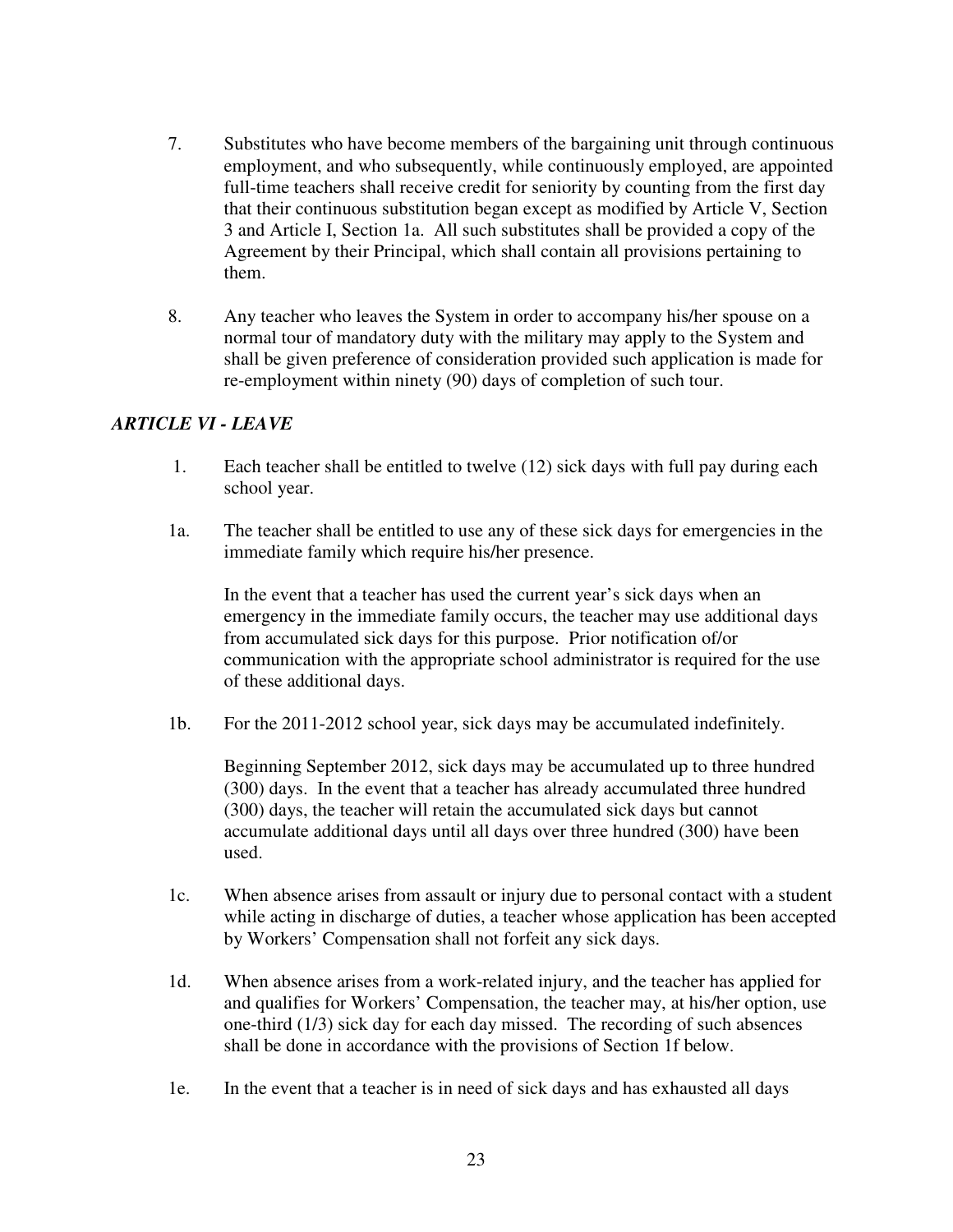available under the provisions of Sections 1 and 1a, the teacher may make application to use as many as twelve (12) sick days from the following school year's sick days. The granting of the days, as well as the number, shall be by mutual agreement between the System and the Association.

- 1f. Each teaching, service period or two (2) homeroom assignments missed by a teacher will be recorded as an absence from a work period. For every seven (7) such absences, the teacher will be charged with one (1) sick day for that school year.
- 1g. If a teacher is absent five (5) or more consecutive school days, a doctor's note must accompany the Teacher Absence Form (Exhibit B) as defined in Section 6 below.

If a teacher requests the use of sick days for his/her own illness or accident for a time period of fifteen (15) school days or more, the teacher must have his/her medical provider complete the System's medical form regarding the absence from work.

 Continued medical verification of the need to be absent from work must be submitted on a quarterly basis using the System's medical form.

- 1g1. A teacher who is repeatedly absent on the day before or after a holiday may have a letter placed in the teacher's personnel file.
- 1h. Upon retirement from the System, a teacher may redeem all unused sick days up to a maximum of two hundred (200) days at the rate of fifty dollars (\$50.00) a day. For new teachers hired beginning with the 1991-1992 school year, the maximum number of unused sick days redeemable upon retirement will be one hundred (100). For new teachers hired beginning with the 1994-1995 school year, the maximum number of unused sick days redeemable upon retirement will be seventy-five (75).
- 1i. If a teacher with five (5) or more years of continuous service dies while still employed as a teacher and prior to retirement, the teacher's estate shall be paid fifty dollars (\$50.00) a day for all unused sick days up to the maximum number of redeemable days.
- 2. A teacher shall be granted two (2) personal days each year for urgent personal business which cannot be scheduled on other than school time or for a personal emergency which requires immediate attention. Personal days may be used for a honeymoon. The teacher can use one (1) of his/her sick days as an additional personal day, if necessary. Personal days not used shall become part of accumulated sick days.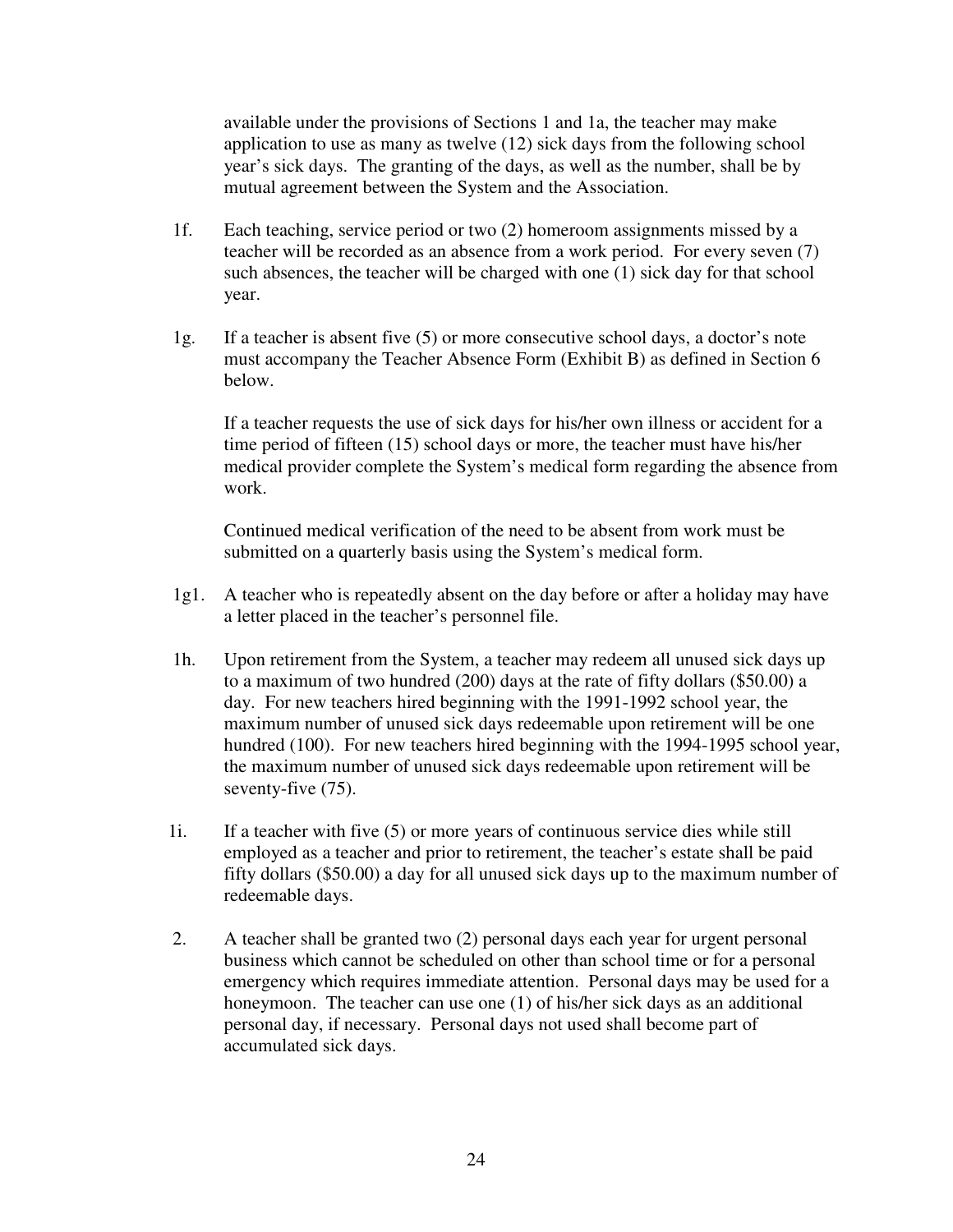A teacher who repeatedly uses a personal day before or after a holiday may have a letter placed in the teacher's personnel file.

- 3. Each school year the individual teacher shall be notified in writing as to the number of sick days and personal days available to him/her. This notice shall be given to him/her before September 30. Teachers shall have until October 15 to call attention in writing to any errors.
- 4. In the event of death in the immediate family of a teacher (parent, grandparent, spouse, child, grandchild, sister, brother, parent-in-law, or relative residing in the same household as the teacher), said teacher shall be entitled to take a leave at full pay up to three (3) school days. In those cases where extended travel is necessary, two (2) additional school days at full pay shall be granted upon request.
- 5. A teacher shall be entitled to one (1) day funeral leave for the death of aunts, uncles, nieces and nephews, first cousins, brothers-in-law and sisters-in-law. In those cases where extended travel is necessary, two (2) additional school days at full pay shall be granted upon request.
- 6. Notice of sick or personal days used shall be given on a standard form attached hereto as Exhibit B to the Principal or his/her designee twenty-four (24) hours in advance. In the event of sickness or emergencies, such notice should be given as soon as possible thereafter. The teacher shall complete the Teacher Absence Form and return it within forty-eight (48) hours of his/her return.
- 7. In the event a teacher desires a child bearing leave of absence in anticipation of and prior to any disability or inability to work due to her pregnancy or pregnancy-related condition, she shall notify the System in writing of her intent to take a child bearing leave of absence. The notice must contain information sufficient to verify the pregnancy including the expected date of delivery.

The notice must be given at least thirty (30) days prior to the date the teacher wishes to commence said leave except in case of emergency.

Upon receipt of the above, the System shall confirm in writing the child bearing leave of absence.

Sick days as stated in Sections 1 and 1b above may be utilized by a teacher on a child bearing leave of absence upon certification by the teacher's attending physician of the teacher's disability by reason of pregnancy or pregnancy-related condition during the period of the child bearing leave of absence.

 The cost of the Medical Insurance will be borne by the System during the time of disability due to pregnancy, subject to the provisions of Article XIII, Section 1.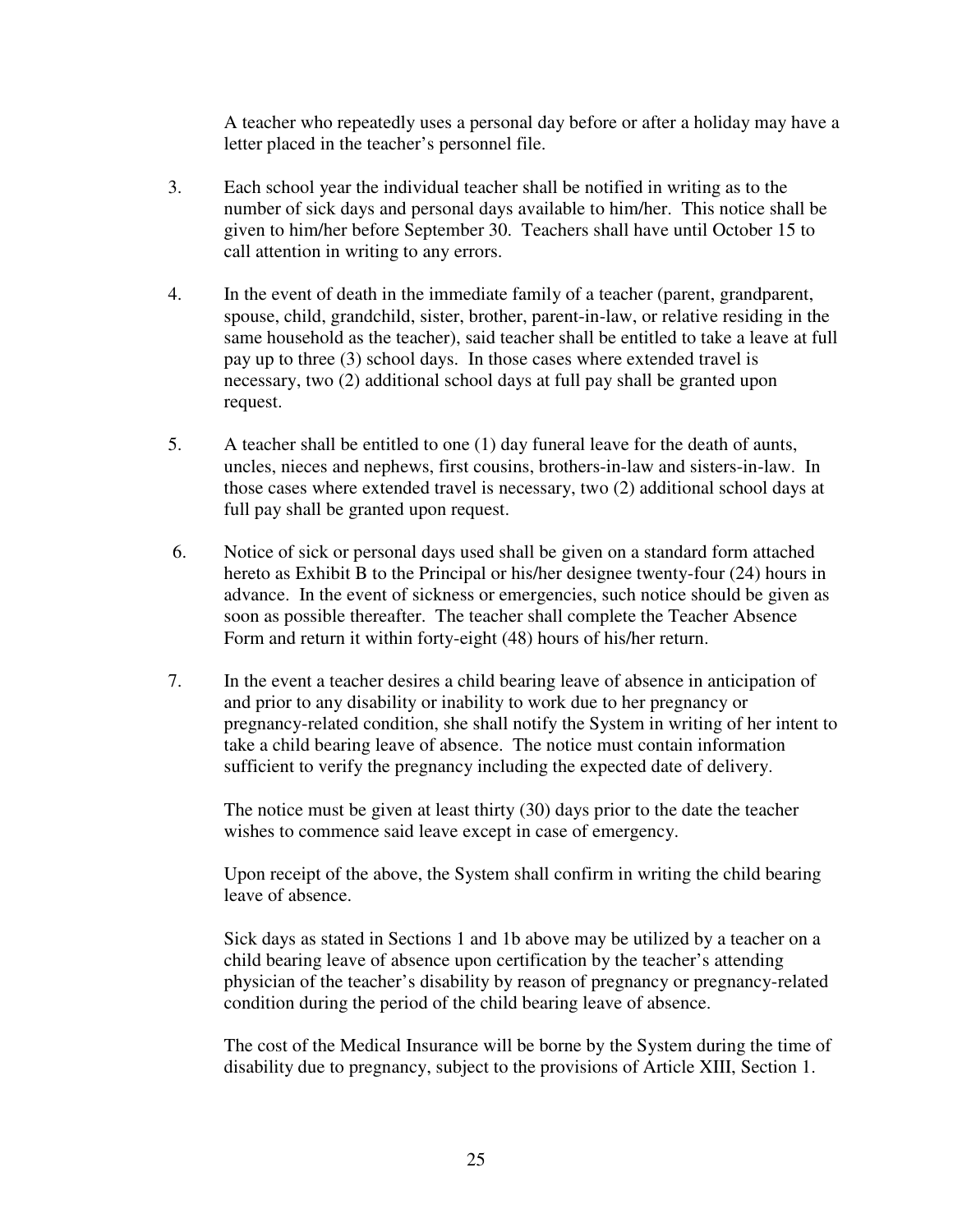The child bearing leave of absence shall extend to the child's first birthday but may, at the option of the teacher, be for a shorter period of time. The teacher shall notify the System in writing at least thirty (30) days prior to the date of return. Such notification shall be accompanied by a letter from her physician stating that, in his/her opinion, she is capable of resuming her teaching duties.

 When the requested date of return substantially interferes with the continuity of instruction, then the System may adjust those dates to a more suitable time. The Association shall be notified in writing concerning any adjustment of said dates. A teacher returning from such leave shall return to the same school and same department which she left without loss of system or school seniority as previously acquired. In the absence of such a position, the teacher shall return to a position mutually agreed upon by the Association and the System without loss of system or school seniority as previously acquired.

The teacher hired as a replacement shall be so notified at the time of employment.

 7a. At least thirty (30) days prior to the child's first birthday, a teacher who was granted a child bearing leave of absence shall apply to the System in writing of her desire to be granted a child rearing leave of absence which shall not extend beyond the child's second birthday but may, at the option of the teacher, be for a shorter period of time. The System shall interview the teacher after which the System will confirm in writing the child rearing leave of absence.

The teacher shall notify the System in writing thirty (30) days prior to the date she wishes to return. Upon receipt of the teacher's request, the System shall place the teacher's name on a list in order of system seniority as previously acquired. Such list shall also contain the names of teachers who have been laid off due to Constriction as provided in Article VII, Section 1h.

 If there are no laid-off teachers as provided for in Article VII, Section 1h, then teachers requesting to return from child rearing leave shall be offered openings in the appropriate academic area(s) as they occur.

 The teacher returning from such leave shall return without loss of system and school seniority as previously acquired.

7b. In the event a teacher desires a paternity leave of absence immediately following the birth of his child, he shall notify the System in writing of his intent. The notice must contain information sufficient to verify the birth of the child.

 The notice must be given at least thirty (30) days prior to the date the teacher wishes to commence said leave except in case of emergency.

 Upon receipt of the above, the System shall confirm in writing the paternity leave of absence.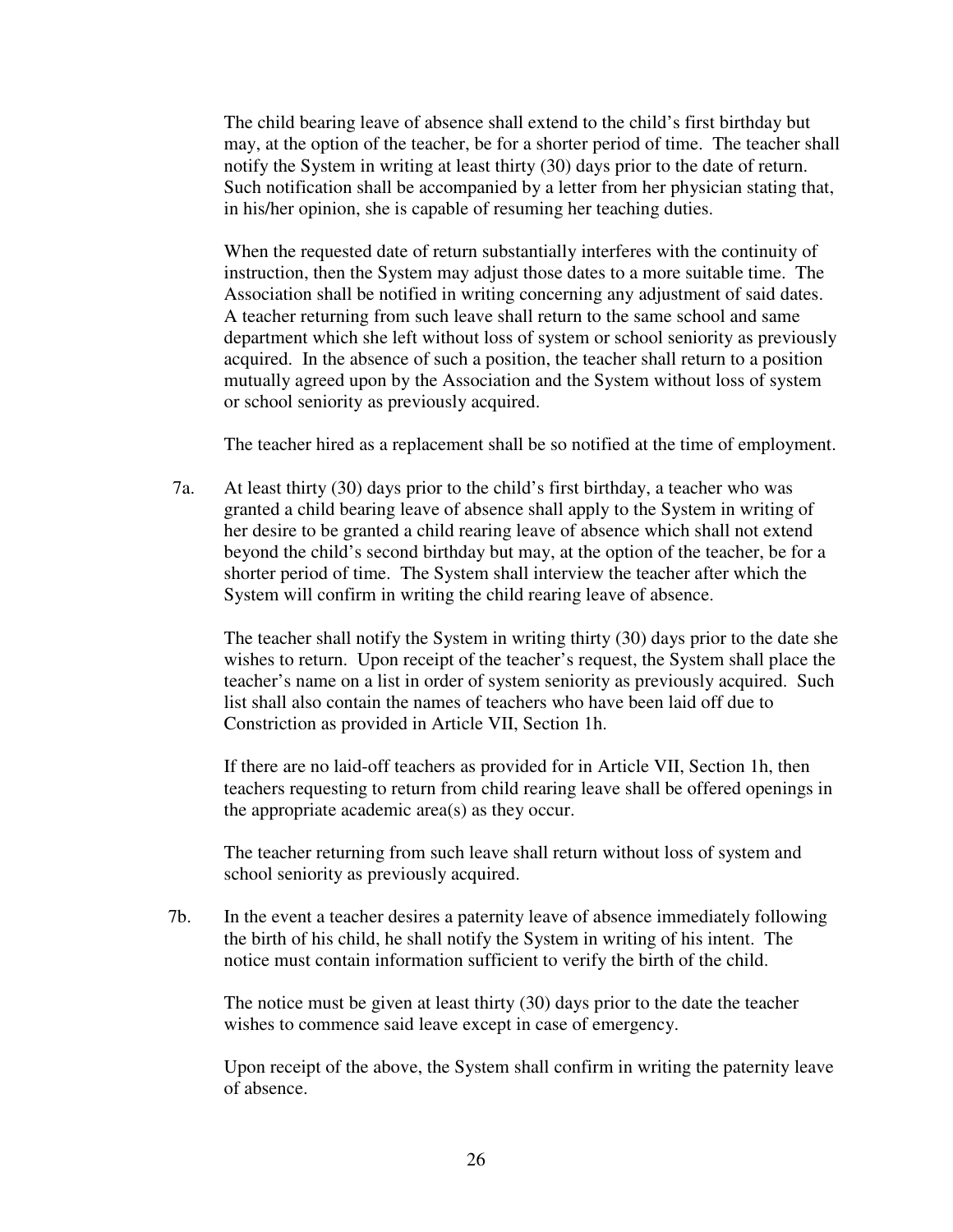The paternity leave of absence shall extend to the child's first birthday but may, at the option of the teacher, be for a shorter period of time. The teacher shall notify the System in writing at least thirty (30) days prior to the date of return.

 When the requested date of return substantially interferes with the continuity of instruction, then the System may adjust those dates to a more suitable time. The Association shall be notified in writing concerning any adjustment of said dates. A teacher returning from such leave shall return to the same school and same department which he left without loss of system or school seniority as previously acquired.

 In the absence of such a position, the teacher shall return to a position mutually agreed upon by the Association and the System without loss of system or school seniority as previously acquired.

The teacher hired as a replacement shall be so notified at the time of employment.

 7c. A teacher who was not granted a child bearing or paternity leave of absence may apply for a child rearing leave of absence which shall not extend beyond the child's second birthday. After careful review of the application, the System shall notify the teacher and the Association in writing as to whether or not such leave is granted and its duration.

The teacher shall notify the System in writing thirty (30) days prior to the date the teacher wishes to return. Upon receipt of the teacher's request, the System shall place the teacher's name on a list in order of system seniority as previously acquired. Such list shall also contain names of teachers who have been laid off due to Constriction as provided in Article VII, Section 1h.

 If there are no laid-off teachers as provided for in Article VII, Section 1h, then teachers requesting to return from child rearing leave shall be offered openings in the appropriate academic area(s) as they occur.

 The teacher returning from such leave shall return without loss of system and school seniority as previously acquired.

8. In the event that a teacher adopts a child, he/she shall apply in writing to the System at least thirty (30) days prior to adoption, except in cases of emergencies, for an adoption leave of absence which shall be for a period of one (1) year following the date of adoption but may, at the option of the teacher, be for a shorter period of time. The System shall confirm in writing the adoption leave of absence.

The teacher shall notify the System at least thirty (30) days prior to his or her date of return.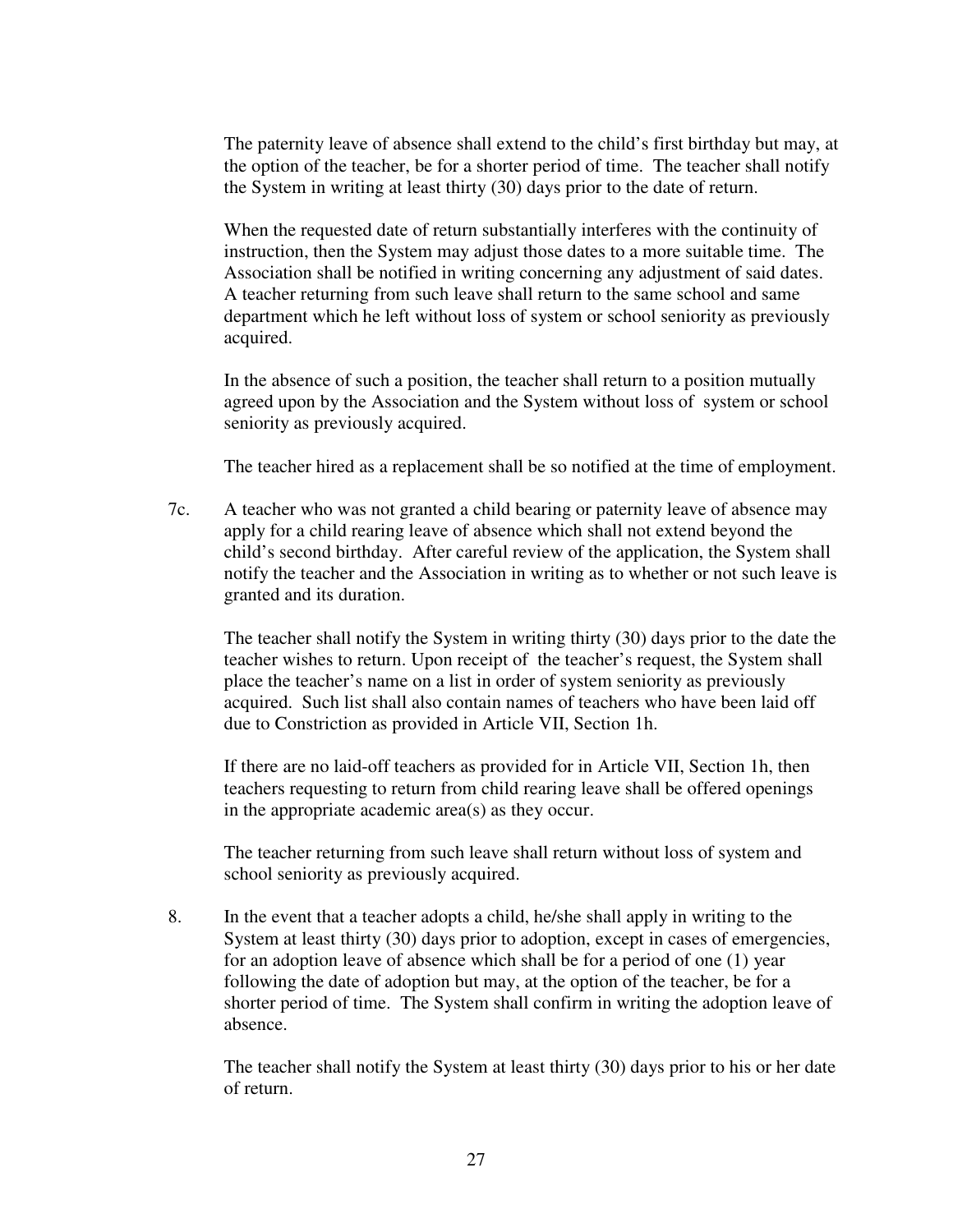When the requested date of return substantially interferes with the continuity of instruction, the System may adjust those dates to a more suitable time. The Association shall be notified in writing concerning any adjustment of said dates.

A teacher returning from such leave shall return to the same school and same department which he/she left without loss of system and school seniority as previously acquired. In the absence of such a position, the teacher shall return to a position mutually agreed upon by the Association and the System without loss of system and school seniority as previously acquired.

The teacher hired as a replacement shall be so notified at the time of employment.

 8a. The teacher who adopted a child shall apply in writing for an extension of the adoption leave which may be for one (1) year or a shorter period of time at the option of the teacher.

After careful review of the application, the System shall notify the teacher and the Association in writing as to whether or not such leave is granted and its duration.

The teacher shall notify the System in writing thirty (30) days prior to the date the teacher wishes to return. Upon receipt of the teacher's request, the System shall place the teacher's name on a list in order of system seniority as previously acquired. Such list shall also contain the names of teachers who have been laid off due to Constriction as provided for in Article VII, Section 1h.

 If there are no laid-off teachers as provided for in Article VII, Section 1h, then teachers requesting to return from child rearing leave shall be offered openings in the appropriate academic area(s) as they occur.

 The teacher returning from such leave shall return without loss of system and school seniority as previously acquired.

9. Teachers required to serve on juries, notwithstanding the demands of the teaching profession, will receive their pay from the System. The jury duty fee and verification of jury service shall be provided to the System upon the teacher's return to work.

 The above will apply only in instances where the jury duty extends beyond two (2) days. Beginning on the third day, teachers shall return to the school all monies in excess of the amount received on the first day. However, teachers will be expected to work on those days when the jury is not actually in session.

 9a. A teacher who is subpoenaed to appear as a witness in a civil or criminal case shall be granted leave with pay for each day's appearance as required by the court, provided the teacher is not a defendant in a criminal case.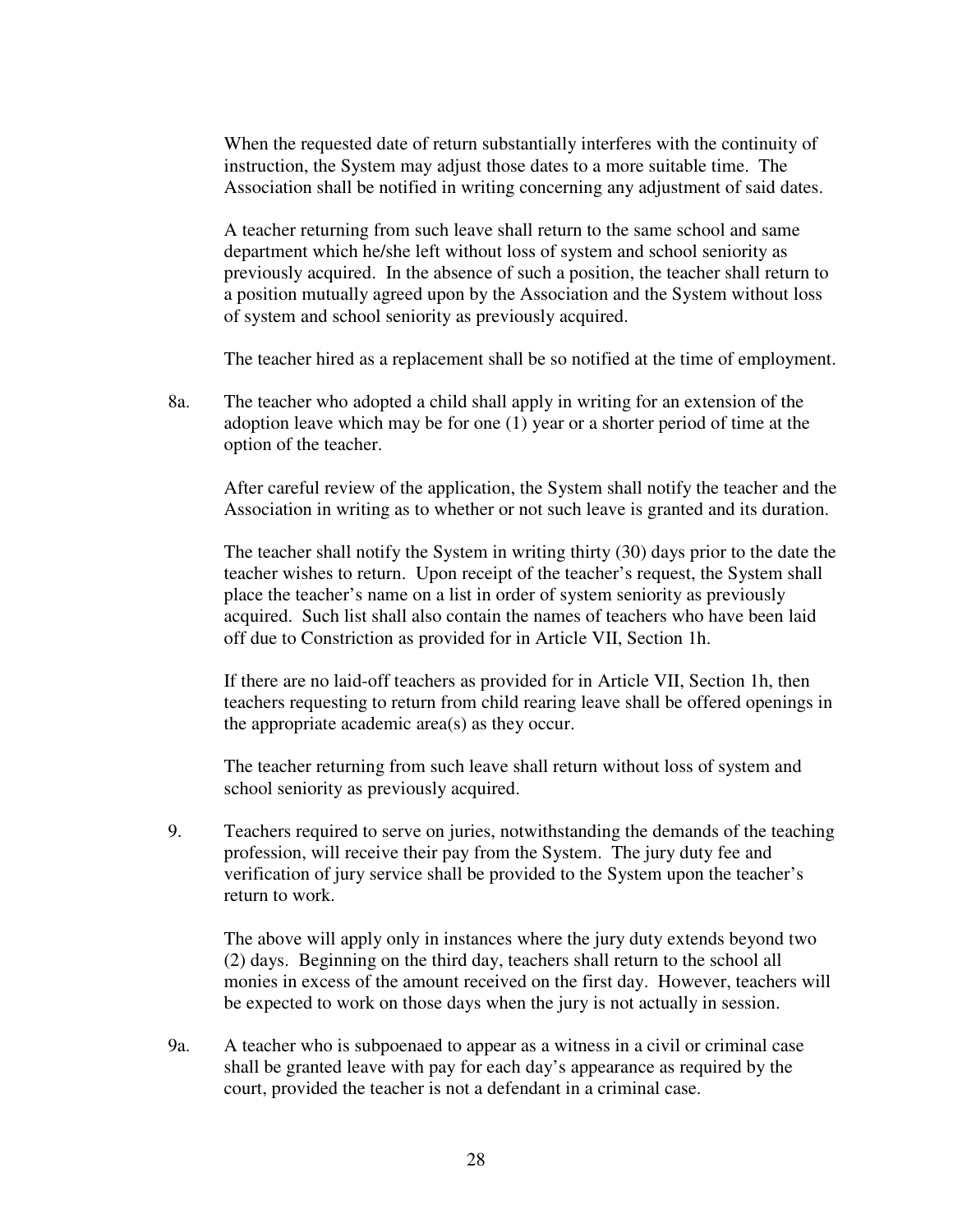- 10. In the event that a teacher joins the military or a reserve component, he/she shall be entitled to return to the System as soon as a position is available, without loss of seniority, providing such teacher applies for re-employment within ninety (90) days of discharge from one (1) normal tour of duty. Teachers on active military duty shall accrue seniority for the period of the leave.
- 10a. In the event a teacher is called to the military service or joins a reserve component which is called up, he/she shall be granted a leave of up to three (3) semesters or until date of discharge from one (1) normal tour of duty. A teacher who is granted such leave shall return to the System without loss of system and school seniority as previously acquired. Upon the conclusion of this leave, the teacher has the right to return to the System to the same department and school that he/she left or, in the absence of such an opening, a position mutually agreed upon by the System and the Association. The teacher hired as a replacement shall be so notified at the time of employment. The teacher on leave shall notify the System in writing thirty (30) days prior to the date the teacher wishes to return. Teachers on active military duty shall accrue seniority for the period of the leave.

 Should medical and dental insurance not be provided by the military for the teacher and his/her family, the System shall provide and bear the cost of such insurance. Pension and life insurance premiums shall also be paid by the System.

- 10b. Teachers activated for military duty other than in Section 10a above, notwithstanding the demands of the teaching profession, will receive the difference between their weekly pay and the amount received while on active service as designated by law. However, teachers will be expected to work on those days when not scheduled for military duty.
- 11. Guidelines for sabbatical leave shall be formulated by the Sabbatical Leave Committee as defined in Article XV, Section 5, and shall be posted in all schools by February 1.
- 11a. All teachers having completed their eighth year are entitled to apply to the System for sabbatical leave. A teacher who has received a sabbatical leave may only reapply after eight (8) additional years.
- 11b. Applications for sabbatical leave shall be submitted no later than March 1. The Sabbatical Leave Committee shall review the applications and prepare a list of candidates which shall be submitted to the Secretary for Catholic Education no later than March 31.

The Secretary for Catholic Education shall select one (1) sabbatical from this list of candidates for sabbatical leave for the 2012-2013 school year.

The Secretary for Catholic Education shall select two (2) sabbaticals from this list of candidates for sabbatical leave for the 2013-2014 school year.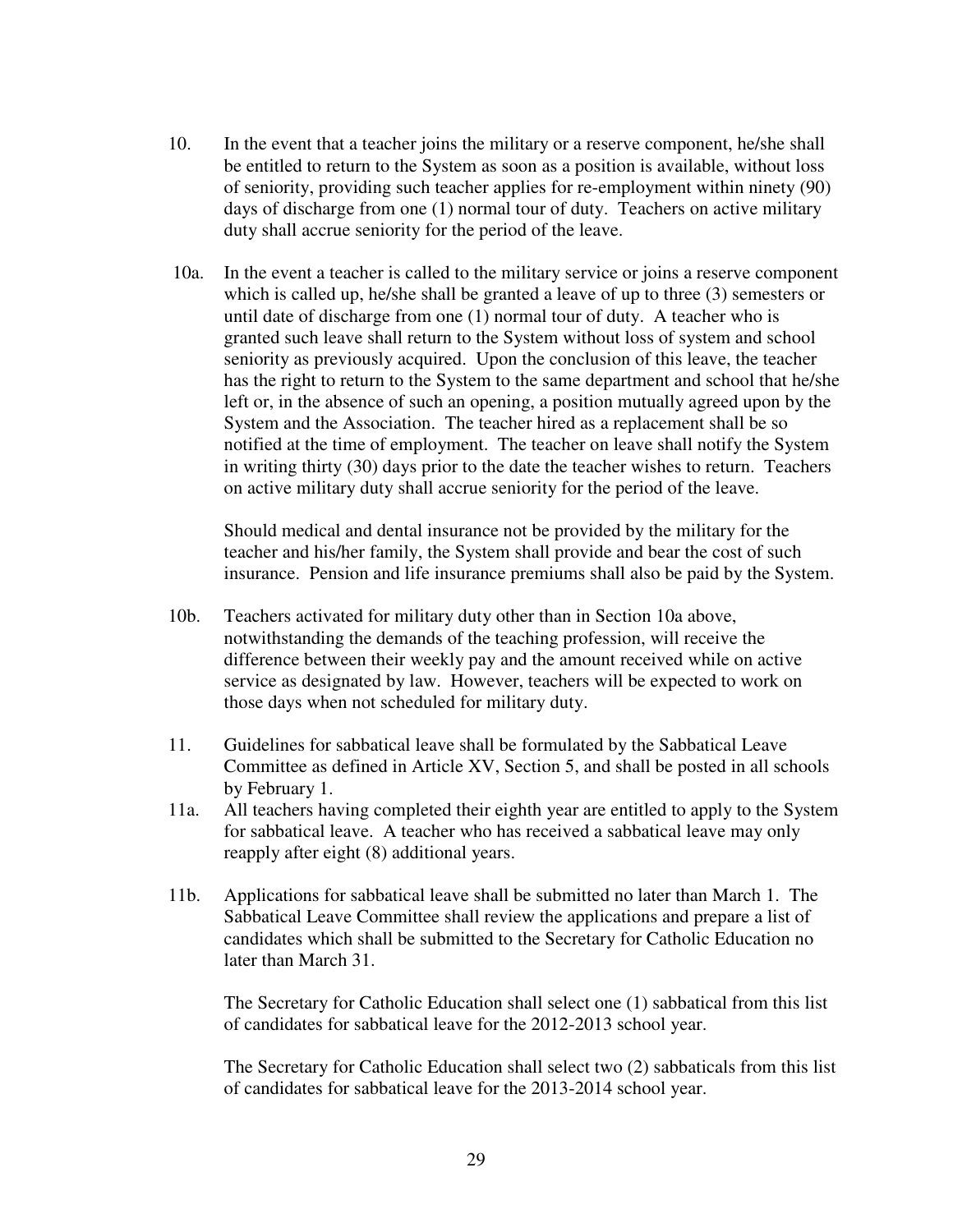The Secretary for Catholic Education shall select two (2) sabbaticals from this list of candidates for sabbatical leave for the 2014-2015 school year.

The teacher(s) selected and the Association shall be so notified by April 30.

 11c. Remuneration to the teachers who have been awarded a sabbatical leave shall be fifty percent (50%) of their annual salary if a full year of sabbatical leave is granted, or twenty-five percent (25%) of their annual salary if a half year of sabbatical leave is granted.

 Remuneration to the teachers with twenty (20) or more years of service shall be seventy-five percent (75%) of their annual salary if a full year of sabbatical leave is granted, or thirty-seven and one-half percent  $(37 \frac{1}{2}\%)$  of their annual salary if a half year of sabbatical leave is granted.

 All other benefits provided for in this Agreement shall likewise accrue to the teachers. However, no sick or personal days shall accumulate during the leave.

- 11d. Teachers on sabbatical leave shall accrue seniority for the period of the leave.
- 11e. Sabbatical leave shall be granted for a period of not more than one (1) year nor less than one (1) full semester.
- 11f. Upon conclusion of this leave, the teachers have the right to return to the System to the same department and school that they left or, in the absence of such openings, a position mutually agreed upon by the System and the Association.

The teachers hired as replacements shall be so notified at the time of employment.

12. Academic and curriculum leave offers an excellent opportunity for the teacher to continue his/her professional growth. Therefore, those tenured teachers desiring such leave may make application to the System with a copy to the Association at least sixty (60) days prior to the beginning of the school semester during which the requested leave is to be taken. Such application shall include the name of the academic institution, the particulars of the educational program into which the teacher seeks admission, and/or special work on curriculum materials or study to be pursued. Such leave may be granted only at the beginning of a school semester.

If, under the provisions of this leave, the needs of the teacher require part-time release from the System, then the System shall roster the individual teacher to enable him/her to pursue that approved educational goal.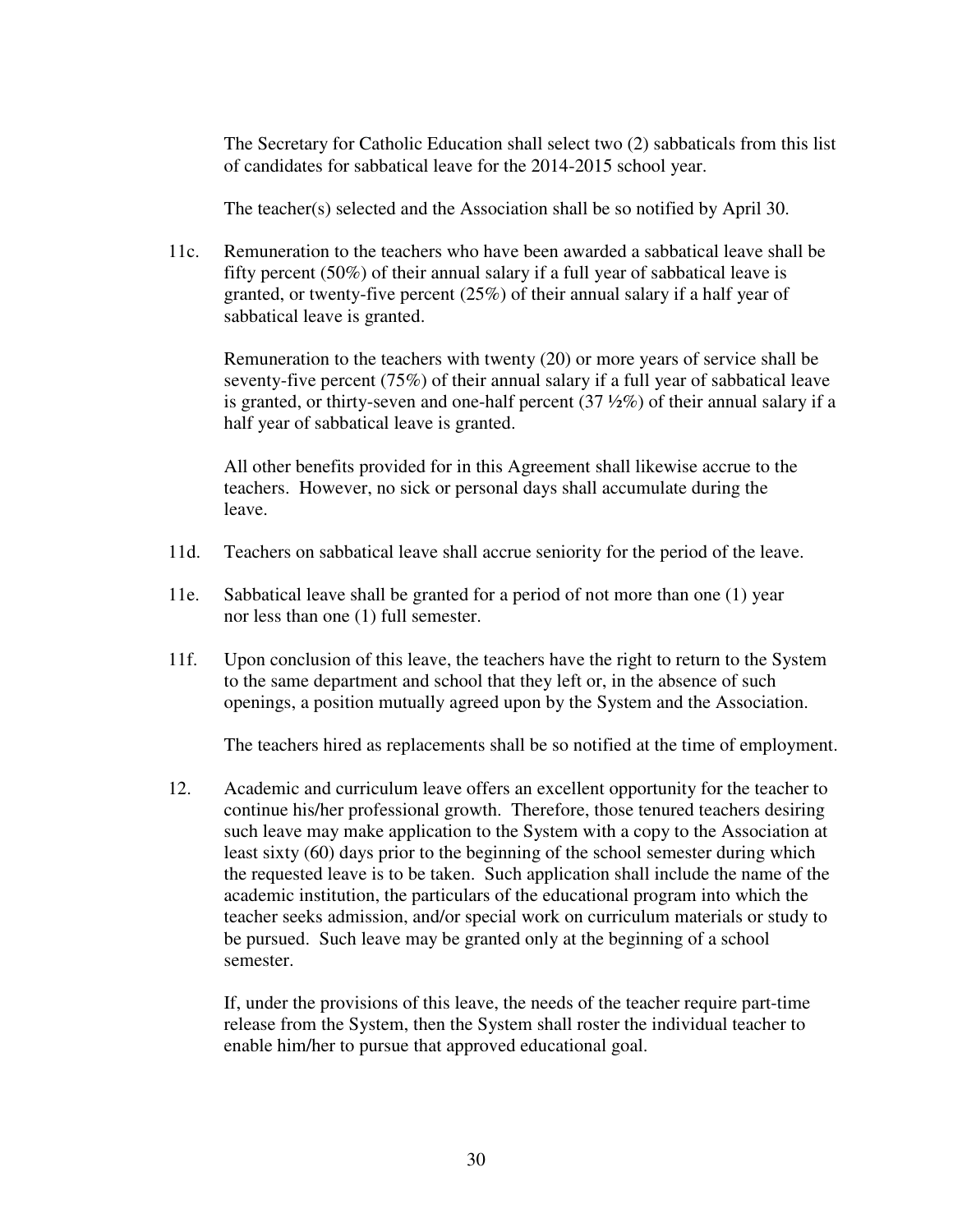After careful review of the application, the System will notify the teacher and the Association in writing as to whether or not such leave is granted and its duration.

The System has the right to verify that a teacher who has been granted an academic leave is, in fact, enrolled in a college or university for the purpose stated. The teacher must provide grade verification at the completion of the academic program for which the leave was approved.

 A teacher who is granted such leave shall return to the System without loss of system and school seniority as previously acquired. Upon the conclusion of this leave, the teacher has the right to return to the System and to the same department and school that he/she left or, in the absence of such an opening, a position mutually agreed upon between the System and the Association.

The teacher hired as a replacement shall be so notified at the time of employment.

13. Teachers with ten (10) or more years of system seniority are entitled to apply to the System for an unpaid career or personal leave. Seniority will be frozen for the year. Teachers may enroll in the group benefit plans at their own expense. Upon the conclusion of this leave, the teacher has the right to return to the System and to the same department and school that he/she left or, in the absence of such an opening, to a position mutually agreed upon by the System and the Association.

Career leave may not be used to pursue a teaching, counseling or administrative position in another school or school system.

A teacher who has received a career leave may only reapply after two (2) years.

The teacher hired as a replacement shall be so notified at the time of employment.

14. Extended Leave: Due to unforeseen circumstances not covered by the leave clauses, a teacher may find it necessary to be placed on extended leave. The teacher requesting such leave will submit to the System in writing the reasons for the request, medical verification for each semester in cases of accident or illness, as well as the expected length of time for such leave. An extended leave may be granted up to three (3) semesters.

The System, after careful review of all pertinent information, will notify the teacher of the System's decision in regard to granting such a leave and the duration thereof.

The teacher shall notify the System in writing thirty (30) days prior to the date the teacher wishes to return.

A teacher who is granted extended leave shall return to the System without loss of system and school seniority as previously acquired. Upon the conclusion of this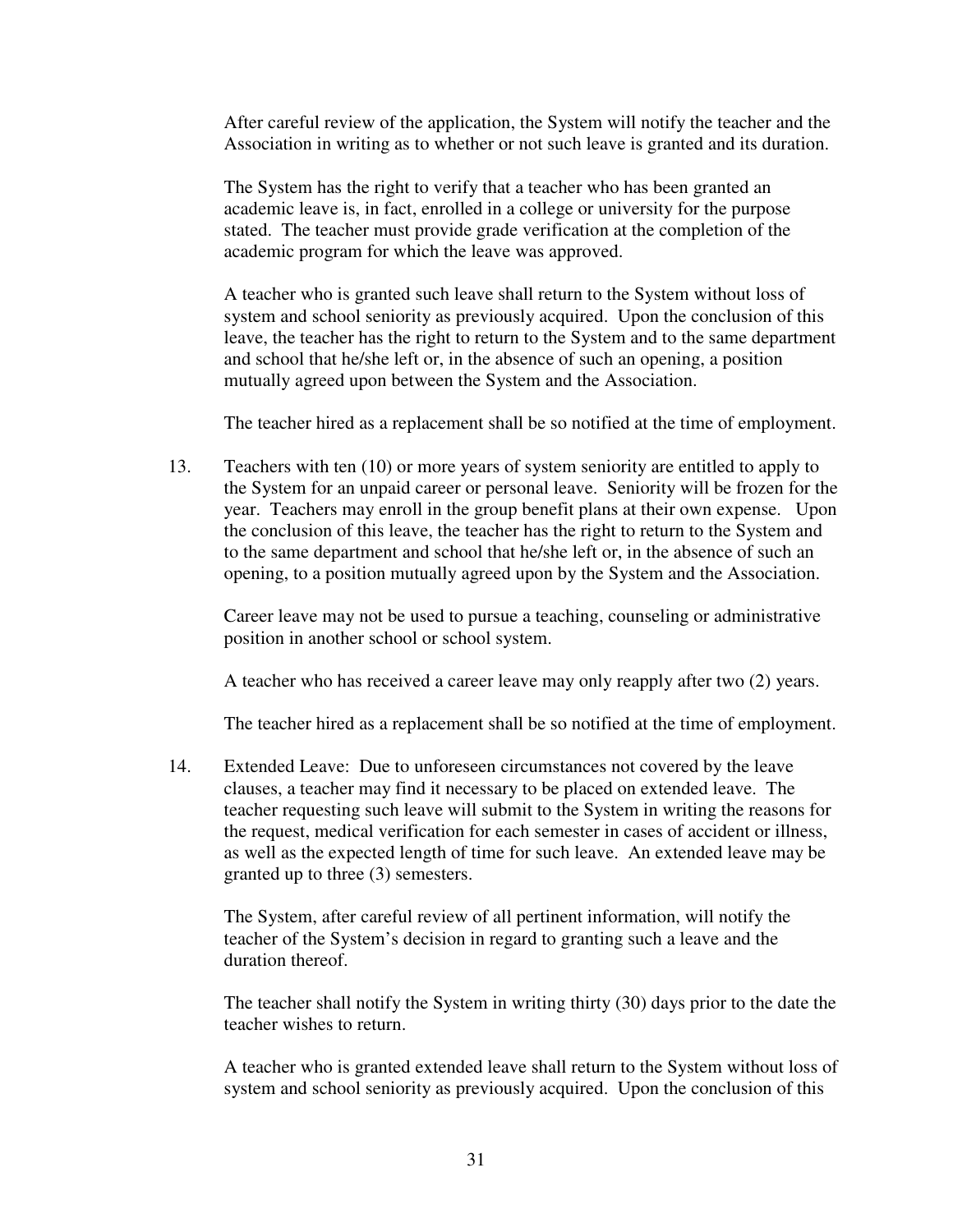leave, the teacher has the right to return to the System and to the same department and school that he/she left, except as modified by Sections 14a, 14a1 and 14a2 below. In the absence of such an opening, the teacher shall return to a position mutually agreed upon by the System and the Association.

The teacher hired as a replacement shall be so notified at the time of employment.

 Teachers who are on approved extended leave due to illness or accident shall continue on the Medical Health Plan and Dental Health Plan for three (3) semesters and the Group Life Insurance Plan and Pension for one (1) year. The full cost of such premiums shall be borne by the System, subject to the provisions of Article XIII, Section 1.

 In the event that it becomes necessary, due to accident or illness, a teacher may re-apply and may be granted up to an additional three (3) semesters of extended leave.

The teacher shall notify the System in writing thirty (30) days prior to the date the teacher wishes to return. Upon receipt of the teacher's request, the System shall place the teacher's name on a list in order of system seniority previously acquired. Such list shall also contain names of teachers who have been laid off due to Constriction as provided for in Article VII, Section 1h.

If there are no laid-off teachers as provided for in Article VII, Section 1h, then teachers requesting to return from extended leave shall be offered openings in the appropriate academic area(s) as they occur.

 The teacher returning from such leave shall return without loss of system and school seniority as previously acquired.

 Sick days as stated in Sections 1 and 1b may be utilized by a teacher on extended leave of absence provided that the illness, disability or condition for which the use of sick days is sought relates back to the initial reason for the requested leave of absence and providing further that the teacher's attending physician certifies that the teacher was or is disabled by reason of the leave-related illness or condition.

- 14a. Should a teacher's use of sick days or extended leave exceed one (1) school year, two (2) consecutive semesters or forty (40) school weeks, the System may hire a permanent teacher for that position. If this interferes with the continuity of instruction, then the System may adjust those dates to a more suitable time. The Association shall be notified in writing concerning any adjustment of said date.
- 14a1. If a teacher who has less than twenty (20) years school seniority and who is using sick days or on extended leave beyond one (1) school year, two (2) consecutive semesters or forty (40) school weeks is able to and wishes to return to the System, the teacher shall be offered an open position in the appropriate academic area(s)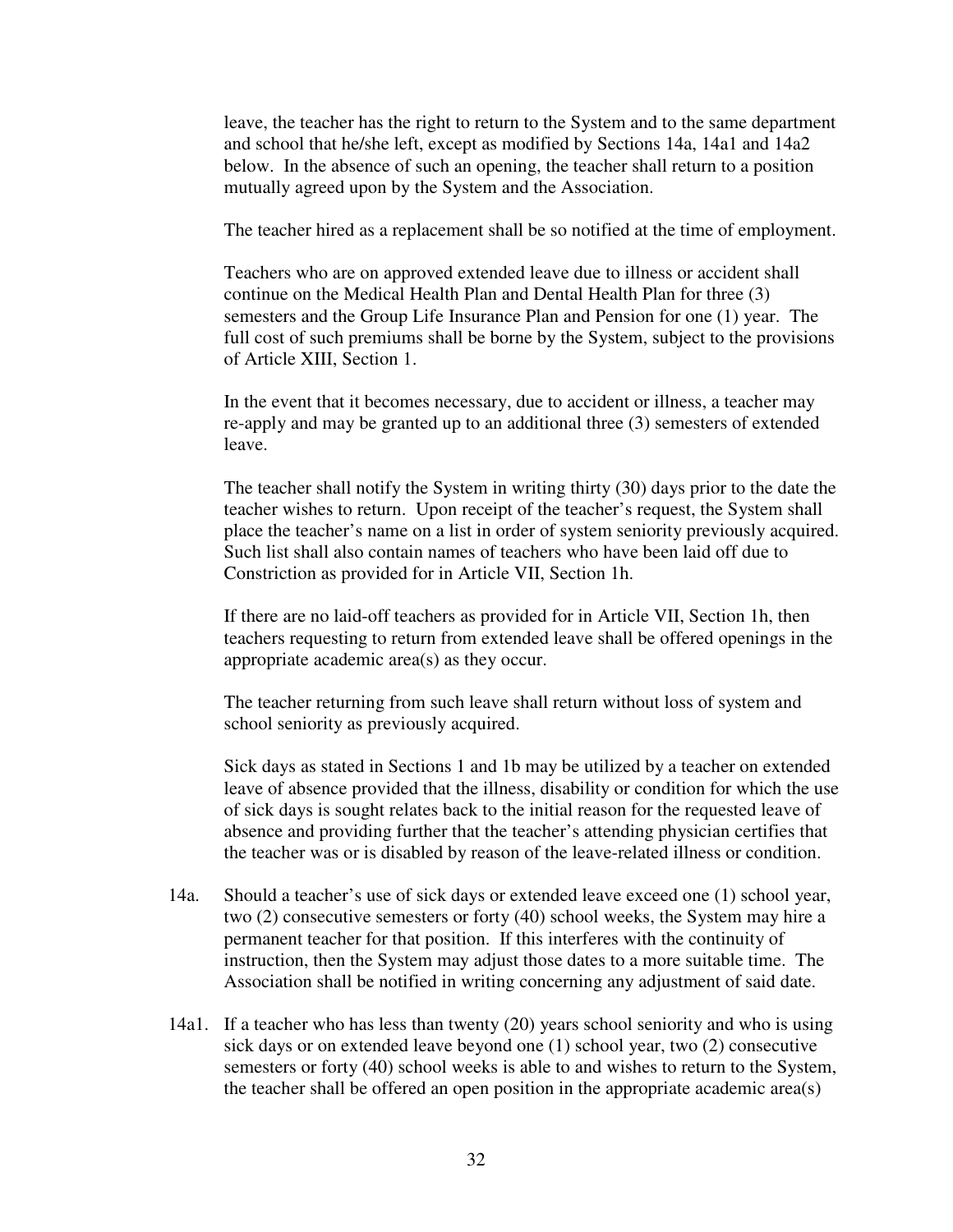or, in the absence of such a position, the teacher's name shall be placed on the Constriction List (Article VII, Section 1h). If there are no laid-off teachers, he/she shall be offered openings in the appropriate academic area(s) as they occur. The teacher returns without loss of system and school seniority as previously acquired.

- 14a2. If a teacher who has twenty (20) or more years school seniority and who is using sick days or on extended leave beyond one (1) school year, two (2) consecutive semesters or forty (40) school weeks is able to and wishes to return to the System, the teacher shall return to the same department and school that he/she left without loss of system and school seniority as previously acquired. In the absence of an opening, the person with the lowest seniority in that department would be bumped, who then in turn would bump the person with the lowest seniority in the System in the appropriate academic area(s). Should the teacher with the lowest seniority in the department be bumped at the end of the school year, the teacher's name shall be placed on the Constriction List and the provisions of Article VII and the Constriction Guidelines will be followed. In the absence of such a position, the returning teacher will be placed in a position mutually agreed upon by the System and the Association.
- 15. Teachers on any leave, other than career leave and leave as defined in Article III, Section 4, or using pre-approved sick days, may not be involved in gainful employment. Teachers on disability shall be governed by the rules of that program.
- 16. Teachers on an approved leave or using sick days for the entire school year do not accumulate additional sick or personal days for that school year.
- 17. Teachers who are on approved leaves—child bearing beyond the pregnancy disability, paternity, child rearing, child adoption, academic and curriculum, career or personal, extended not due to accident or illness or beyond the first three semesters—shall have the option of continuing the Medical Health, Dental, and Group Life Insurance Plans, if applicable. The full cost of the plans will be borne by the teacher except as modified by the Family and Medical Leave Act of 1993.
- 18. If a teacher's use of sick days for his/her own illness or accident extends ninety (90) or more school days, the teacher may be asked to submit to the same medical verification as those teachers on disability. The System will assume the cost of the medical verification.
- 19. Teachers hired as replacement teachers for those using sick days or on approved leaves shall have their names placed on a list and no new teacher with comparable qualifications shall be employed to fill a vacancy until the provisions of Article I, Section 1a have been fulfilled.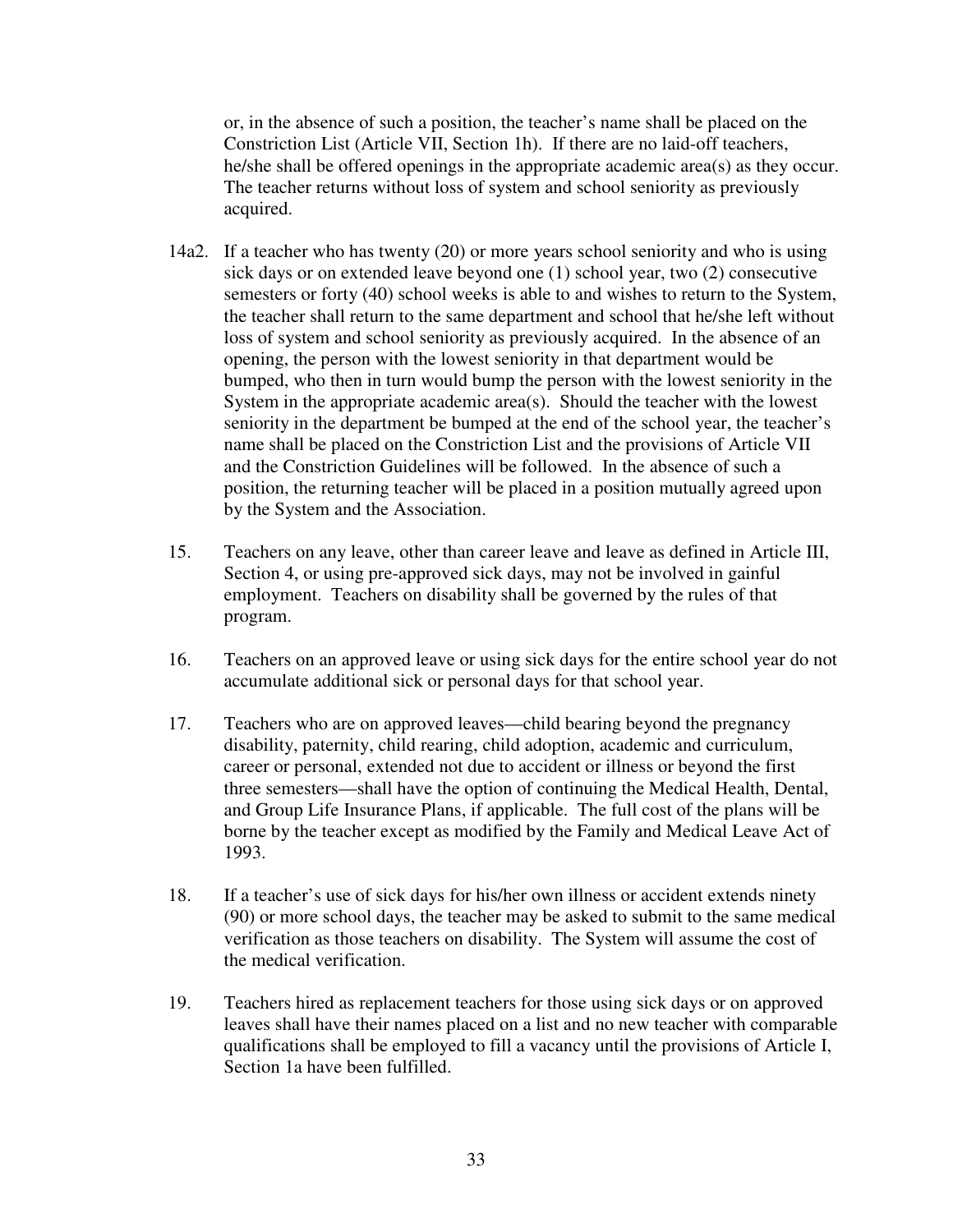- 20. A teacher on leave shall notify the System in writing thirty (30) days prior to the date the teacher wishes to return. In cases of illness, disability, pregnancy or accident, such notification shall be accompanied by a letter from his/her physician stating that, in his/her opinion, he/she is capable of resuming his/her teaching duties.
- 21. When the requested date of return from a leave or the use of sick days substantially interferes with the continuity of instruction, the System may adjust that date to a more suitable time. The Association shall be notified in writing concerning any adjustment of said date.
- 22. The System, after careful review of all pertinent information, will notify the teacher of the System's decision in regard to granting a leave and the duration thereof.
- 23. A copy of all leave granting letters as defined in Article VI shall be forwarded to the Association.
- 24. At the end of each quarter, the Association will be provided with a list of all teachers on leaves, teachers who have retired or resigned, as well as the names of newly hired teachers. This list shall contain the teacher's name, school, status, and relevant dates. This list will reflect the status of these teachers as of the date transmitted.

# *ARTICLE VII - TRANSFER POLICY*

1. The System reserves the right to reduce teaching personnel to conform to any constriction in the System or individual schools. Such constriction shall be completed by the last day of the school year. In the event of any such constriction affecting lay teachers, the System agrees to inform the Association of such action and the reasons thereof, as soon as possible, but at least thirty (30) days in advance of such constriction, and will seriously consider any recommendations that the Association may make.

All transfers and lay offs shall conform to the provisions of this contract unless otherwise mutually agreed to by the Association and the System.

 1a. In the event it becomes necessary to reduce teaching personnel to conform to any constriction in the System or any individuals school(s), such reduction of teaching personnel shall be made in the following manner:

A department cannot constrict a teacher unless there are three (3) or more sections dropped. If two (2) teachers are to be constricted, eight (8) or more sections must be dropped. If three (3) teachers are to be constricted, thirteen (13) or more sections must be dropped. If four (4) teachers are to be constricted, eighteen (18) or more sections must be dropped.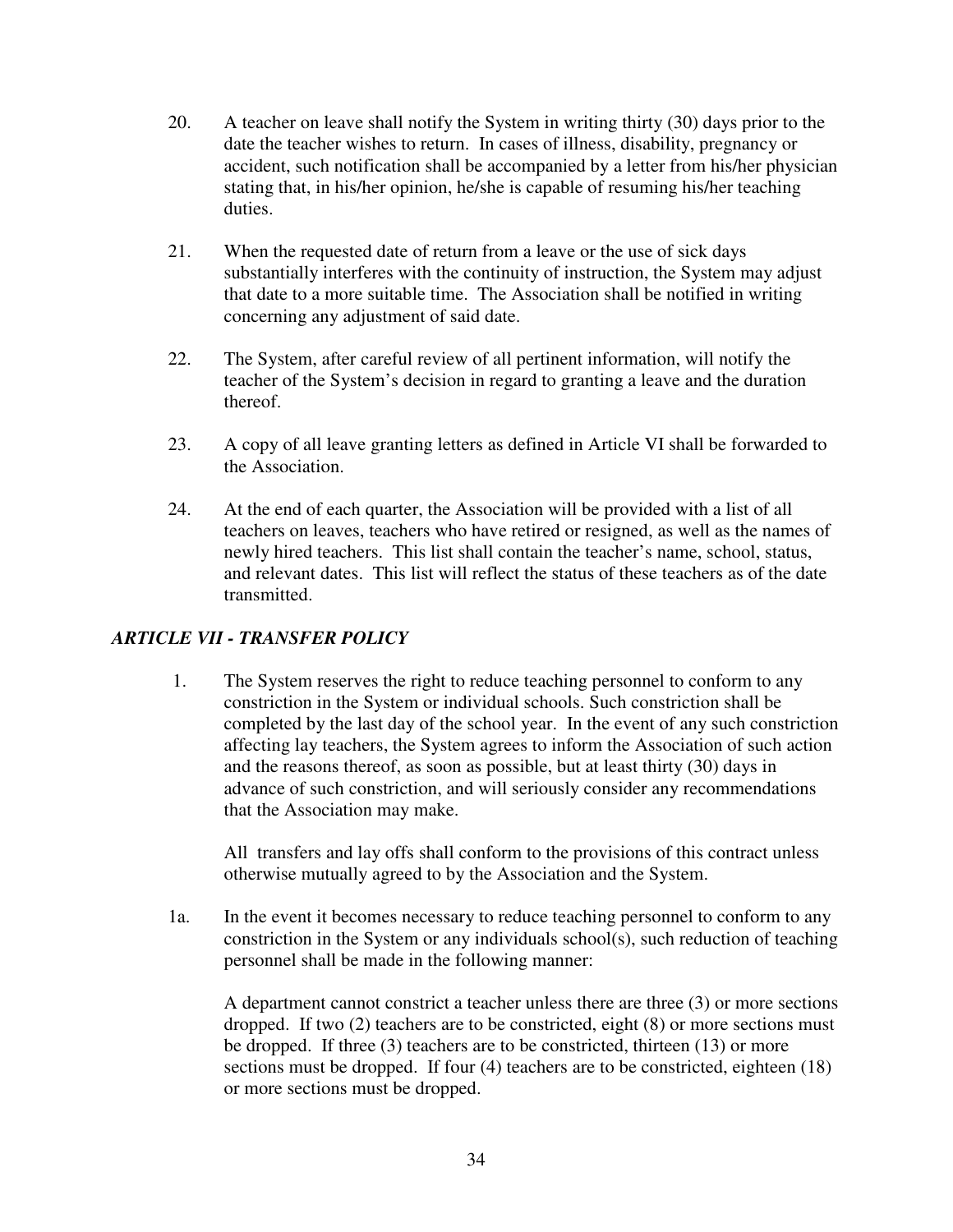Should constriction occur in a department, any reduced roster in that department may be returned to a full roster.

The System will monitor departments constricted by local schools and, with the Association, will communicate the need for sensitivity in creation of rosters for teachers new to the school.

- 1b. No tenured teacher shall be laid off as long as a non-tenured teacher is retained in the System in any field in which the tenured teacher is qualified. Qualifications shall be determined by teaching experience and/or academic background as defined in Article VIII, Section 4.
- 1c. All teachers in the System within the affected academic field shall be laid off in the order of system seniority. System seniority shall be calculated from the first date of employment, which means the first day on the job. If the date of employment is identical between two (2) or more teachers, the date of assignment shall govern. If two (2) or more teachers have the same date of assignment, then the date of the System's interview shall be the determining factor. Conflicts in seniority listing at this point shall be resolved by random selection of drawing lots.
- 1d. Transfers shall proceed in strict order of system seniority within academic competency unless the transfer(s) must be made from a specific school(s), in which case the transfer shall proceed according to strict order of school seniority within academic competency among the faculty at the school(s) from which the teacher is to be transferred.

 A teacher's major department shall be defined as the one in which he/she teaches three (3) or more classes.

 1e. In the event of a transfer(s) from a specific school(s), teachers shall be placed in other schools according to strict order of system seniority. The teacher(s) shall be notified of and have the opportunity to select from available openings in the System within the applicable academic competency(ies). When sufficient openings are not available, the teacher(s) shall be notified of and have the opportunity to select from positions held by teachers with lower system seniority within the applicable academic competency(ies).

For rosters that have either upper-level Mathematics, Science, Technology courses or specialized courses, the teacher claiming that roster must be able to present verification of the ability to teach the complete roster, either through course work or professional experience. The System and the Association agree that competency to teach upper-level Mathematics, Science, Technology courses or specialized courses may include professional experience as might, for example, be evidenced by a subject matter degree from an accredited college or university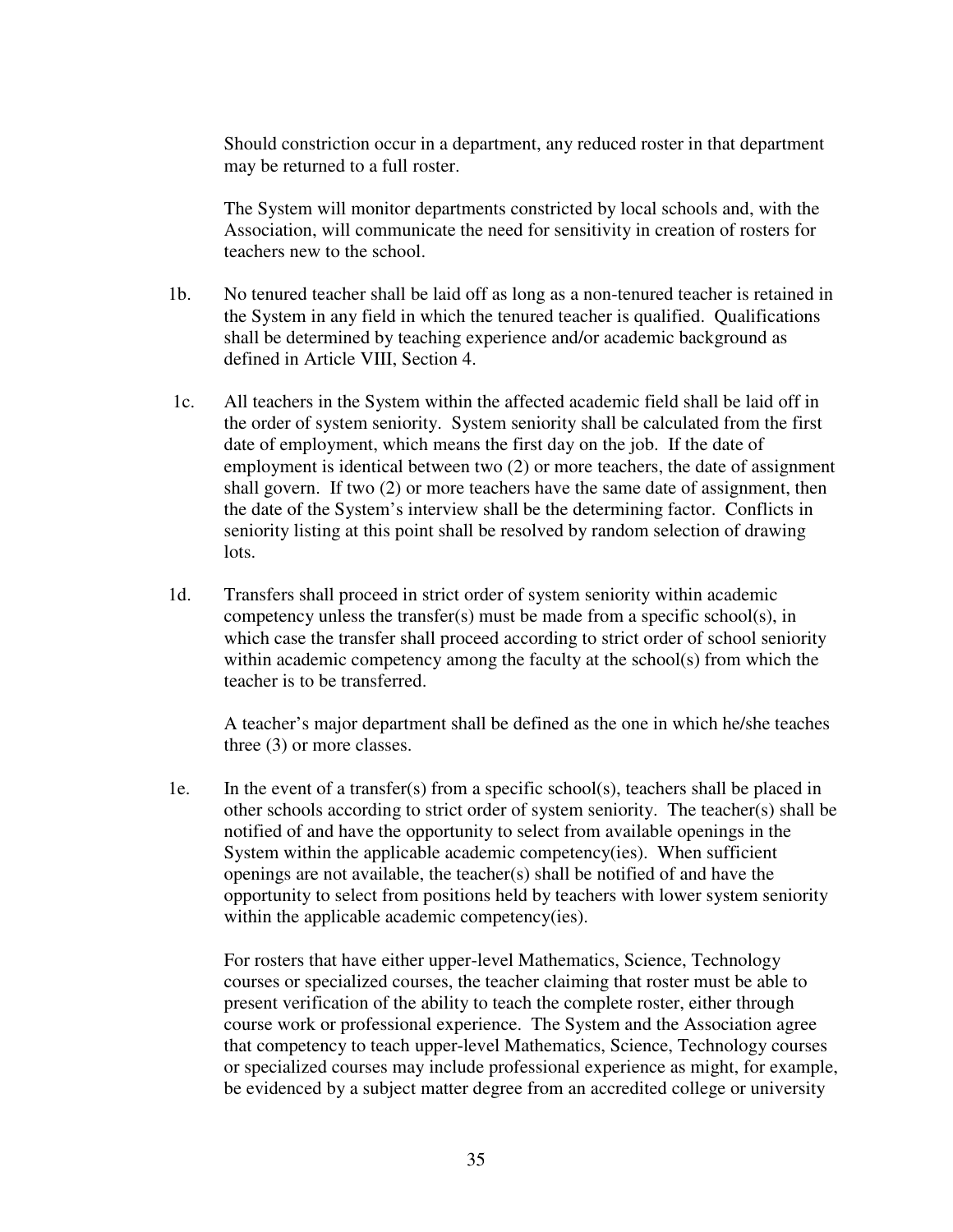in that area, upper-level college credits in that area or, in the case of World Language, being a native speaker possessing a college degree. Verification will be confirmed at the time of the competency meeting held between the System and the Association. A specialized course is defined as a non-core course with active enrollment and offered in less than half of the schools.

Teachers who select a position must contact the Principal of the receiving school within one (1) week of the selection and must interview with the Principal within two (2) weeks of the selection. At the time of the interview, he/she will be made aware of and accept the school's mission, vision, instructional program and expectations. Acceptance of the assignment shall be in writing on Exhibit K, within forty-eight (48) hours, to indicate an awareness of these expectations.

Teachers shall be permitted to decline a roster not in their primary competency without penalty.

1f. In the event of a lay off, the System shall reimburse all laid-off teachers four (4) weeks salary by October 1.

 Such laid-off teachers may continue enrollment in the medical plan at their own expense for one (1) year or until they secure a full-time job, whichever occurs first.

 1g. Teachers who are laid off as a result of Constriction shall be offered positions normally held by long-term substitutes.

 Laid-off teachers who assume substitute positions shall receive the benefits of a full-time teacher and shall be paid on the same salary scale that they were on as full-time employees. Such teachers shall be eligible to receive the foregoing benefits, provided, however, the teachers are eligible for such benefits under the terms of each of the respective benefit plans.

The laid-off teacher who selects a substitute position shall be placed on the Constriction List each year until a permanent position is selected.

 1h. No new lay teacher with comparable qualifications shall be employed to fill a vacancy in the subject area previously staffed by a lay teacher who was laid off by the System within the previous three (3) semesters (including those laid-off teachers who have assumed long-term substitute positions as provided in Section 1g) until such time as the open position has been offered according to system seniority to a qualified lay teacher who was laid off. Once such an offer is made and refused, the recall obligation no longer exists. Method of notification will be a certified letter to the last current address.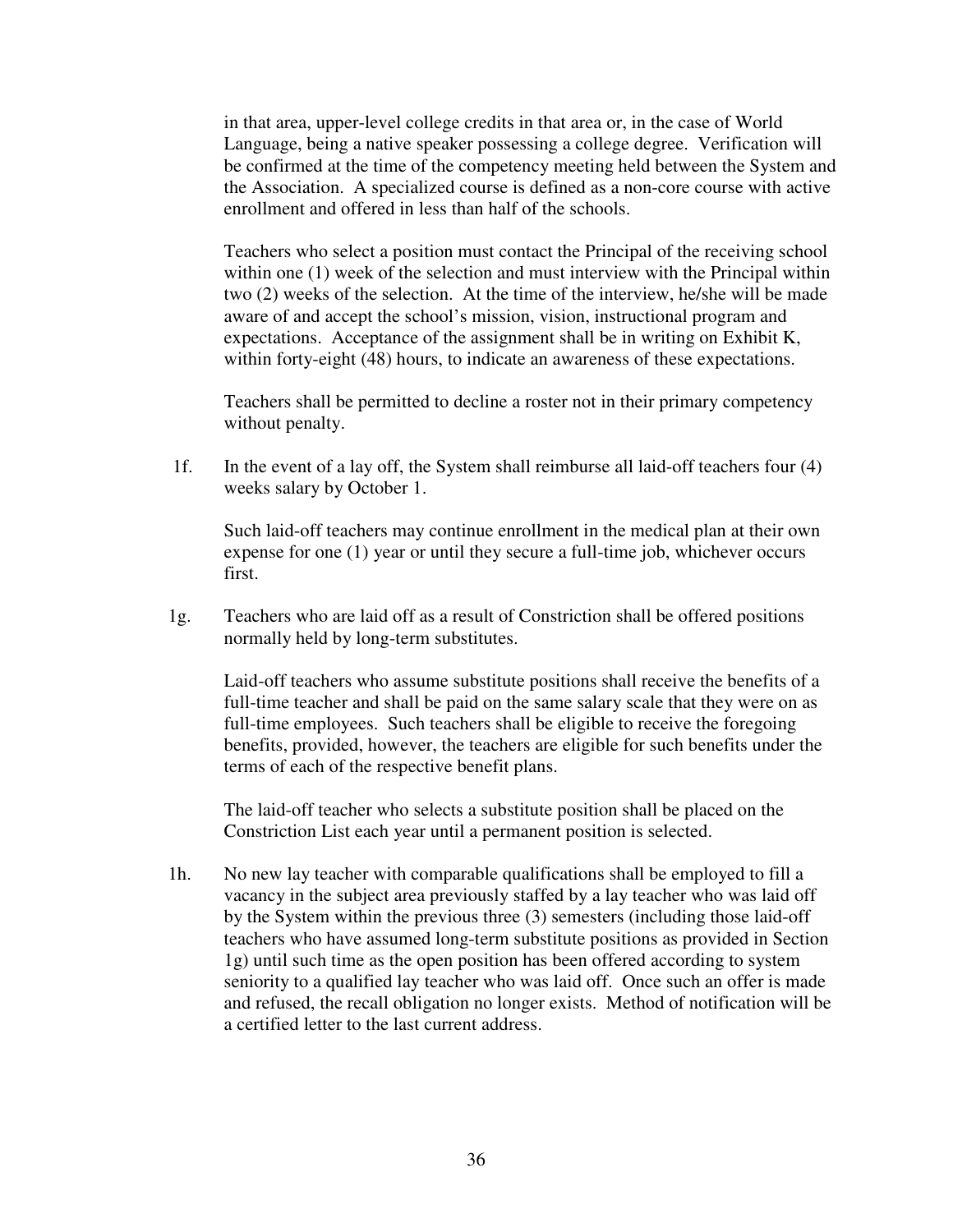Should a provisional teacher be laid off, he/she shall be given the opportunity to be interviewed for a provisional position before the System offers the opening to a provisional new hire.

 1i. A teacher involuntarily transferred due to Constriction shall be given the opportunity to return to his/her previous school provided that such return does not substantially interfere with the continuity of instruction should a comparable opening for which the teacher is qualified occur by the last day of the following school year.

A teacher involuntarily transferred after Constriction due to an administrator returning to the bargaining unit, a department head being appointed from outside the school or a teacher returning from leave as described in Article III, Section 4 may be given the opportunity to return to his/her previous school should a comparable opening occur for which the teacher is qualified and the opening occurs by the last day of the following school year. The return to the school will be by mutual agreement between the Association and the System.

- 1j. A teacher transferred under this section shall retain his/her school seniority in the new assignment.
- 1k. The System will meet with the Association regarding the application of the procedures in this Article.
- 2. A teacher has the right to request a permanent transfer, temporary transfer or a teacher swap. Such requests shall be made in accordance with Section 2a and shall be honored as soon as the requested position becomes available, provided that the opening is within the teacher's academic competency, and provided that the teacher is otherwise qualified. Transfers shall be given on the basis of highest system seniority. The teacher shall interview at the school to which he/she is transferring. In no case shall a teacher be discriminated against for requesting a transfer. A transfer request shall not be honored during the school year except at the option of the System.

Beginning with the 2012-2013 school year, a teacher with two (2) consecutive Distinguished, Proficient and/or Basic evaluations has the right to request a permanent transfer, temporary transfer or a teacher swap. Such requests shall be made in accordance with Section 2a and shall be honored as soon as the requested position becomes available, provided that the opening is within the teacher's academic competency, and provided that the teacher is otherwise qualified. Transfers shall be given on the basis of highest system seniority. The teacher shall interview at the school to which he/she is transferring and sign Exhibit K. In no case shall a teacher be discriminated against for requesting a transfer. A transfer request shall not be honored during the school year except at the option of the System.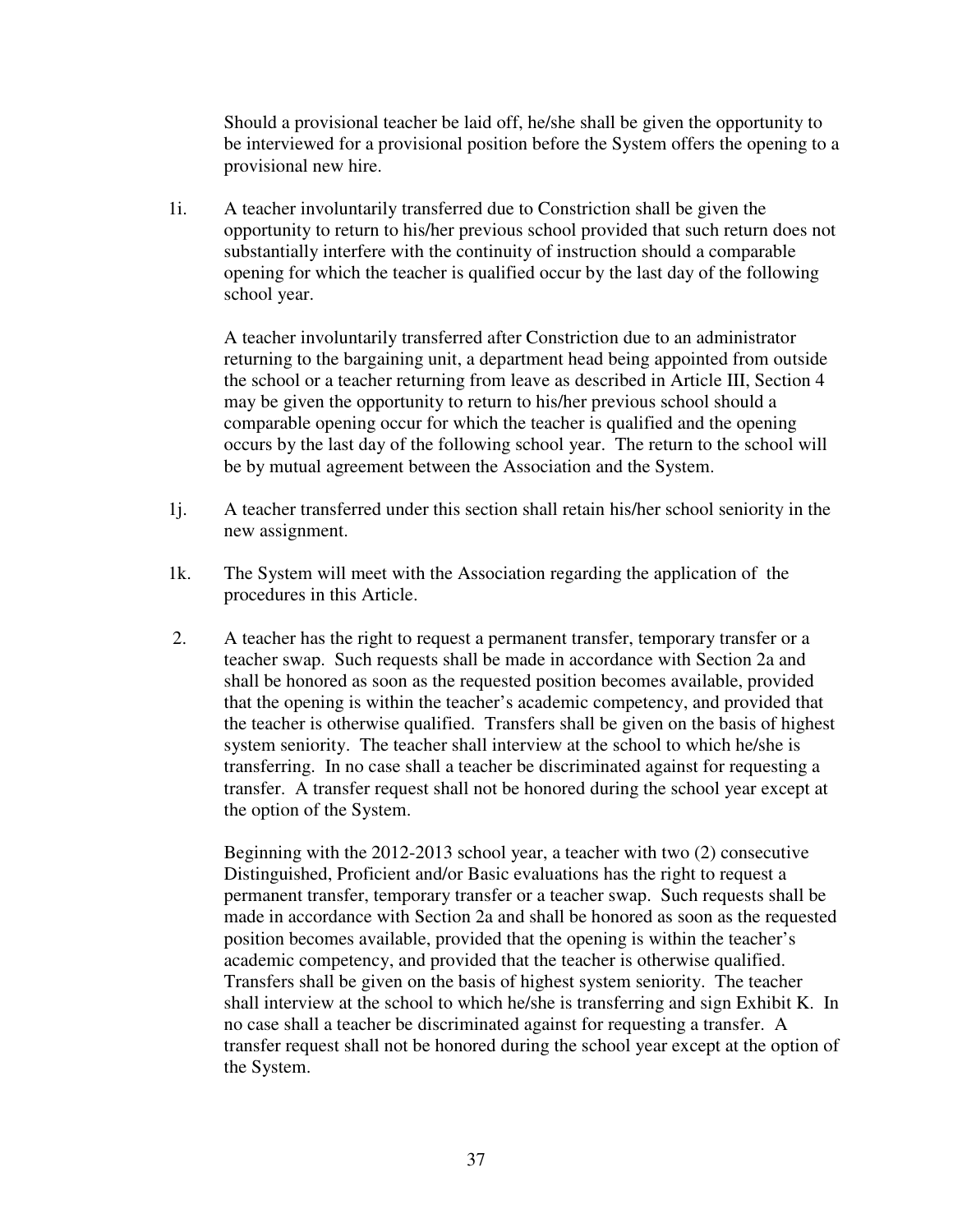Upon transfer, a teacher with ten (10) or more years of school seniority will be granted his/her previously acquired school seniority in his/her new school. A teacher with fewer than ten (10) years of school seniority upon transfer will surrender his/her previously acquired school seniority.

#### Teacher Swap

 Each spring, a listing of teachers desiring voluntary transfers will be published. If there are two (2) teachers in the same discipline who wish to "swap" positions, they may do so after an interview by each receiving school with the proviso that the transfer would be permanent and that the school seniority of the lower teacher would apply to both in their new positions.

 If both teachers have ten (10) or more years of school seniority, both will assume the lesser school seniority of the two.

#### Temporary Transfer

 A teacher may request a temporary (one year) transfer to a school which has an opening for a long-term substitute in the teacher's area(s) of competency. This transfer may take place only after an interview at the receiving school. The permanent teacher would receive his/her regular salary and benefits and would maintain system and school seniority. A long-term substitute would be hired at the teacher's home school. At the end of the year, the teacher would return to his/her home school.

- 2a. Applications for permanent transfer, temporary transfer or teacher swap must be made in writing to the System by April 1 of any school year. Such applications shall include preferred school(s) and subject area(s). Requests submitted after this date will also be given consideration, if possible, but no transfer shall be made after August 15 except at the option of the System.
- 2b. A list of all known available openings shall be sent to the Association by July 9 each year.
- 2c. A list of applicants for transfer, including a designation of the school(s) and subject area(s) requested, shall be supplied to the Association within thirty (30) days under the applicable date in Section 2a above.
- 2d. A list of all openings and all of the transfers so made, including a designation of the schools to which transferred and in what subject areas, shall be supplied to the Association by October 1 of each year.
- 2e. Any tenured teacher who has requested and received a transfer for the last school year shall not be entitled to another transfer for the next school year. Such transfer, if made, shall be at the discretion of the System.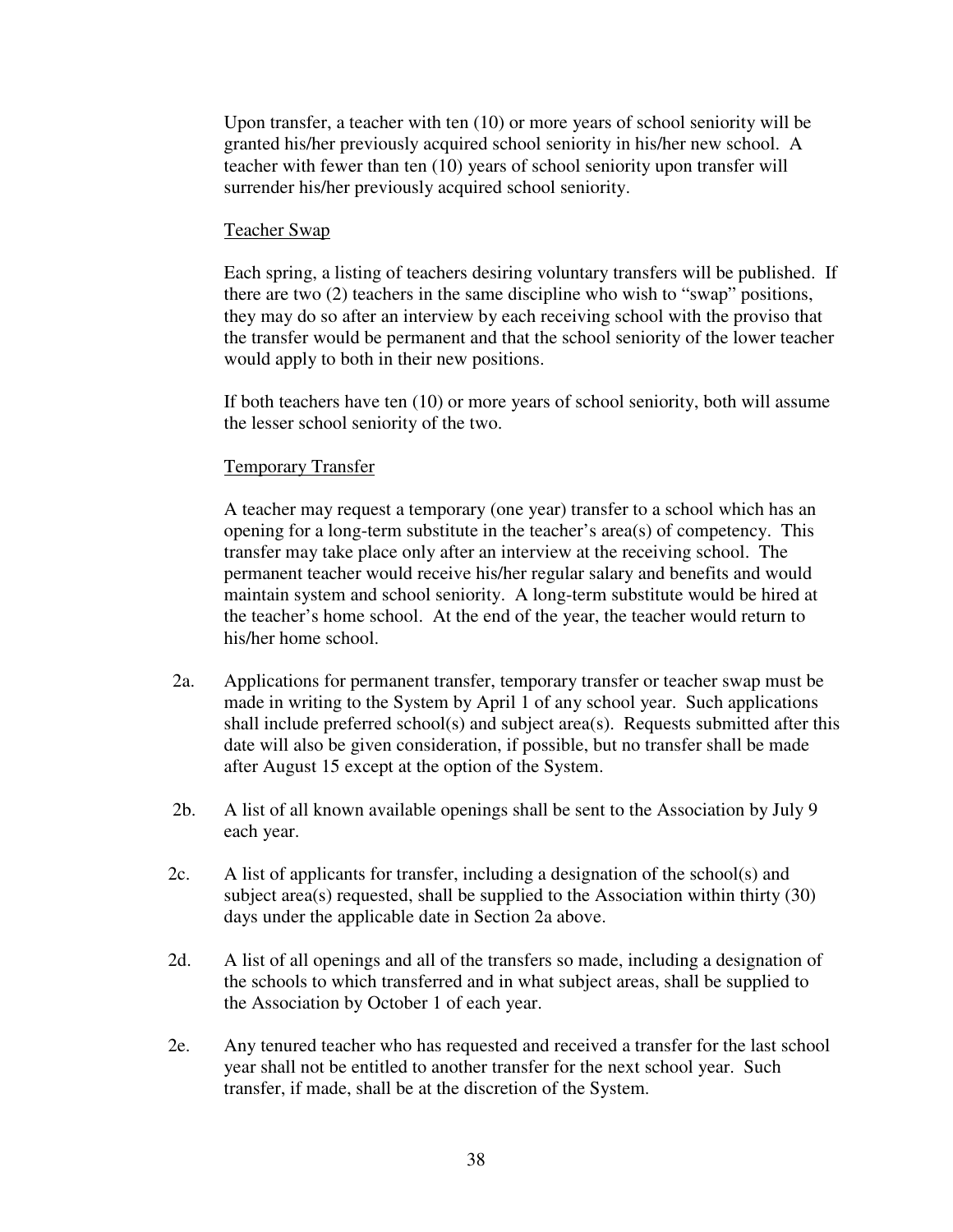- 3. The System agrees to establish guidelines for the constriction or transfer of Guidance Directors, full-time guidance counselors and Information Media Specialists (Librarians).
- 4. All transfers and lay offs and the procedures involved shall conform to the provisions of this contract and all appropriate Constriction Guidelines unless mutually agreed to by the Association and the System.

### *ARTICLE VIII - TEACHER ASSIGNMENTS*

- 1. No later than sixty (60) days before the end of the school year, the Teacher Preference Form (Exhibit G) shall be distributed to all teachers and returned no later than ten (10) school days thereafter.
- 1a. The talents and professional skills and experience of the individual teacher in conjunction with the preference forms shall be the basis upon which assignments shall be honored, where possible.
- 1b. The department head shall consider the rotation of qualified persons within an academic field in matters of assigning teachers to special, honor, vo-tech, and various track sections.
- 1c. No later than June 1, the department head shall discuss with each member of the department his/her tentative recommendations to the Office of Academic Affairs including the subject, grade level(s), track level(s), or any special grouping. At this time, the teacher shall be informed of his/her tentative service period and homeroom assignment, if known. It must be understood that these recommendations are tentative in nature and subject to change.
- 1d. Where preferences on the Teacher Preference Form (Exhibit G) are not assigned, the administrator and the department head at the local school shall discuss the reasons. If requested by the teacher, the department head will inform the teacher of the specific reasons the course preferences were not assigned. If requested by the teacher, the appropriate administrator shall inform the teacher of the specific reasons all other preferences were not assigned**.**
- 1e. The administration is responsible for the final decision.
- 2. Teachers shall receive a complete roster thirty (30) days prior to the first day of school. In those schools where it is not possible to do so, the school must indicate this in writing to the System with a copy to the Association thirty (30) days prior to the first day of school.

Where applicable, a complete roster shall be defined as including: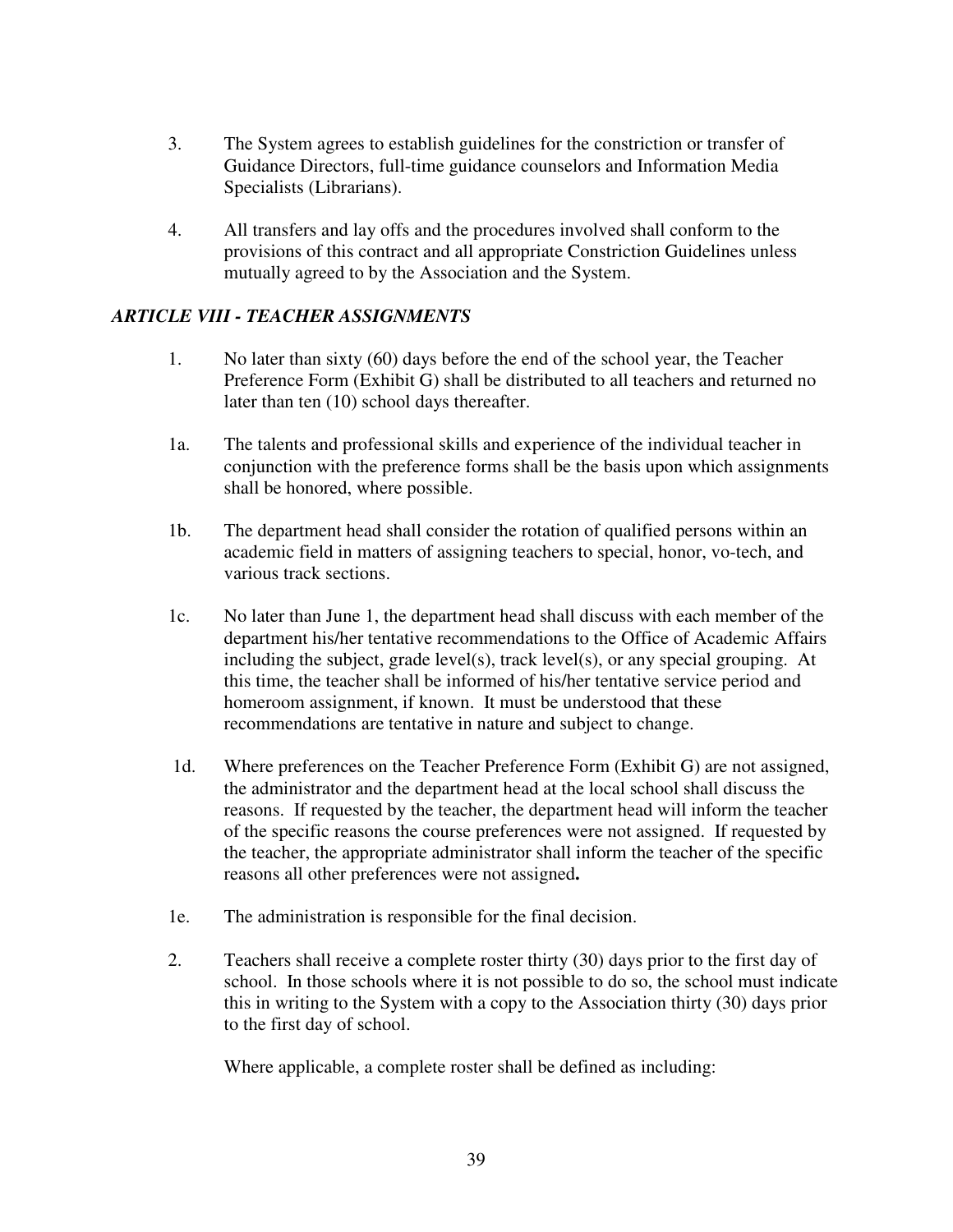- 1. Subject area, grade level, track level, any special groupings, academically talented, accelerated, honor or seminar sections and the approximate number of students in each of these classes
- 2. Service period assignment
- 3. Rostered lunch period
- 4. Homeroom
- 5. Preparation period
- 6. Room assignment.

In the event complete rosters, as enumerated above, are not available, teachers shall receive thirty (30) days notice of the subject area, grade level, and any other of the above information available at this time.

- 2a. Any change in a teacher's roster between the time the roster is received by the teacher and the opening of school can be done only after the teacher is informed.
- 3. A teacher's roster may be changed after the opening of school only for serious and compelling reasons and only after consultation with the teacher.
- 4. For the 2011-2012 school year, teachers shall not be assigned to teach subjects outside their field of competency, unless agreed to in writing by the teacher and the System and witnessed by a representative of the Association. Competency shall be determined as demonstrated by academic background which shall mean eighteen (18) minimum semester hours of college credit or teaching experience in the subject which shall normally mean two (2) or more years.

Beginning with the 2012-2013 school year, teachers shall not be assigned to teach subjects outside their field of competency, unless agreed to in writing by the teacher and the System and witnessed by a representative of the Association. Competency shall be determined as demonstrated by academic background which shall mean eighteen (18) minimum semester hours of college credit or teaching experience in the subject which shall normally mean three (3) or more years.

For teachers hired after September 1, 1982, academic background shall mean twenty-four (24) minimum semester hours of college credit.

If a teacher is declaring a competency, transcript documentation must be provided. If necessary, course description for competency verification must be provided.

If necessary, a teacher with fewer than the required number of credits for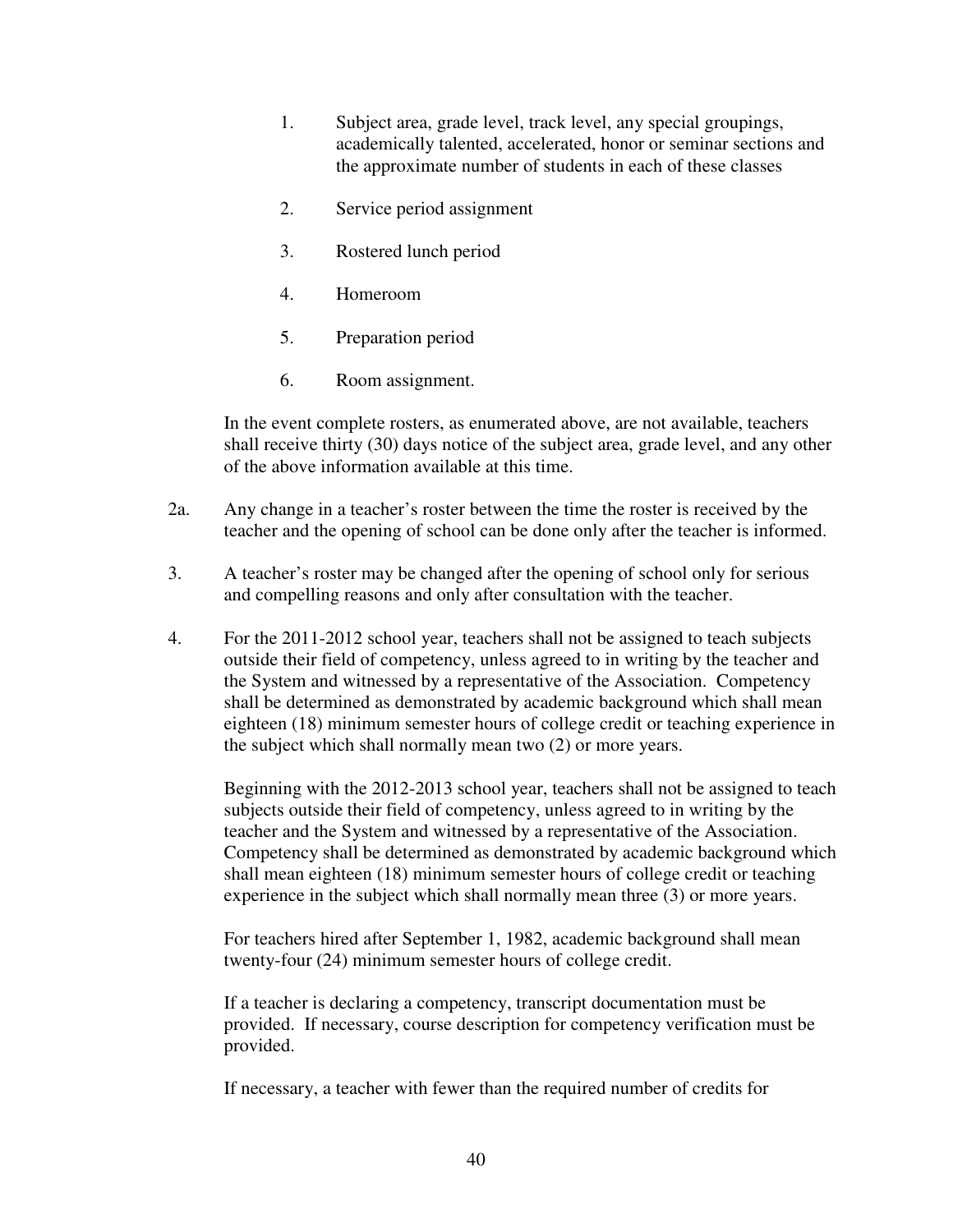competency may be employed on a provisional basis. The teacher shall not acquire competency or eligibility for tenure until the required number of credits is acquired or the provisional status is removed. The teacher shall have three (3) years to fulfill this obligation; otherwise he/she shall be terminated.

 If an opening occurs in an individual school in an area in which a provisional teacher has competency, the provisional teacher shall be offered the position.

 The number of academic credits needed for specific competencies will be printed on the Competency Form.

In cases such as Science, World Language, Business and Technology Education, and Health and Physical Education, there are specific competencies such as: Science (Biology, Physical Science, Physics, etc.); World Language (French, Spanish, etc.); Business and Technology Education (Academic and Business Technology).

Health and Physical Education competencies will follow state certification regulation or twenty-four (24) credits in each of Health and Physical Education or two (2) years diocesan secondary teaching experience in each of Health and Physical Education. (Effective September 1, 2012, three (3) years experience.)

#### Provisional Teachers

 4a. Should a provisional teacher become full-time in his/her competency (three [3] or more periods in the area of competency), the provisional status will be removed from his/her record. The fact that the opening may be in the teacher's present school or another school has no relevance.

 None of the provisional years of teaching in a field outside the teacher's area of competency shall be counted toward competency in that subject area.

 A provisional teacher cannot be hired to fill a roster as long as an experienced teacher with competency in the major area remains unemployed.

4b. A constricted provisional teacher's date of hire will determine his/her eligibility to bump into his/her competency or select a position in another school.

If a constricted provisional teacher is placed in another school in the teacher's area of competency, and the teacher's original roster becomes available at the original school, the provisional status will be reinstated if the teacher returns to the original school.

A provisional teacher has three (3) years in which to acquire competency in his/her provisional area. Should a teacher be hired provisionally after the opening of school, this three (3) year period shall be extended to the end of the semester in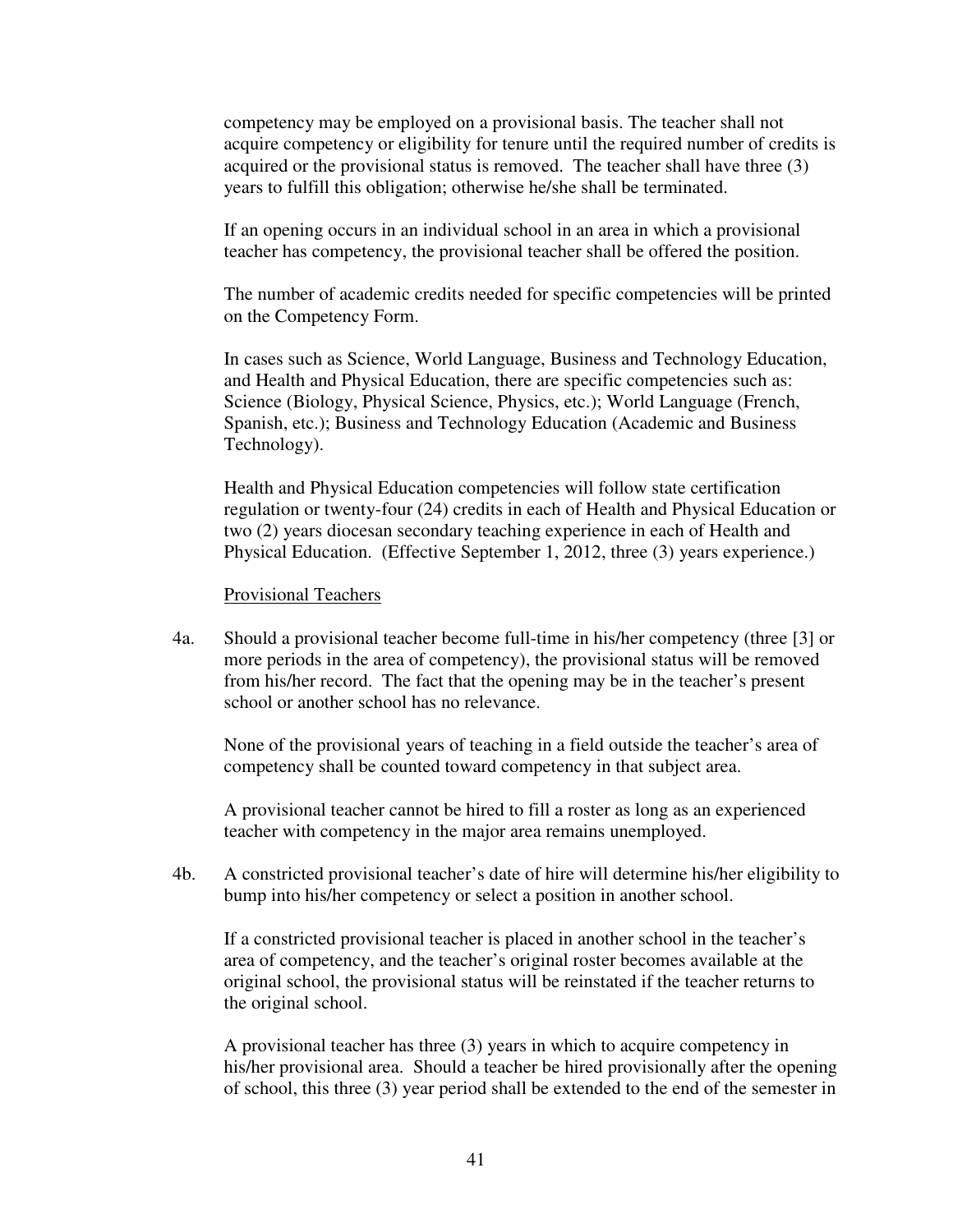which he/she was hired. At the end of each school year, the teacher shall forward to the System a copy of the transcript indicating the number of credits successfully earned toward competency in the provisional area.

For the 2011-2012 school year, the six (6) teaching semesters of evaluation for tenure shall include up to three (3) teaching semesters of evaluation while the teacher held provisional status.

Beginning with the 2012-2013 school year, the six (6) teaching semesters of evaluation for tenure shall include up to three (3) teaching semesters of evaluation, designated as Distinguished, Proficient or Basic, while the teacher held provisional status.

- 5. Teachers may not be assigned more than three (3) consecutive teaching periods nor more than four (4) consecutive teaching and service periods combined.
- 6. Teachers shall not be assigned classes which require more than two (2) preparations. A preparation is defined according to difference in subject area and grade level. Every effort shall be made not to place an undue burden on the teacher by assigning multiple subject areas and grade levels. Multiple track designations shall only be assigned for serious and compelling reasons. Four (4) tracks in any subject area or grade level is two (2) preparations. Advanced Placement courses are not considered a separate preparation. However, the teaching of an Advanced Placement class is voluntary unless academic necessity demands otherwise.
- 7. No teacher's total teaching load may vary by more than eleven percent (11%) from the average teaching load in that school for that subject area and grade level, excluding special program classes or where the requirements of scheduling make it unavoidable. Where possible, there will be an equitable distribution regarding the number of students assigned to a teacher in an academic area. The System retains the right to determine class size.

The maximum class size in major subject areas will be thirty-one (31) with a corridor of three (3). The total teaching load will be one hundred seventy (170).

- 7a. The maximum number of students in homeroom shall not exceed thirty-five (35) students.
- 8. It is agreed that the above requirements may be altered only where the teacher voluntarily agrees according to the provisions of Article XVI, Sections 1 and 1a, in which case the Volunteer Form shall accompany the roster, or, in cases of grave necessity, the Principal or his/her designee shall provide the opportunity to discuss the situation with the teacher concerned.

A teacher may agree to complete a Volunteer Form at the time he/she is informed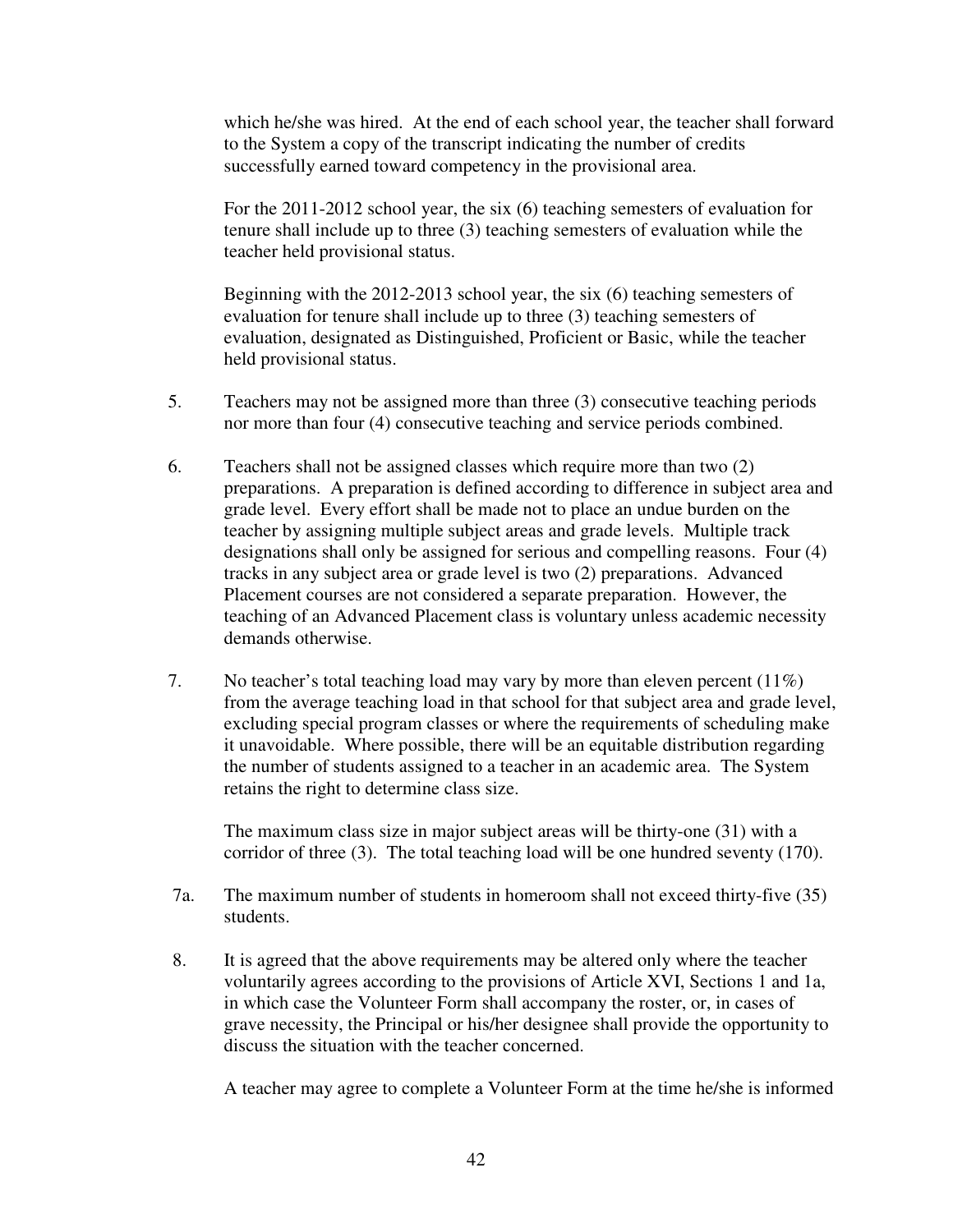by the administration of his/her tentative roster. If there are no changes to the roster between this time and thirty (30) days prior to the opening of school, the signed Volunteer Form shall remain in force.

 The System shall forward to the Association a copy of the Volunteer Forms sent at the same time that the rosters are mailed.

Signed copies of the Volunteer Forms and the reasons therefore shall be forwarded to the Association by September 30**.** If no such action has been taken in the local school, the System shall notify the Association to that effect.

- 9. A reduced or modified teaching schedule on the local level may be offered to those lay teachers who have reached age fifty-five (55) and have twenty-five (25) years of service in the System, except as modified by Article I, Section 1b.
- 9a. A request for consideration of a reduced or modified schedule for a teacher shall be initiated on the local level by the Senior Delegate and/or the Association no later than May 1. The decision by the System shall be made only after consultation among the various parties involved, including the teacher, the local school administration, and the Association representatives. A list of those teachers on a reduced or modified schedule shall be forwarded to the Association by September 30.
- 9b. The provisions of Sections 9 and 9a shall be without prejudice to individual teachers.
- 9c. The reduced or modified teaching schedule shall consist of three (3) periods, three (3) teaching or two (2) teaching and one (1) service period. The teacher shall not be assigned a homeroom.
- 9d. Any teacher receiving a reduced roster or modified teaching schedule shall be treated as a full-time teacher in all respects except salary. The teacher shall receive one-half (1/2) of his/her annual salary. As with those teachers on sabbatical leave, teachers on a reduced or modified teaching roster will have their salary counted as full for pension purposes.
- 9e. Any teacher desiring to return to a full-time roster may do so only by mutual agreement between the Association and the System.
- 10. Lay teachers who are assigned as assistants to the Assistant Principals of Academic Affairs, Student Services, Student Affairs, Student Life or Guidance Director, and, where such assignment requires work beyond the school day, shall be compensated, not necessarily in a financial manner, as mutually agreed to in writing by the teacher in consultation with the Association or its designee and the Principal in consultation with the System. Said agreement shall be in writing with a copy forwarded to the Association.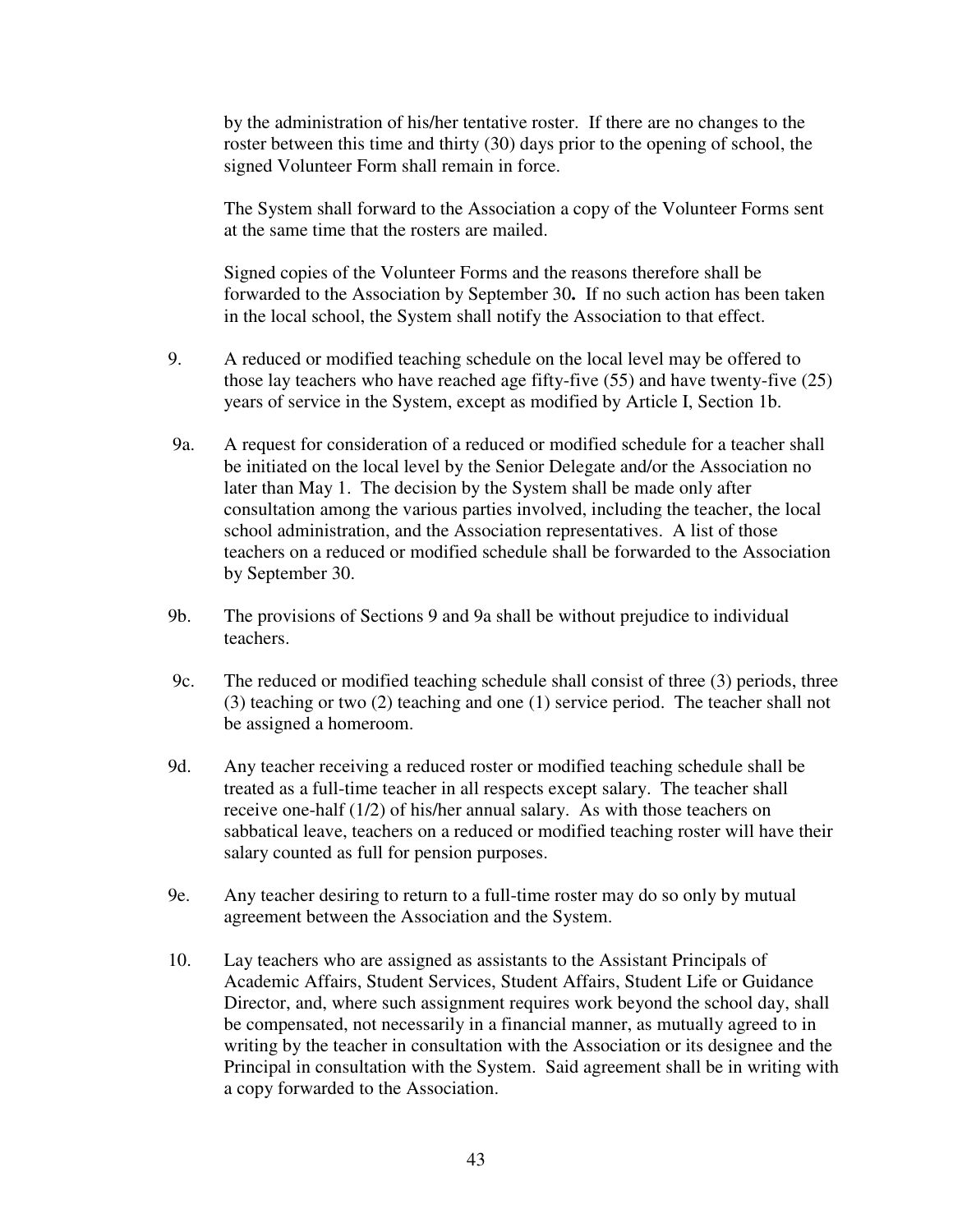11. Any proposal made by the System for a new academic program that requires any variations, adjustments or exemptions from contract language will be addressed by both the Association and the System. In addressing these issues, the System and the Association will approach the discussions in good faith and neither will unreasonably withhold approvals for these programs. The System and the Association will work together to address specific problems as they arise.

## *ARTICLE IX - DUTIES AND ACTIVITIES*

1. The school year shall consist of one hundred ninety (190) days. Any orientation and in-service days are to be included within these one hundred ninety (190) days. The System reserves the right to schedule all one hundred ninety (190) days.

 Effective with the 2013-2014 school year, the System shall be permitted to schedule one (1) teacher day at the local school on the Tuesday, Wednesday or Thursday prior to Labor Day of each contract year. This day shall be included in the one hundred ninety (190) days.

2. Except in emergency situations, the school day shall not exceed seven (7) hours. Every teacher shall be present from the start of the school day until the end of the teacher's school day.

 Consideration should be given in time allocated for meetings after school in relation to Middle States, changes in scheduling and restructuring/merger.

 2a. Teachers must be available for consultation with parents and/or pupils on a reasonable basis outside of class hours, but within the school day.

When a parent or pupil requests a meeting with a teacher, the teacher must make himself/herself available to meet with the parent or pupil within three (3) school days of the request. When a parent communicates with a teacher who is not immediately available, the teacher shall make every effort to return the parent's communication within two (2) school days of receipt of the parent's communication.

3. Teachers are required to post all assessment grades including quarter/semester grades, assignments with due dates, comments, if applicable, and to use necessary grading formulas of the on-line course management program(s) that is/are provided by the System.

 Teachers are required to update the on-line course management information for assessments and assignments at least once every seven (7) days. The dates for transmission of quarter/semester grades are designated on the monthly calendar. All teachers are encouraged to use the additional functions of the current on-line course management program.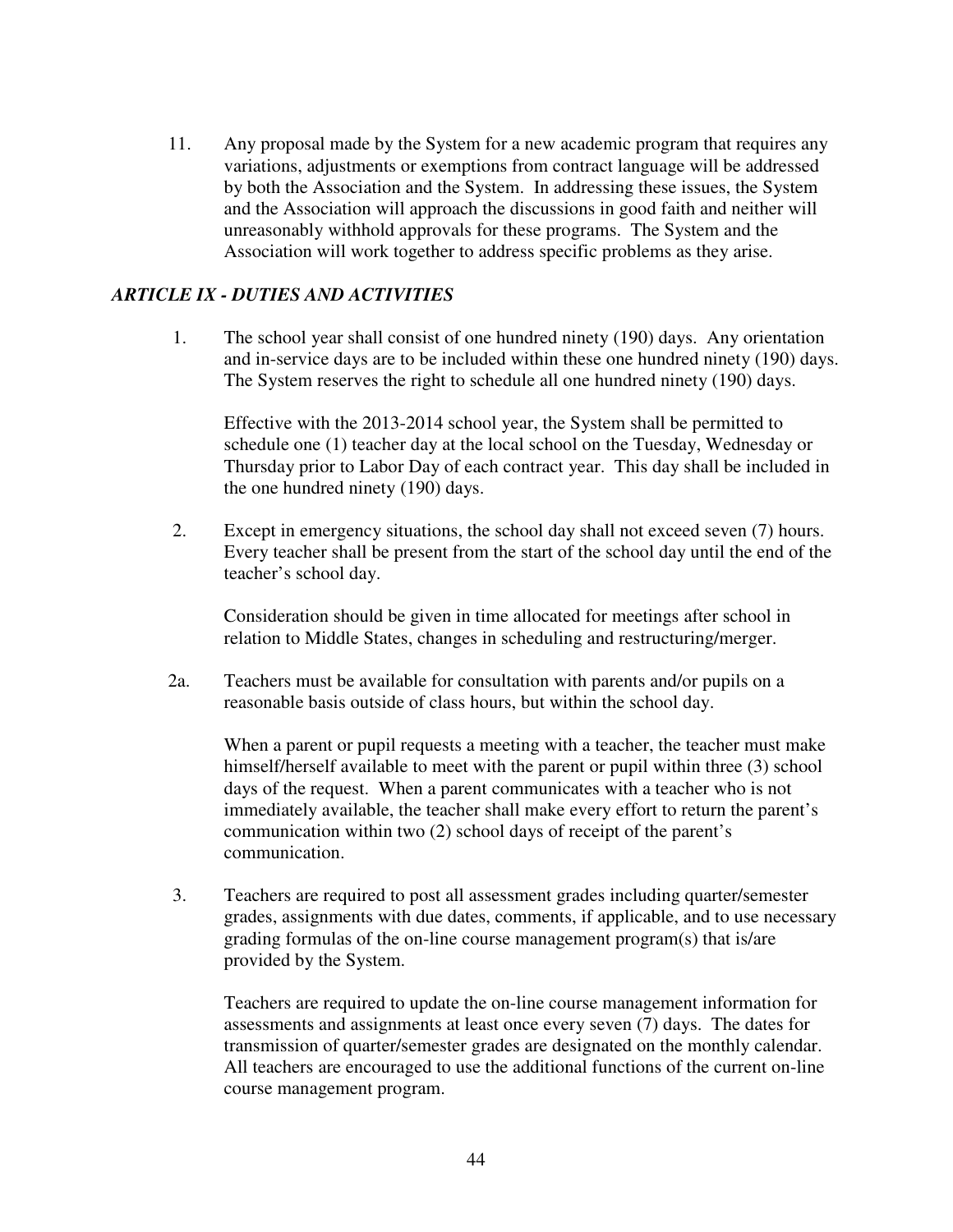The System reserves the right to implement changes/improvements to any course management programs. Training will be provided for any kind of significant upgrades or if a new program is introduced.

 4. On days when school is not held to allow attendance at professional meetings, teachers are required to attend these meetings. The System shall provide reasonable reimbursement for parking and lunch on these days.

 A teacher who is absent or uses a personal day on an in-service day may have a letter placed in his/her personnel file.

- 4a. Local and regional in-service days shall be held within the school day. Teachers must be present from the start of the in-service to the end of the in-service. When conducted off-site, they shall be held at a reasonable distance from the school.
- 4b. Teachers are required to attend diocesan/school in-service programs within the school week, within the normal school day. Teachers must be able to return to their individual schools within one (1) hour after the close of their normal school day.

 If religious activities are part of in-service days, teachers are required to attend such activities.

- 5. The System will continue its policy of exploring and developing innovative and forward-looking educational programs, particularly in the area of proper utilization of in-service programs.
- 5a. In-service days offer teachers excellent opportunities for professional growth**,**  twenty-first century curriculum improvement, topics that address the particular needs of the individual schools and workshops to improve educational skills and techniques.
- 5b. There shall be up to five (5) professional development days during the school year.
- 5c. If religious activities are part of any in-service day, teachers are required by the System to attend such activities.
- 6. The System recognizes the importance of days of recollection and requires teachers to attend such days.

 A teacher who is absent or uses a personal day on a day of recollection may have a letter placed in his/her personnel file.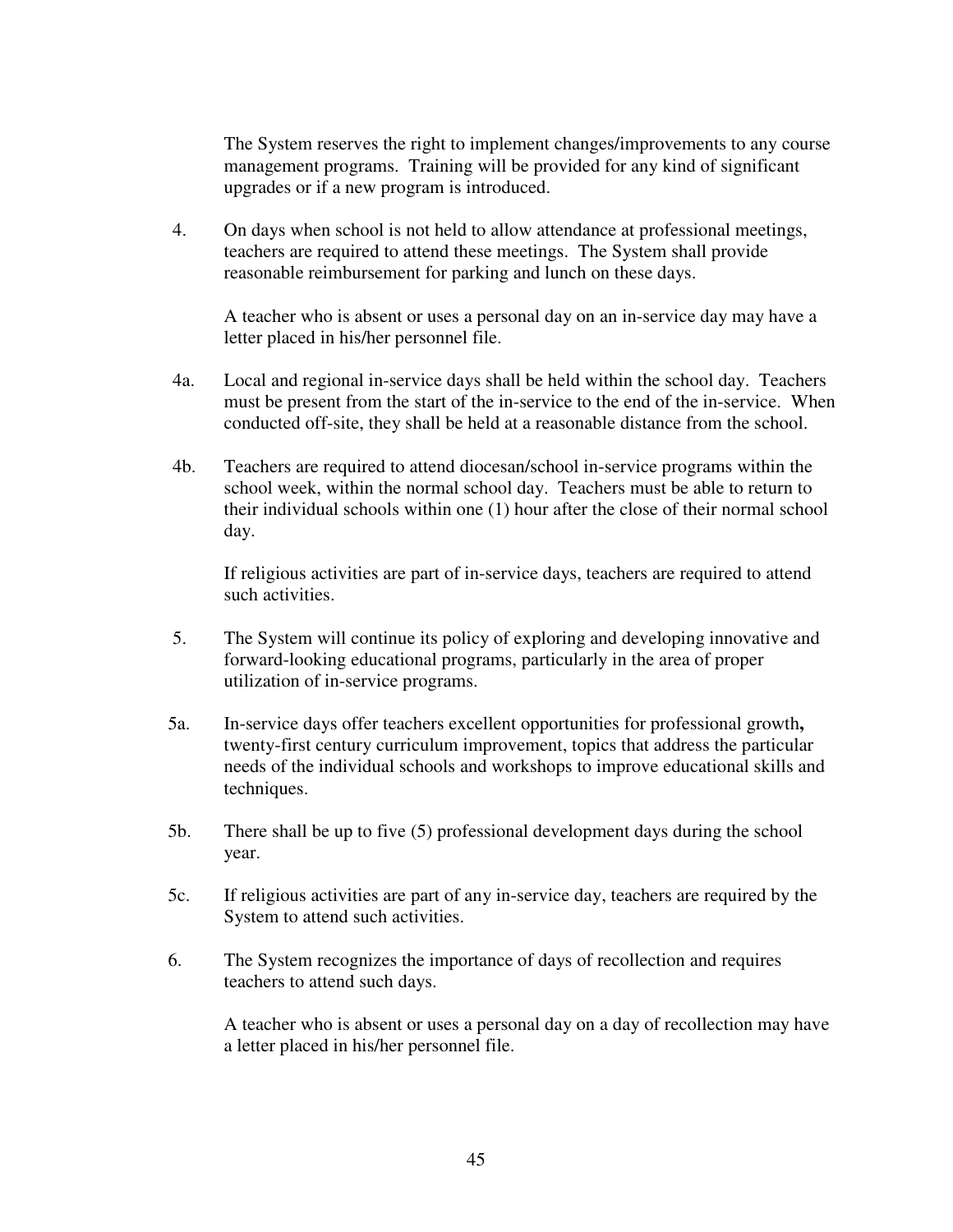- 7. No teacher shall be required to attend more than seven (7) professional meetings a year outside the school day. Graduation exercises are to be included in these seven (7) meetings.
- 7a. Faculty meetings shall not exceed ten (10) per year and shall not extend more than one (1) hour beyond the length of the normal school day.

 An agenda and, if possible, printed material shall be distributed at least twenty four (24) hours prior to the meeting.

 If twenty-five percent (25%) of the faculty members indicate to the Principal in writing by their signatures their desire to place a specific topic on the agenda, the topic shall be included on the agenda of the next regularly scheduled faculty meeting, provided notice is given forty-eight (48) hours prior to the meeting. This request shall not be unreasonably denied.

 These professional and faculty meetings should be published in accordance with the provisions of Section 7 of this Article.

7b. Teachers shall not be required to attend departmental meetings more than ten (10) times during the school year and such attendance shall not be required for more than one (1) hour beyond the length of the normal school day except where modified at the discretion of the department members.

 An agenda and, if possible, printed material shall be distributed at least twenty-four (24) hours prior to the meeting.

If twenty-five percent (25%) of the department members indicate to the department head in writing by their signatures their desire to place a specific topic on the agenda, the topic shall be included on the agenda of the next regularly scheduled department meeting, provided notice is given forty-eight (48) hours prior to the meeting. This request shall not be unreasonably denied.

- 7c. A total of four (4) faculty or department meetings per academic year may extend one and one-half  $(1 \frac{1}{2})$  hours beyond the length of the normal school day if it includes Act 48 hours. These professional and faculty meetings should be published in accordance with the provisions of Section 7 of this Article.
- 8. The Superintendent for Secondary Schools is solely responsible for formulating and promulgating the yearly calendar that is to be followed in each school. A yearly calendar approved by the System for each school shall be published in September indicating System holidays, school events and meetings, especially faculty meetings, parent-teacher meetings, assessment dates and closing dates for marks. Changes to the yearly calendar and, when known, orientation and inservice days, will be published on the first day of each month.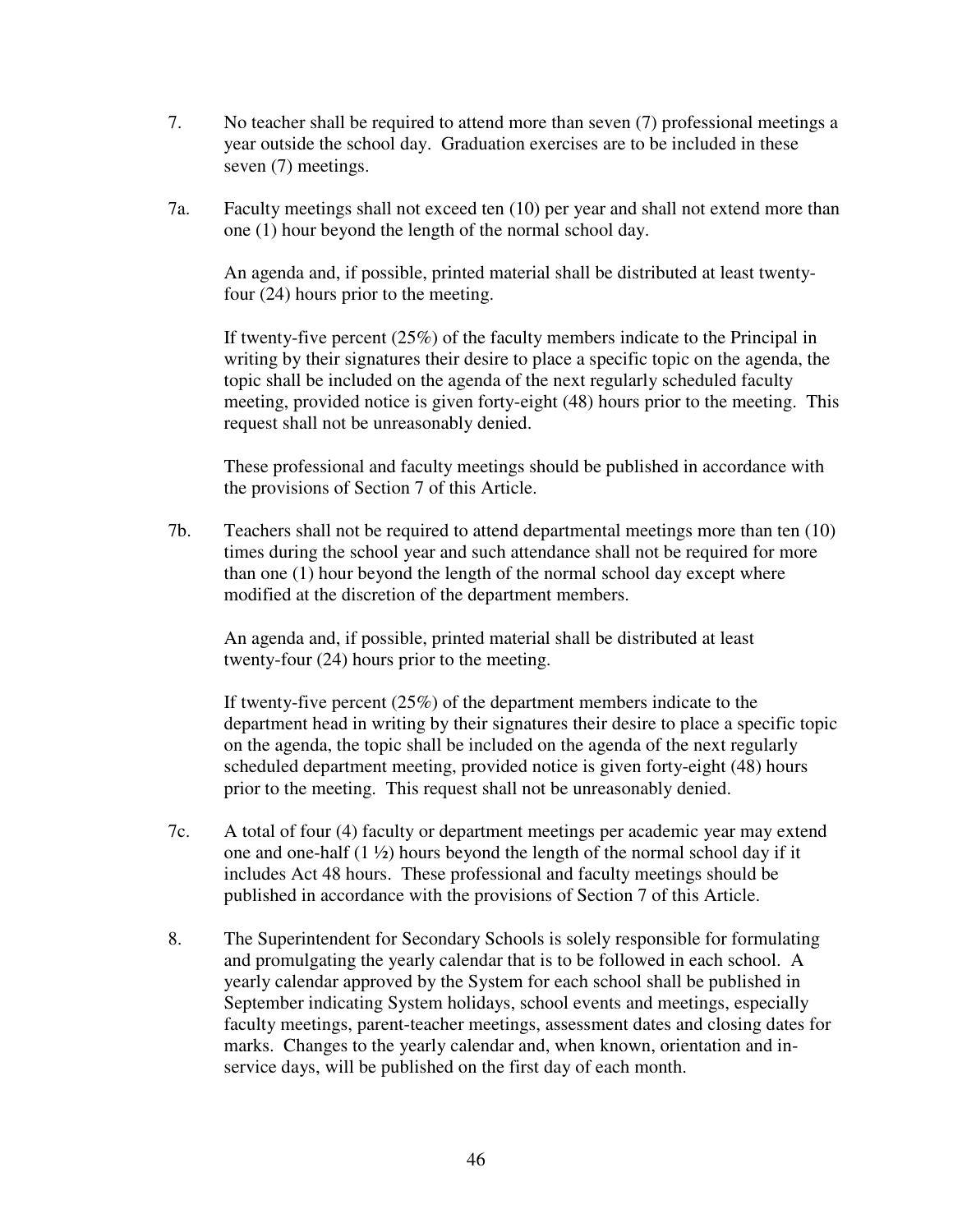- 9. When placement examinations, college boards, merit scholarship test, etc. are administered at a school, the teaching staff at that school shall be given the first opportunity to volunteer as proctors and receive the usual remuneration. They shall be chosen according to school seniority. On successive examinations, those teachers who have not yet served as proctors will be given the first opportunity according to school seniority.
- 10. The total teaching and service periods shall not exceed six (6) a day or thirty (30) a week plus a homeroom as defined in Section 9f. Substitutions as defined in Section 9c2 are excluded from the foregoing. The total number of teaching periods shall not exceed five (5) per day or to allow for flexibility in scheduling shall not exceed twenty-five (25) per week. Teachers who are rostered for more than twenty-five (25) teaching periods per week should have a comparable reduction in the number of service periods assigned.

Rosters for the Information Media Specialist (Librarian), Director of Guidance and full-time counselor(s) shall have their preparation, service and lunch periods defined. Any change will be by mutual agreement between the Information Media Specialist (Librarian), Director of Guidance or full-time counselor(s) and the school.

- 10a. The teaching period is one in which the teacher is actively involved in the act of teaching, either as an individual or as a member of a teaching team. This shall usually be a minimum of a forty-five (45) minute period. To allow flexibility in scheduling, the weekly total of teaching and service periods shall not exceed 1,410 minutes exclusive of homeroom and substitutions as defined in 10c3 and 10c7.
- 10a1. Good teaching requires planning and preparation. Teachers shall be in-serviced in the instructional planning framework, *Understanding by Design,* during the first semester of the 2011-2012 school year. Teachers shall be encouraged to submit and utilize unit plans/updates using the *Understanding by Design* template during the second semester of the 2011-2012 school year.

 Effective with the beginning of the 2012-2013 school year, all teachers shall be required to submit and utilize unit plans/updates using the *Understanding by Design* framework. The unit plans/updates shall be submitted to the Principal and the department head at the beginning of each unit or on no less than a monthly basis.

10b. A service period is one in which the teacher is assigned any professional duties other than teaching. After two (2) consecutive years of cafeteria duty, a teacher shall not be involuntarily assigned to a third year except for serious and compelling reasons.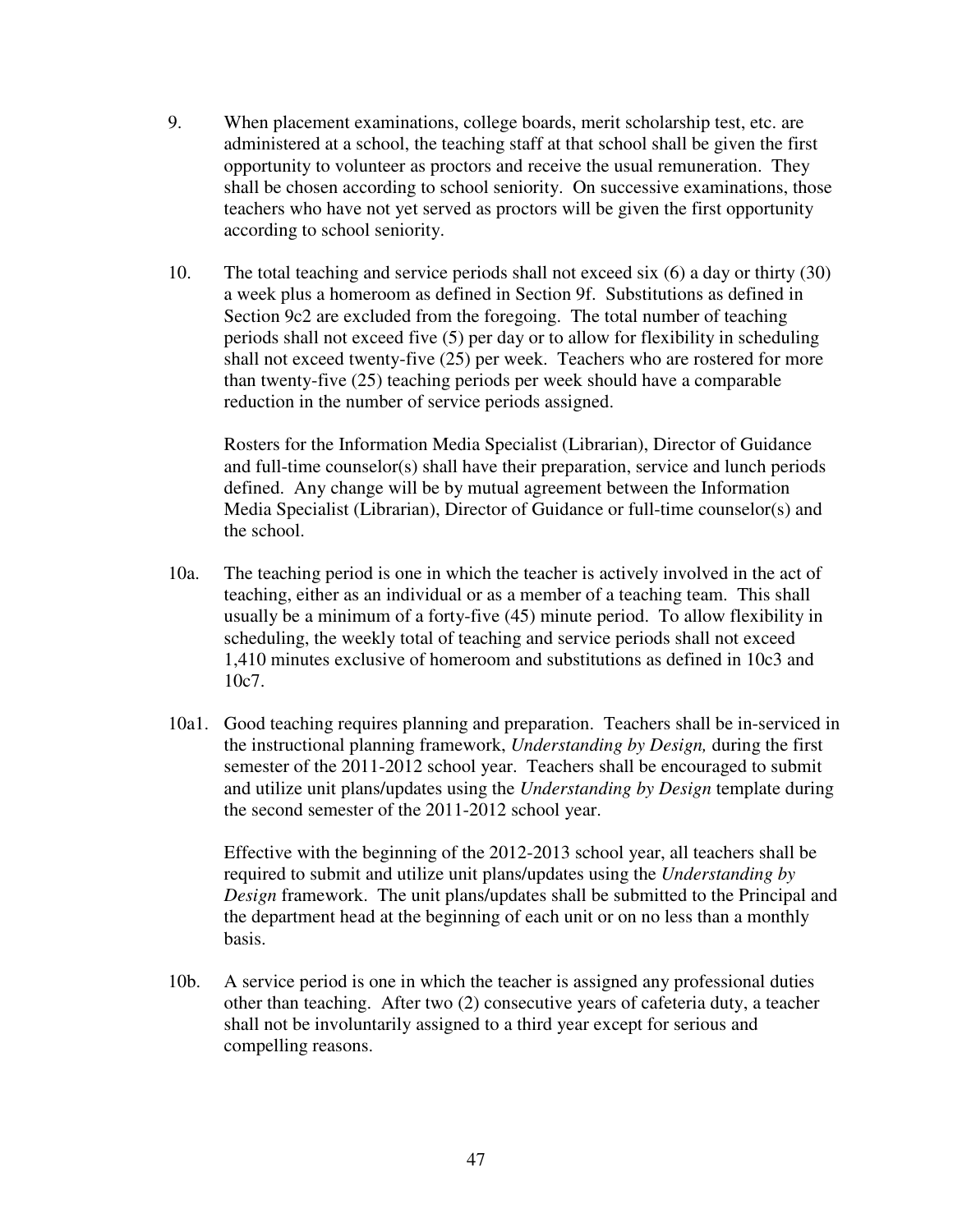It is the policy of the System to provide adequate supervision of study halls and cafeteria ensuring that a reasonable number of staff are assigned with particular attention to periods where classes are added. The number of students per teacher in a study period or cafeteria are, under usual circumstances:

| Study Period- | $100$ to $1$ |
|---------------|--------------|
| Cafeteria-    | 175 to 1     |

- 10b1. A service period scheduled outside the rostered school day shall be staffed on a voluntary basis. If a service period scheduled outside the rostered school day is less than thirty (30) minutes, it will not satisfy the rostered service period assignment under Section 10b above.
- 10c. Substitutions shall first be assigned to teachers who have been rostered to serve as substitutes during a specific period which is to be their service period. If a department head teaches four (4) classes, that department head will have one (1) of his/her department duty periods designated as a possible substitution period. The department head shall be given a substitution on his/her other department period only in case of an emergency. If a department head teaches five (5) classes, that department head will only receive a substitution on his/her department period in case of an emergency. Substitutes shall be assigned in the following sequence:
	- a. Rostered Substitutes
	- b. Volunteer Substitutes
	- c. Non-teaching Assistants
	- d. Other Service Periods and Offices
	- e. Department heads according to the following:

First to Substitute: department heads with one (1) to three (3) members

Second to Substitute: department heads with four (4) to seven (7) members

 Third to Substitute: department heads with eight (8) or more members

- f. Preparation Periods.
- 10c1. The System will work with the individual schools to identify a pool of volunteers to serve as substitutes.
- 10c2. The System will work with the individual schools to identify non-teaching assistants available to be hired on a part-time basis. These non-teaching assistants will supplement faculty substitutes and the pool of volunteers.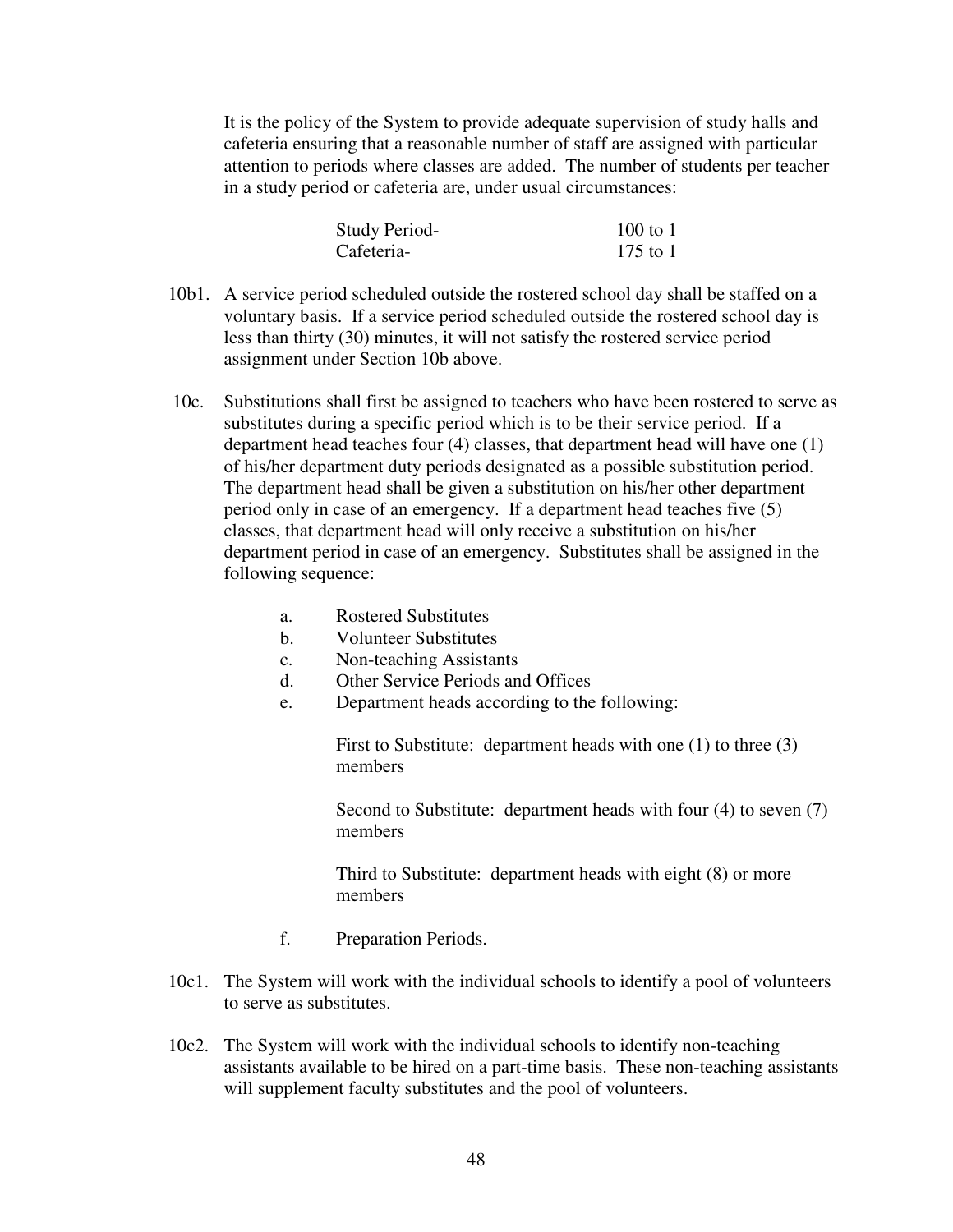The number of non-teaching assistants shall be determined by the System.

 Any individual employed under this Section shall not be covered by any other terms or provisions of this Agreement.

- 10c3. If no teachers are available who have been rostered for substitutions during that period, and if there are no available volunteers or non-teaching assistants, then substitutes shall be drawn from all service periods except where this will adversely affect the efficient operation of the school. Department heads should be used as substitutes so that an undue burden is not placed on other members of the faculty.
- 10c4. If there are no personnel available under Sections 10c and 10c3 above, then only in that event may a teacher be assigned a substitution from other than a service period.
- 10c5. The rostered lunch period may not be used as a substitution period.
- 10c6. There shall be an equitable distribution of substitutions under this Section, and substitutions shall be distributed without regard to state of life.
- 10c7. Under the circumstances of Section 10c4 above, the teacher may be assigned up to eight (8) substitutions per year. Acceptance of substitutions in this circumstance beyond this number shall be subject to the procedures of Article XVI, Sections 1 and 1a.
- 10c8. Teachers will be given an additional sick day for every four (4) substitutions assigned in accordance with Section 10c4 above.
- 10d. Records of all substitutions shall be available to the Senior Delegate upon proper notice to the appropriate Assistant Principal.
- 10e. The preparation period is one during which the teacher is not assigned to a programmed responsibility. The preparation period should be utilized for professional responsibilities. The teacher may use this time for instructional preparation, evaluating students' work, planning, pre and post conferences, and parent contact. Teachers shall be rostered to at least one (1) such period per day, subject to the provisions of Article IV, Section 6. The teacher is required to be on site for this period unless it is the last period of the school day and the teacher is not assigned to a programmed responsibility.
- 10f. The normal homeroom period shall not exceed twenty-two (22) minutes. The total homeroom time per week, however distributed, is not to exceed one hundred forty (140) minutes excluding religious services. Exceptions to the total time restrictions shall be made only for necessary and compelling reasons. These shall,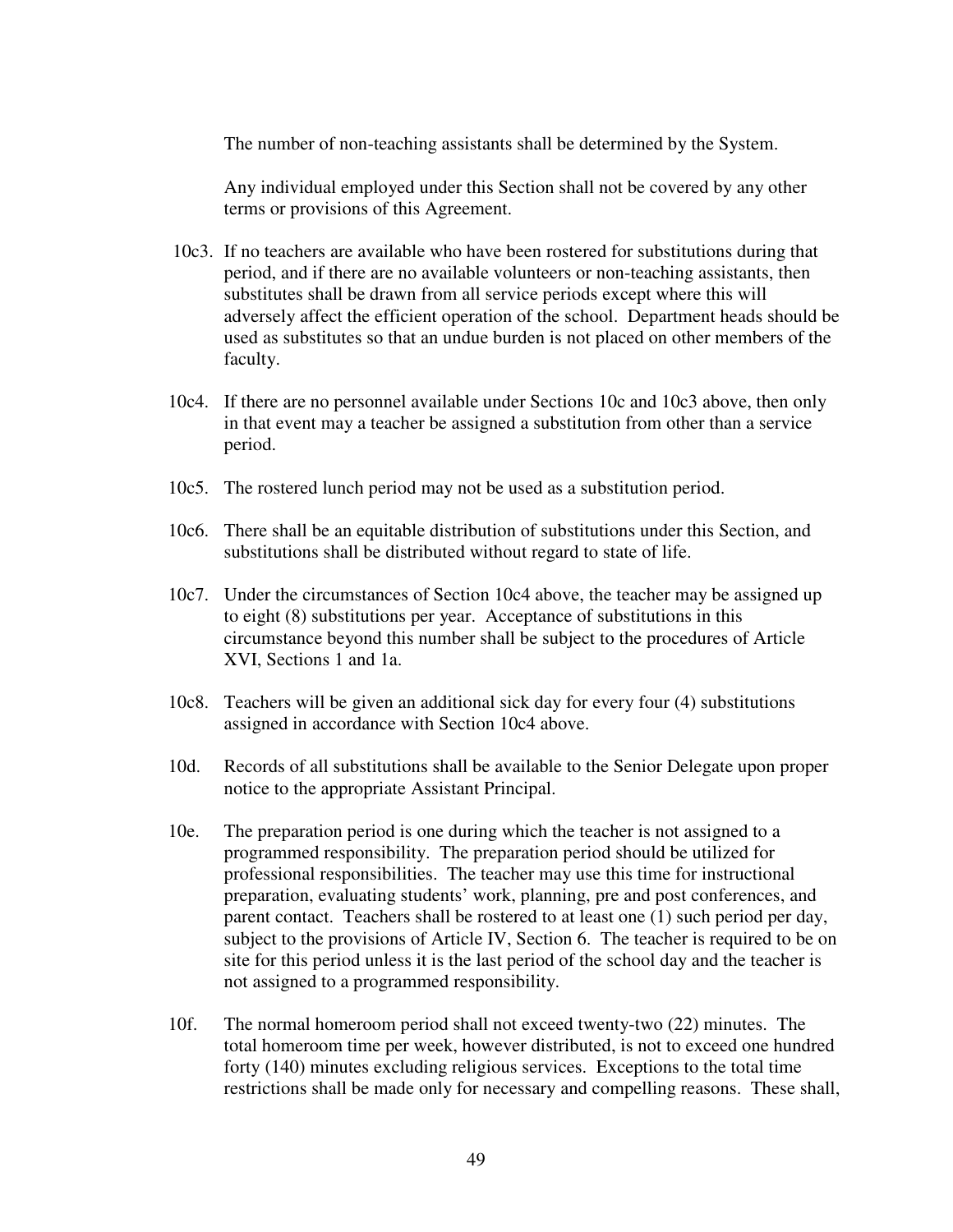where possible, be scheduled in such a way as not to cancel a regular teaching period. Homerooms shall be assigned on an equitable and rotating basis, except for necessary and compelling reasons.

 If an individual school has Channel One or a similar program scheduled during homeroom, the total homeroom time per week is not to exceed one hundred forty five (145) minutes excluding religious services. If Channel One or a similar program is discontinued, the local school will determine whether it is necessary to continue with the additional five (5) minutes of homeroom time per week.

- 11. There shall be a rostered duty-free lunch period of the same length as the teaching period, which is normally forty-five (45) minutes.
- 12. Teachers who agree to formulate and evaluate student review programs for any course to remove a failure in that course shall be compensated for this work at the rate of \$50.00 per student to a maximum of \$250.00.
- 13. All teachers are required to comply with Pennsylvania law and Archdiocesan policies with regard to the Standards of Ministerial Behavior and Boundaries and to undergo a (i) Pennsylvania State Police Request for Criminal Record Check and (ii) a Pennsylvania Department of Public Welfare Child Abuse History Clearance.

 All teachers residing outside Pennsylvania or who have moved from outside Pennsylvania within two (2) years prior to the commencement of work are also required to undergo an F.B.I. fingerprint check.

- 13a. For teachers who have previously provided the foregoing background checks, new background checks as required above must be provided every five (5) years from the date of the last background checks.
- 13b. For teachers who have had a break in service for a year or more, new background checks as required above must be provided.
- 13c. The cost of the background checks shall be borne by the System for all teachers in the System. The teacher shall be required to complete and sign any forms necessary to complete these background checks.
- 13d. Teachers who fail to comply with these background check requirements shall be terminated immediately.
- 13e. Teachers whose reports state (i) a report of conviction for an offense identified in 24 P.S. § 1-111(e) (1)-(3), as amended; or (ii) a founded or indicated report of child abuse on the Pennsylvania Department of Public Welfare Child Abuse History Clearance Statement shall be terminated immediately.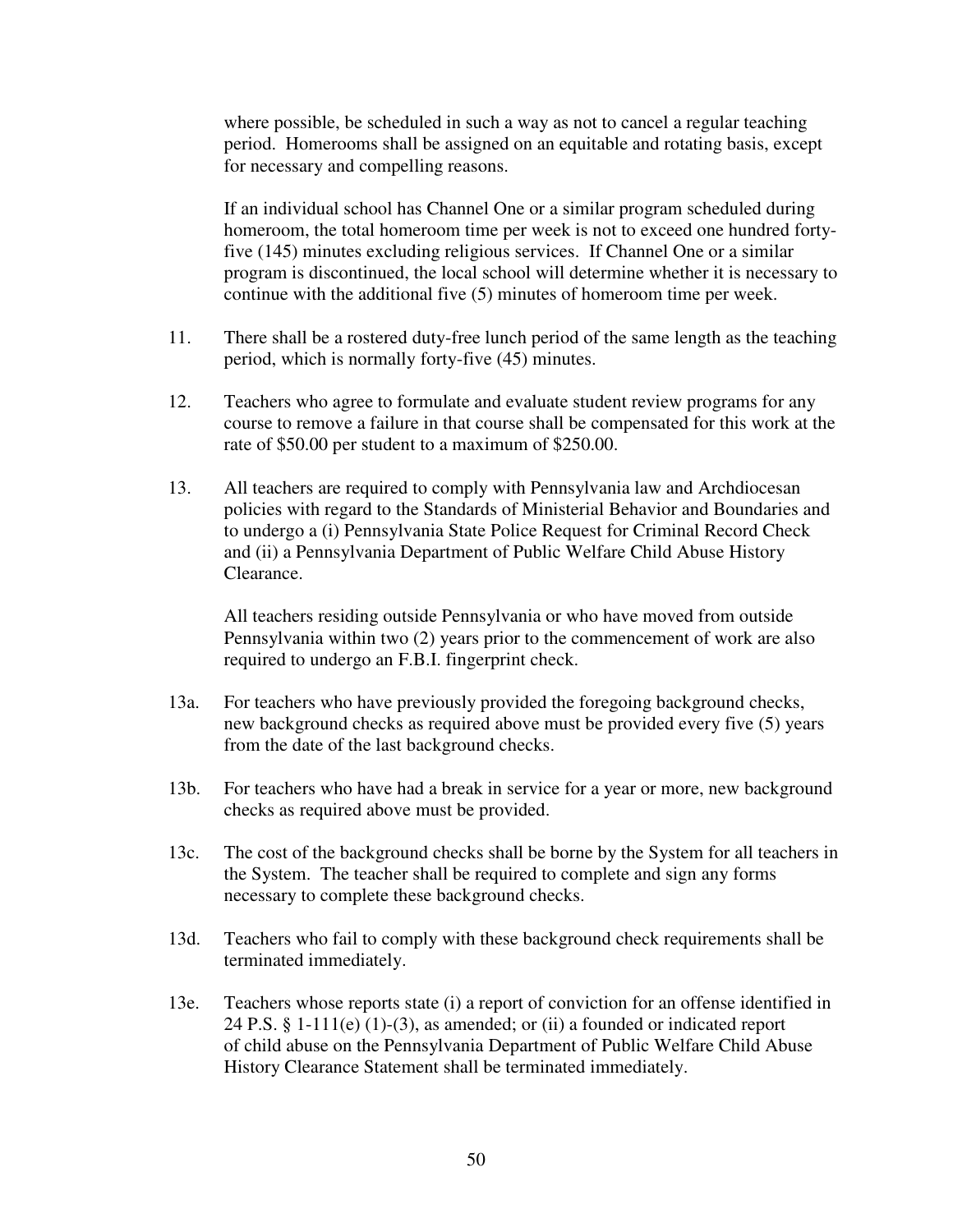14. Any deviation not specifically provided for in this Article shall be made subject to mutual agreement by the System and/or its designees and the Association and/or its designee.

## *ARTICLE X - EXTRACURRICULAR ACTIVITIES*

- 1. The local faculty and the Association will be notified of openings in extracurricular activities by a posting in the local schools. All eligible faculty members in the local school may apply, and they shall be given serious consideration. The Association will be notified of the results through information given to the Senior Delegate in the local school.
- 1a. All openings for uncompensated extracurricular activities in a local school shall be posted in that school ten (10) school days after the opening of school. Teachers in the local school shall have five (5) school days to volunteer for such activities. This list of activities and volunteering moderators, when completed, shall be forwarded to the Association by the local school.
- 1b. An uncompensated extracurricular activity or activities shall not exceed a total of forty (40) hours a year beyond the time spent in the regular school day except as modified by Article XVI, Sections 1 and 1a.
- 2. In the case of openings in compensated extracurricular activities which occur during the summer, these openings shall be posted on the first day of school and remain posted for ten (10) days thereafter. When the position needs to be filled immediately, however, the Association will be notified by mail of these openings which shall not be filled for twelve (12) days after the position becomes available.
- 3. All openings for head coaching positions in major sports shall be posted in all schools twenty (20) days prior to the filling of such positions. All interested teachers may apply. Priority of consideration shall first be given to applicants from the local school. (Priority of consideration means that they shall be interviewed.) If no one from the local school applies or is considered best qualified, then the selection process shall next turn to applicants from within the System. If no one from the System applies or is considered best qualified, only in that event shall the selection be made from outside the System.
- 3a. All openings for Athletic Director shall be posted in all schools twenty (20) days prior to the filling of such positions. All interested teachers may apply. Qualifications, duties, and responsibilities for the position shall be posted. Priority of consideration shall be given to applicants from the local school. (Priority of consideration means that they shall be interviewed.) If no one from the local school applies or is considered best qualified, then the selection process shall next turn to applicants from within the System. If no one from the System applies or is considered best qualified, only in that event shall the selection be made from outside the System.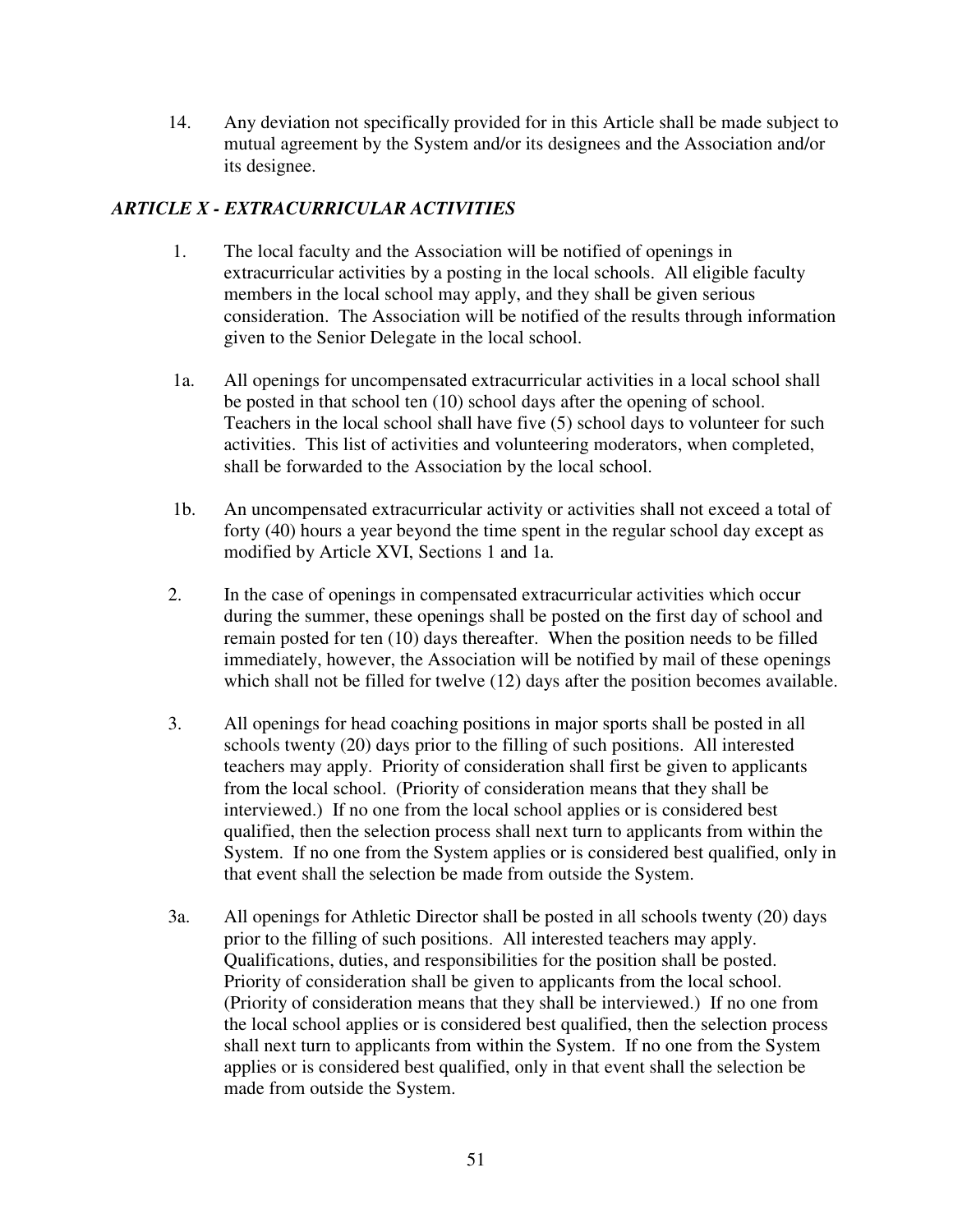| (Schools having student<br>A.<br>enrollment less than 900)     |         | <b>B.</b>                                                      | (Schools having student<br>enrollment of 900 or more) |         |
|----------------------------------------------------------------|---------|----------------------------------------------------------------|-------------------------------------------------------|---------|
| The moderators of the following<br>shall receive a minimum of: |         | The moderators of the following<br>shall receive a minimum of: |                                                       |         |
| <b>Moderator of Dramatics</b>                                  | \$1,850 |                                                                | <b>Moderator of Dramatics</b>                         | \$2,050 |
| Moderator of Yearbook                                          | \$1,850 |                                                                | Moderator of Yearbook                                 | \$2,050 |
| <b>Moderator of Forensics</b>                                  | \$1,850 |                                                                | <b>Moderator of Forensics</b>                         | \$2,050 |
| Moderator of Newspaper                                         | \$1,850 |                                                                | Moderator of Newspaper                                | \$2,050 |
| <b>Moderator of Student</b><br>Council                         | \$1,850 | Council                                                        | Moderator of Student                                  | \$2,050 |
| <b>Moderator of National</b><br><b>Honor Society</b>           | \$1,850 |                                                                | <b>Moderator of National</b><br><b>Honor Society</b>  | \$2,050 |
| Moderator of Community<br>Service Corps                        | \$1,850 |                                                                | Moderator of Community<br>Service Corps               | \$2,050 |

4. Activities Schedule: lay teachers serving in the following positions shall receive:

 Effective September 1, 2012, the moderators serving in the above positions shall receive a minimum of:

| \$1,900 |  | $B. \qquad $2,100$ |
|---------|--|--------------------|
|---------|--|--------------------|

Effective September 1, 2013, the moderators serving in the above positions shall receive a minimum of:

- A. \$1,975 B. \$2,175
- 4a. The designated moderator of an uncompensated extracurricular activity requiring more than forty (40) hours shall be compensated at the minimum rate of \$725.

Effective September 1, 2012, the designated moderator of an uncompensated extracurricular activity requiring more than forty (40) hours shall be compensated at the minimum rate of \$750.

5. An agreement in writing between the designated moderator and the Principal must be made in advance of the assignment. A copy of said agreement shall be forwarded to the System and the Association. Prior to the start of the activity, it is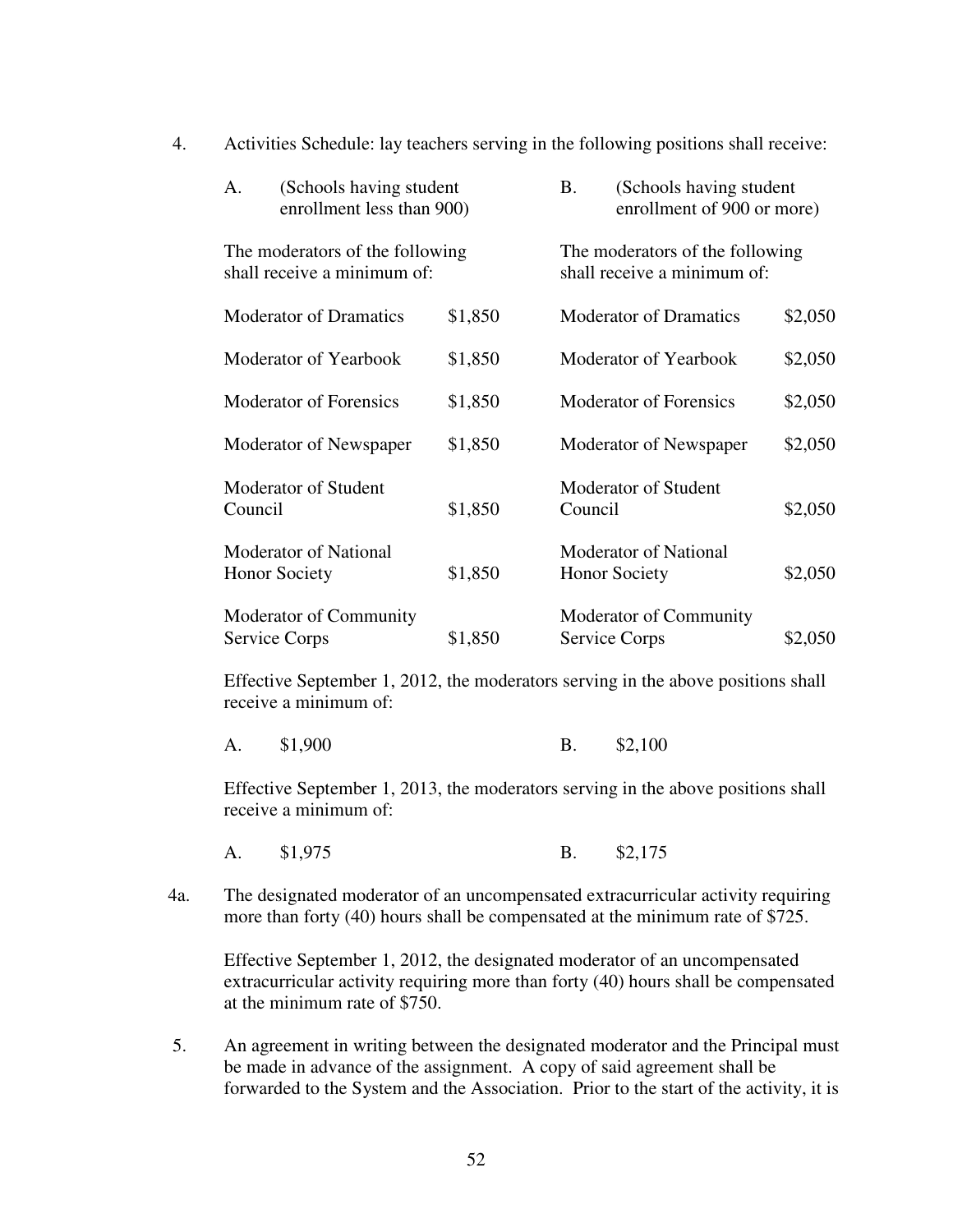understood that the Principal and the moderator shall agree to the time schedule to be spent in such extracurricular activities.

### *ARTICLE XI – ADVANCEMENT*

### *DEPARTMENT HEADS*

1. All openings for department head "in the academic areas" shall be posted on a secure web site and in all schools during the 2011-2012 school year.

 Beginning with the 2012-2013 school year, all openings for department head positions shall be posted on a secure web site.

 All openings for department heads shall be posted no later than fifteen (15) days after it occurs and shall remain posted for ten (10) school days, after which time applications will close.

- 1a. All openings for department heads shall be submitted to the Association or its designee at the time the position is posted in accordance with Article I, Section 8b.
- 1b. Only candidates who meet the requirements may apply and every consideration will be given to the application.
- 2. A Department Head Review Board, as defined in Article XV, Section 6, shall conduct interviews with qualified applicants to establish who is best suited for appointment to the post of department head.
- 2a. The department head shall be selected within twenty (20) days after the closing date for applications and he/she shall be notified of his/her appointment no later than seven (7) days thereafter.
- 2b. A response to the System confirming his/her acceptance must be made within five (5) days of notification. Failure to respond will be considered as rejection of the offer.
- 2c. Applicants not selected may request from the school administration an explanation of the reasons they were not appointed.
- 3. In cases where the Review Board considers none of the applicants qualified for the position of department head, the position may be reposted one (1) time. If this reposting fails to produce a qualified applicant, an acting department head shall be appointed as determined by the System guidelines.

In cases where there are no applicants, the position may be reposted one (1) time. If this reposting fails to produce an applicant(s) or where the Review Board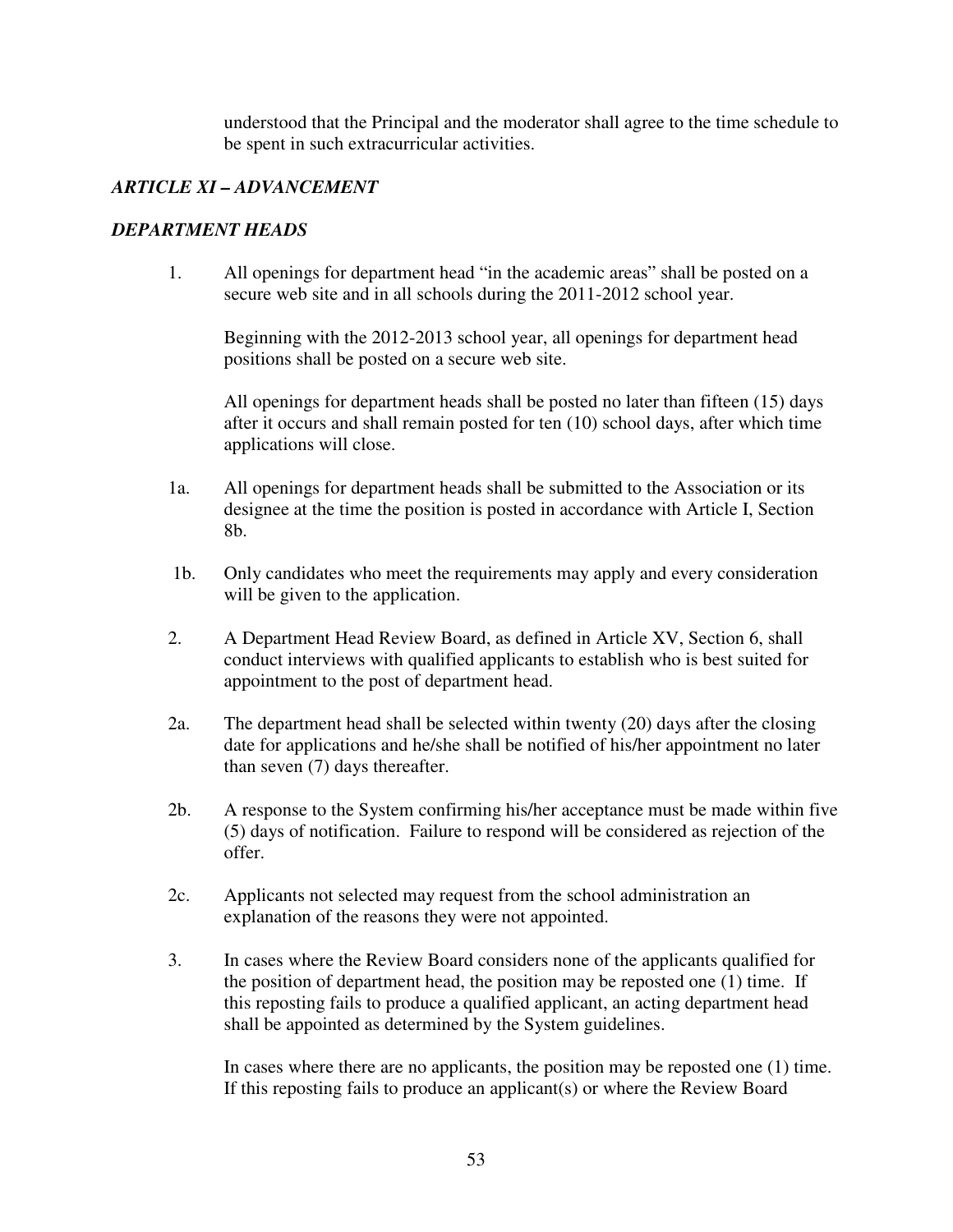considers none of the applicants qualified for the position of department head, an acting department head shall be appointed as determined by the Office of Catholic Education guidelines.

- 3a. In the case of a department head opening that occurs during the summer after August 15, an interim department head shall be appointed to serve until the appointment is made under the provisions of Section 1 above and subject to the provisions of Section 4 below.
- 3b. A department head who is granted any leave up to one (1) year or the use of sick days up to one (1) year shall have an interim department head appointed to that position for the term of the leave or the use of sick days.
- 3c. Interim department heads or department heads appointed during the school year shall be paid the increment provided elsewhere in the Basic Contract on a pro rata basis.
- 4. If an opening for department head also involves a vacancy in the staff of the department, that newly appointed head may assume his/her duties and fill the vacancy not later than the end of the semester in which the selection was made. If the opening for a department head does not also involve a vacancy in the staff of that department, that newly appointed head will assume his/her duties at the end of the current school year unless the teacher selected is already a member of the teaching staff.
- 5. All department heads shall be exempt from constriction for their first two (2) terms. However, this does not apply to system seniority in the event of a lay off situation.

Effective September 1, 1994, teachers with ten (10) or more years of school seniority who assume department head positions in schools other than their own shall retain school seniority in their new positions.

5a. Terms shall be defined as follows:

 Full Department Head: The term of full department head is understood to be four (4) years.

 Acting Department Head: The term of acting department head is understood to be two (2) years.

 5b. Requirements, Appointments, Duties and Responsibilities are found in the Guidelines for Department Heads.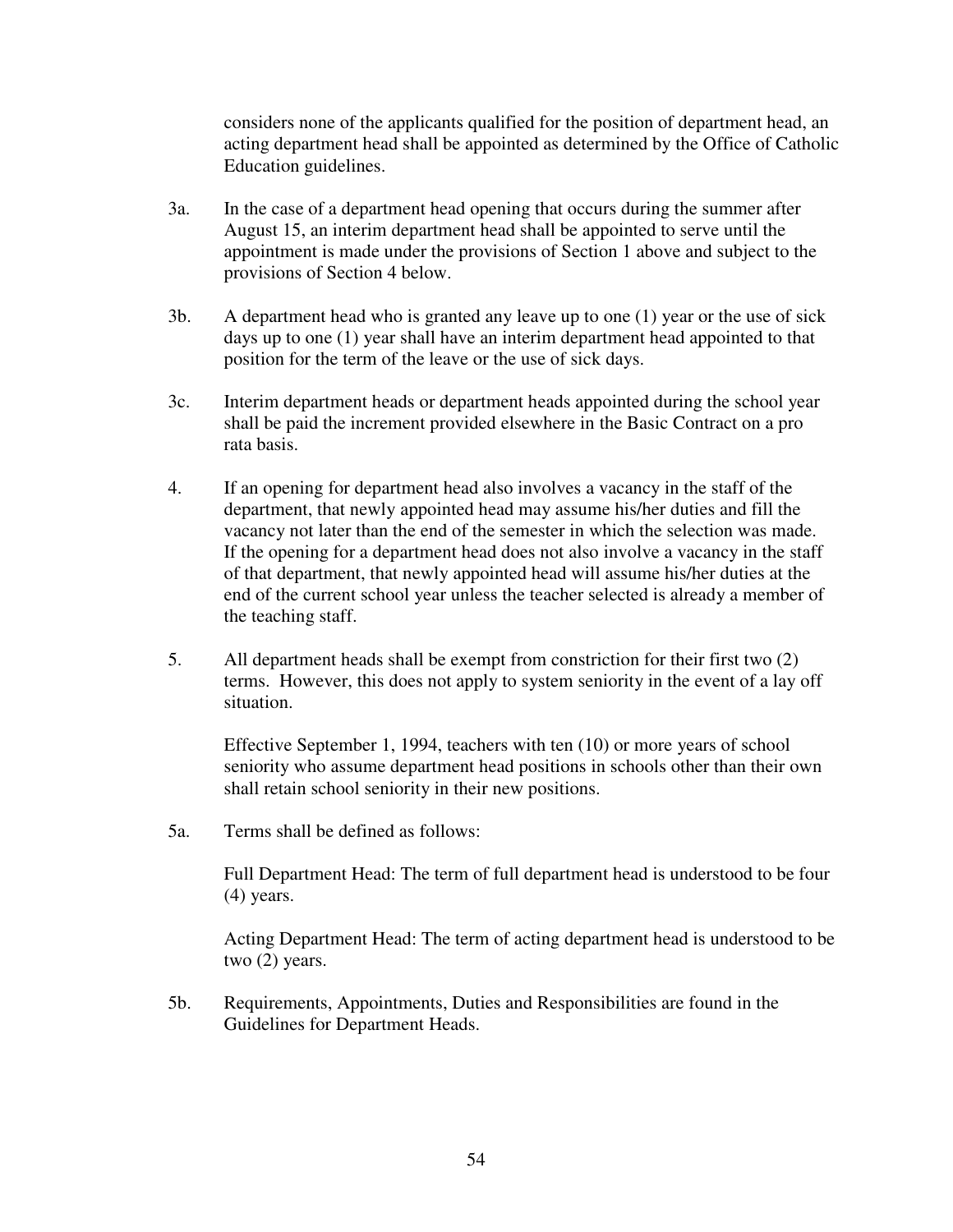Department head review shall be conducted at the end of the first and third years of the department head's term. In the case of an acting department head, the review shall be conducted every year.

- 6. A listing of all department heads in the academic areas and the date appointed shall be forwarded to the Association by November 15 of each academic year.
- 7. Department heads shall be assigned no more than four (4) teaching periods except where the requirements of rostering demand otherwise. In addition to attending to usual department duties, department heads are to use the additional periods so made available as well as service periods for the purpose of advising and counseling teachers in their department and especially seeking to improve the instruction of teachers, except as modified by Article III, Section 3b. Department heads are expected to exercise active involvement in the academic board meetings; be supportive in the direction of the school's academic initiatives and strategic plan; and complete all evaluation protocols.
- 8. Department heads shall be afforded the opportunity to interview new teachers in their departments.
- 9. Guidelines for Department Heads shall not be changed during the term of this Agreement except for serious and compelling reasons. In that event, the System shall consult with the Association on any proposed changes before they are promulgated.

### *TV DIRECTOR AND COMPUTER RESOURCE PERSON*

- 10**.** If the position of TV Director or Computer Resource Person exists and an opening occurs during the school year, it shall be posted in the local school no later than fifteen (15) days after it occurs and shall remain posted for ten (10) school days, after which time applications will close. All qualified candidates may apply and every consideration shall be given to the application.
- 10a. In the case of an opening for TV Director or Computer Resource Person which occur during the summer, this opening shall be posted on the first day of school and remain posted for ten (10) days thereafter. When the position needs to be filled immediately, however, the Association will be notified by mail of this opening which shall not be filled for twelve (12) days after the position becomes available.
- 10b. All qualified candidates may apply and every consideration shall be given to the application.
- 10c. Terms shall be defined as follows:

TV Director: The term is understood to be four (4) years.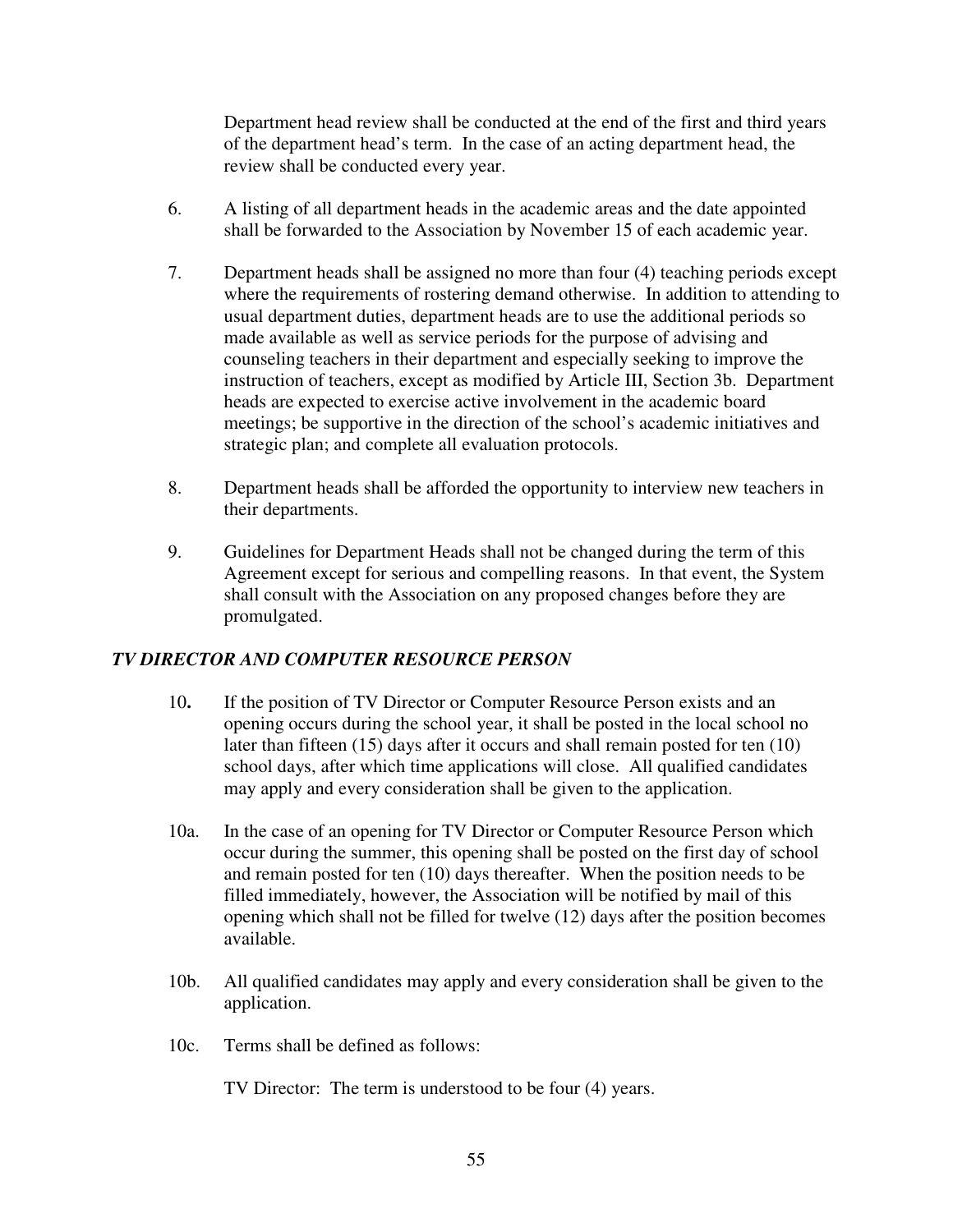Computer Resource Person: The term is understood to be two (2) years.

### *ADMINISTRATIVE POSITIONS*

11. All openings for administrative positions in the local school up to and including Assistant Principals shall be posted on a secure web site and in all schools during the 2011-2012 school year.This shall not apply in those schools where a binding agreement has been made between the System and a religious community regarding specific administrative positions.

Beginning with the 2012-2013 school year, all openings for administrative positions in the local school up to and including Assistant Principals shall be posted on a secure web site. This shall not apply in those schools where a binding agreement has been made between the System and a religious community regarding specific administrative positions.

The Archbishop of Philadelphia appoints Principals. In the event that a Principalship becomes available to the total faculty, it shall be posted in all schools. Availability in each particular instance shall be determined by the Secretary for Catholic Education. Teachers who are interested in the position of Principal may submit a letter of intent to the Superintendent for Secondary Schools. An interview shall be granted within a reasonable period of time.

Qualifications, duties and responsibilities for each position shall be posted.

- 11a. If the opening occurs during the school year, then it shall be posted no later than fifteen (15) days after it occurs, and shall remain posted for ten (10) school days, after which time applications will close.
- 11b. All openings for administrative positions shall be submitted to the Association or its designee at the time the position is posted in accordance with Article I, Section 8b.
- 11c. All qualified candidates may apply and every consideration shall be given to the application.
- 11d. The administrator shall be selected within twenty (20) days after the closing date for applications and he/she shall be notified of his/her appointment no later than seven (7) days thereafter.

#### *ARTICLE XII – SALARIES*

1. Effective with the first pay of the 2011-2012 school year, teachers shall be paid in accordance with the agreed upon salary schedules (Appendix A).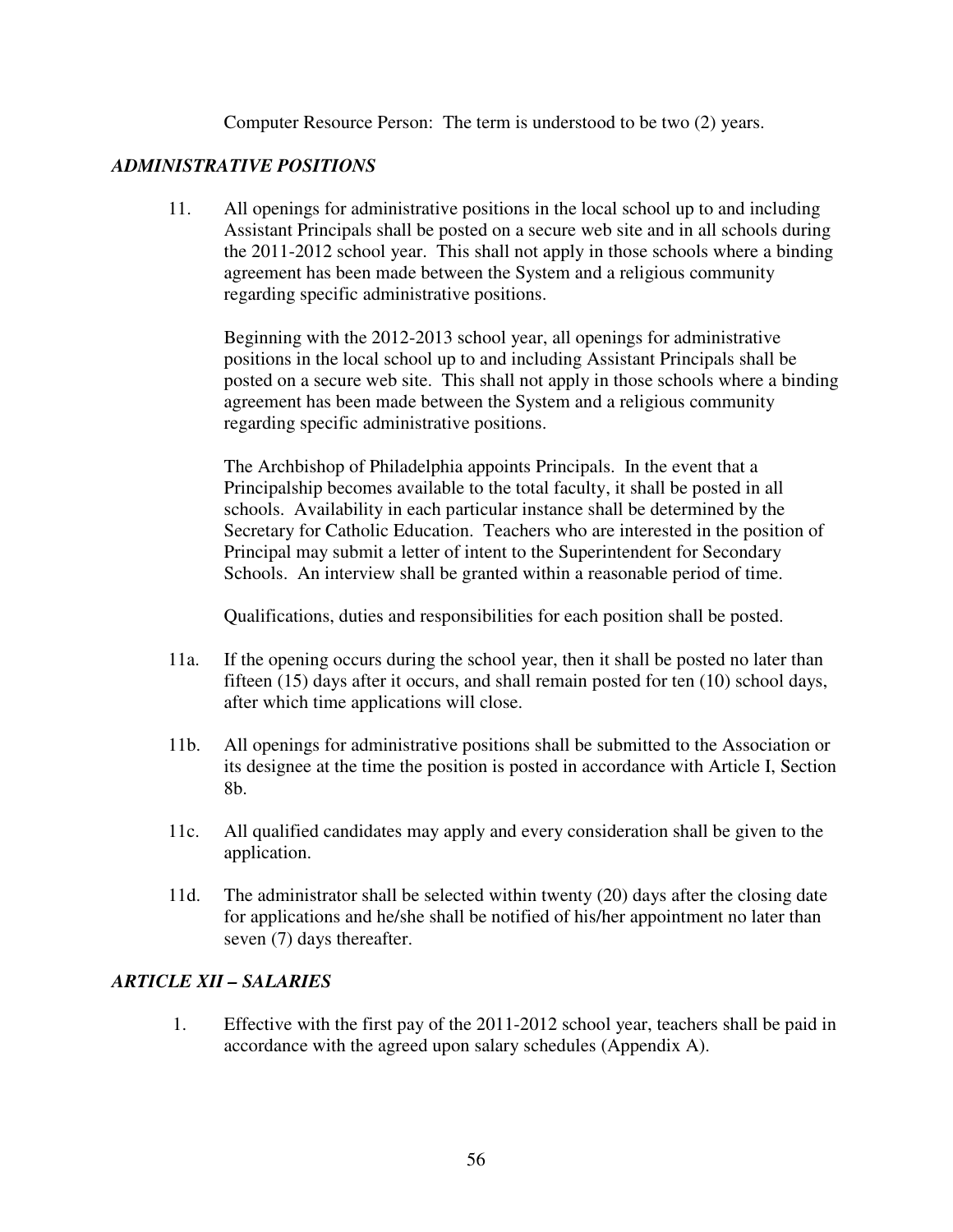Effective with the first pay of the 2012-2013 school year, teachers shall be paid in accordance with the agreed upon salary schedules (Appendix A).

Effective with the first pay of the 2013-2014 school year, teachers shall be paid in accordance with the agreed upon salary schedules (Appendix A).

 1a. Starting salary under the Basic Scale Level I for full-time lay teachers shall be as follows:

| September 2011 | \$37,050 |
|----------------|----------|
| September 2012 | \$37,650 |
| September 2013 | \$38,450 |

2. The categories upon which the salary scale is based are:

| <b>Basic Scale</b> | Bachelor's Degree | 30 Graduate Hours | Double Master's | Doctorate       |
|--------------------|-------------------|-------------------|-----------------|-----------------|
|                    | $+18$ or with     | or Masters        | Degree          | (from Uni-      |
|                    | Active Certifi-   | $(+\$500)$        | $(+\$800)$      | versity or      |
|                    | cation            |                   |                 | College         |
|                    | $(+\$200)$        |                   |                 | accredited      |
|                    |                   |                   |                 | by regional     |
|                    |                   |                   |                 | Accrediting     |
|                    |                   |                   |                 | Assoc. or       |
|                    |                   |                   |                 | Certified       |
|                    |                   |                   |                 | by Pa. Dept. of |
|                    |                   |                   |                 | Education)      |
|                    |                   |                   |                 | $(+\$1,000)$    |
|                    |                   |                   |                 |                 |

- 2a. It is understood that if a teacher acquires additional credits which place him/her in the next column, the teacher shall receive the increase at the appropriate step and in the appropriate column.
- 3. Teachers who acquire a Master's Degree or Doctorate from a College or University accredited by a regional Accrediting Association or certified by the Pennsylvania Department of Education during the school year shall receive the appropriate increment pro-rated for the remainder of the school year.
- 4. Effective September 1, 2011, department heads shall receive \$2,425 beyond the Salary Scale.

Effective September 1, 2012, department heads shall receive \$2,500 beyond the Salary Scale.

Effective September 1, 2013, department heads shall receive \$2,575 beyond the Salary Scale.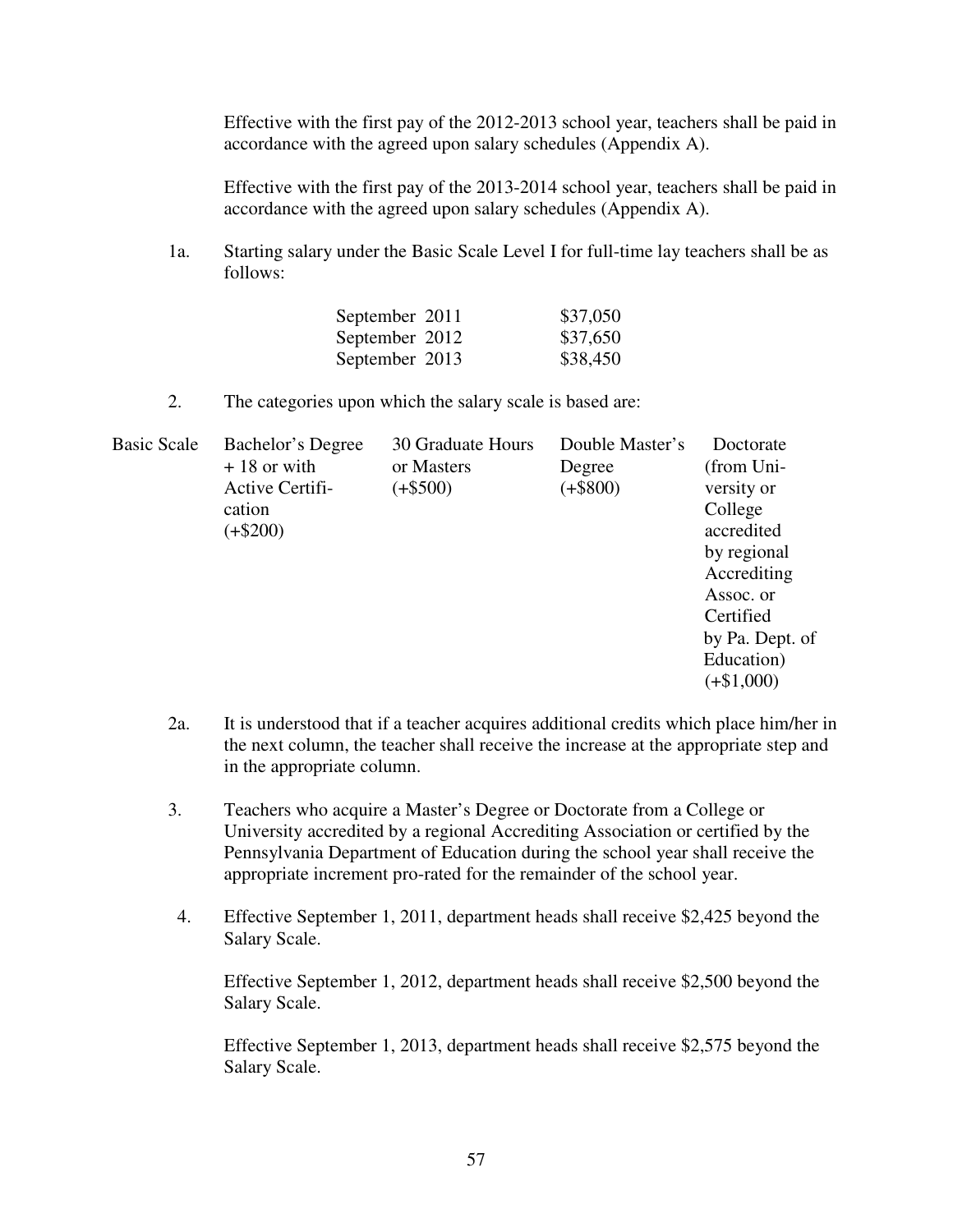5. Effective September 1, 2011, TV Directors shall receive \$1,450 beyond the Salary Scale.

Effective September 1, 2012, TV Directors shall receive \$1,500 beyond the Salary Scale.

Effective September 1, 2013, TV Directors shall receive \$1,550 beyond the Salary Scale.

5a. Effective September 1, 2011, Computer Resource Persons shall receive \$1,650 beyond the Salary Scale.

Effective September 1, 2012, Computer Resource Persons shall receive \$1,700 beyond the Salary Scale.

Effective September 1, 2013, Computer Resource Persons shall receive \$1,750 beyond the Salary Scale.

6. Salaries to the teachers will be paid every other Friday over a period of ten (10) or twelve (12) months at the option of the teacher when exercised as follows: No later than the end of the last school day in the first week of the new term, each teacher who desires to be paid on a twelve (12) month basis shall so notify his/her school. In the absence of such notification on or before said date, the teacher involved shall be automatically listed for payment on a ten (10) month basis for the school year. Salaries to the teachers will be paid every other Friday starting the second Friday after the start of school.

 Effective with the first pay of the 2013-2014 school year, all teachers will be paid by direct deposit.

- 6a. Teachers returning from approved leaves during the school year may opt for ten (10) or twelve (12) month salary pro-rated accordingly.
- 7. No later than the end of the last school day in the first week of the new term, each teacher who desires direct deposit shall notify his/her school of the financial institution(s) and account number(s) where his/her salary is to be deposited.
- 8. The System will pay all monies due within thirty (30) days of any termination of employment.
- 8a. A teacher may elect to defer payment for unused sick days to the beginning of the calendar year after his/her retirement.
- 9. If, for any cause, the teacher serves only a fractional part of the school year, the total of a teacher's compensation will be 1/190 of the actual salary for each day of service rendered.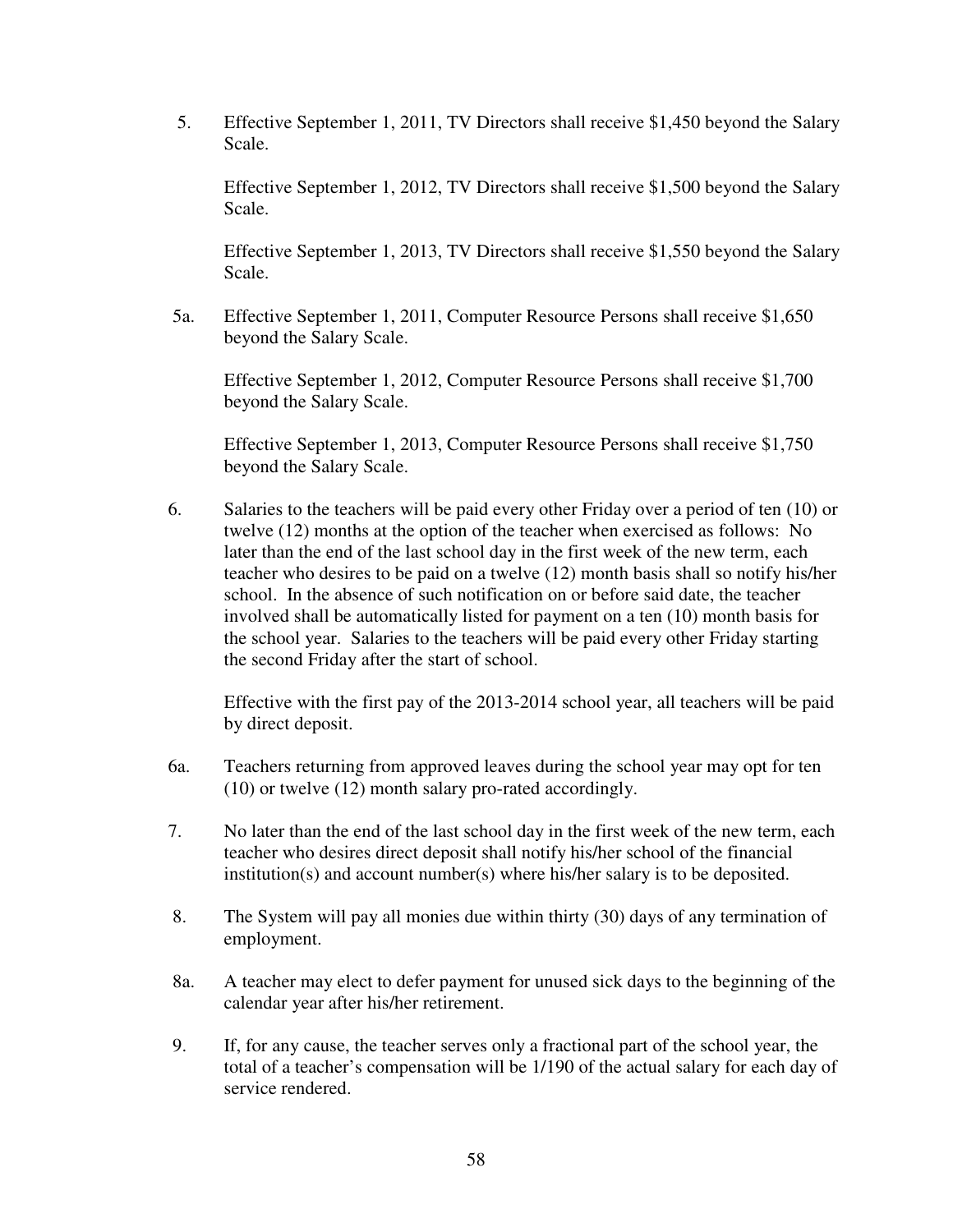9a. A reduction of 1/190 of the annual compensation stated herein will be made for each day the teacher is absent except for such absences as are permitted under this contract.

#### *ARTICLE XIII - FRINGE BENEFITS*

#### 1. **MEDICAL HEALTH INSURANCE**

All full-time teachers will have the option of enrolling in the mutually agreed upon medical plans as modified below.

Effective September 1, 2011 through October 31, 2012, the System shall offer the Personal Choice 25/35/70 Plan and the Keystone 10 Plan with \$25/35 doctor copays without co-pays for inpatient hospital deductible and outpatient surgery deductible. There will be no change in emergency room co-pays.

Effective September 1, 2011 through October 31, 2012, the prescription drug copay for the Personal Choice Plan and the Keystone HMO Plan shall be \$10 generic, \$25/40 brand.

If the composite rate increases by less than twelve percent  $(12\%)$  for the November 2012 renewal or less than ten percent (10%) for the November 2013 renewal, there shall be no change in the medical plans.

If the composite rate increases by twelve percent (12%) or more for the November 2012 renewal or by ten percent (10%) or more for the November 2013 renewal, the Personal Choice medical plan shall be changed in accordance with Appendix B. With this change, the Keystone HMO Health Plan shall also be changed so that the Inpatient Hospital Co-Pay, Outpatient Co-Pay, Primary Care and Specialist Co-Pays and Prescription Drug Co-Pays are the same as the Personal Choice Plan.

The System reserves the right to self-insure the medical plans or to adopt a retrospective funding arrangement for the medical plans.

In the event of any change in the manner in which the medical plans are administered, the coverage under the plans shall be equal to or better than the coverage agreed to for that plan year.

 The System reserves the right to directly contract with a pharmacy benefit manager to provide prescription plan benefits with the plan design agreed upon by the System and the Association.

The System and the Association will work together to promote wellness programs provided by the medical plan providers.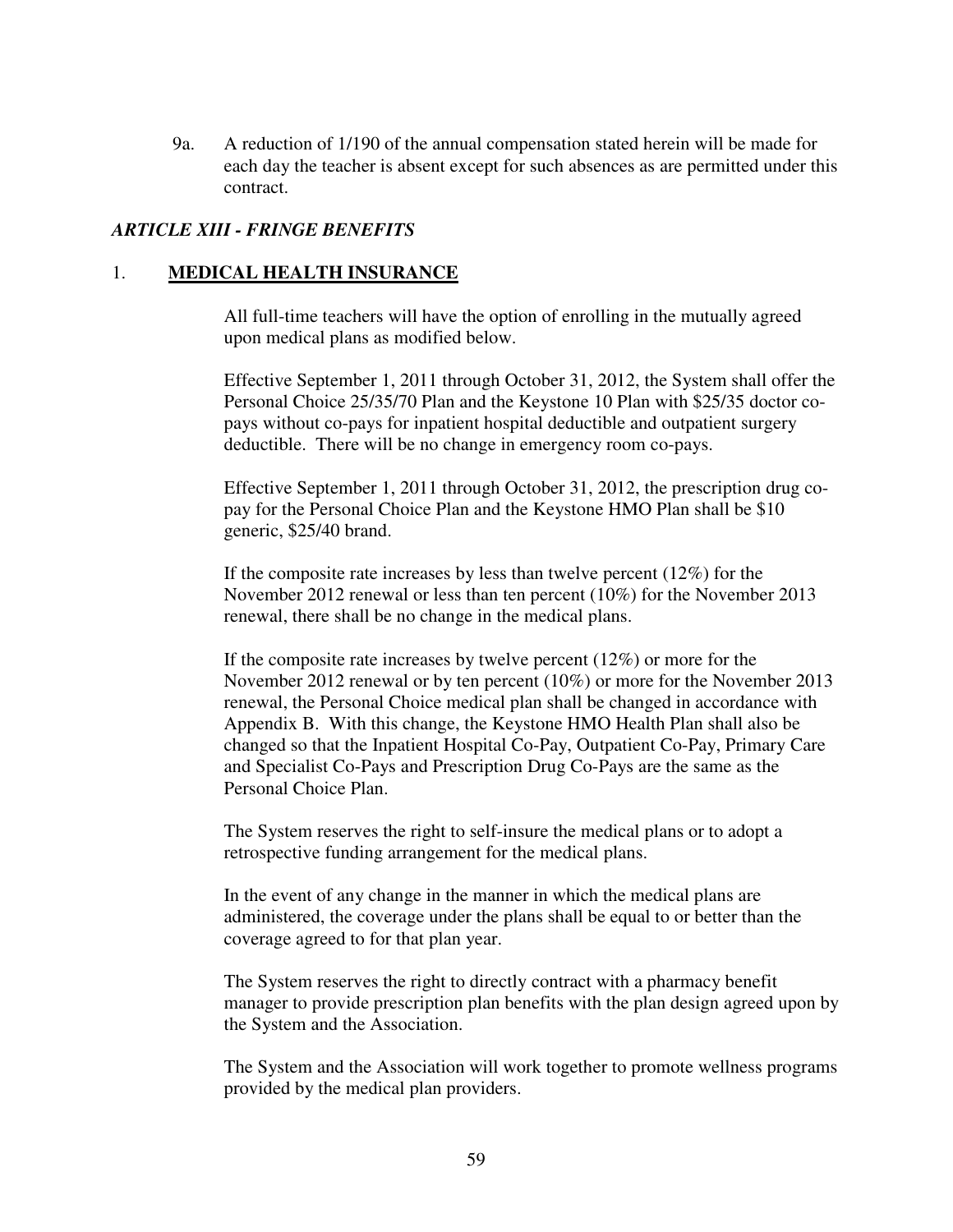Health Care Legislation: If national or state health care legislation requires any change in health insurance and related provisions set forth in the Agreement, the Agreement shall be amended to conform with governing federal and state law.

- 1a. Where the participating member of the Medical Health Plan has a spouse who is employed and covered under another group insurance program, and where said spouse is also "head of household" then individual coverage only will be supplied to the participating member.
- 1b. All teachers enrolled in the mutually agreed upon medical plans shall contribute toward the monthly premium cost.

Effective November 1, 2011, the teachers' medical contributions will be thirteen and one-half percent (13.5%) for the Personal Choice Plan and eleven and onehalf percent (11.5%) for the Keystone Health Maintenance Organization Plan.

If the composite rate increase for the November 2013 renewal exceeds fifteen percent (15%), the teachers' medical contributions will be fourteen percent (14%) for the Personal Choice Plan and twelve percent (12%) for the Keystone Health Maintenance Organization Plan.

The Association and the System reserve the right to allocate Health & Welfare funds of up to one-half of one percent (.5%) to subsidize the employee contributions for Personal Choice coverage for two (2) or more persons if the composite rate increases by fifteen percent (15%) or more for the November 2013 renewal.

If the cost of the plan selected is higher than the Personal Choice Plan, the teachers shall also pay any difference in cost between the premium for that plan and the Personal Choice Plan.

Pre-Tax Basis: Payments by teachers toward premium costs may be made on a pre-tax basis as long as the law permits.

 Deductions for medical insurance cover the plan year beginning on November 1 and ending the following October 31. New permanent teachers will not be charged medical contributions for the months of September and October.

In addition, teachers who retire or leave the System will not be entitled to a refund of contributions which they have paid for the months of September and October.

 Medical contributions will be deducted from November through June for those on a ten-month payroll and November through August for those on a twelve-month payroll.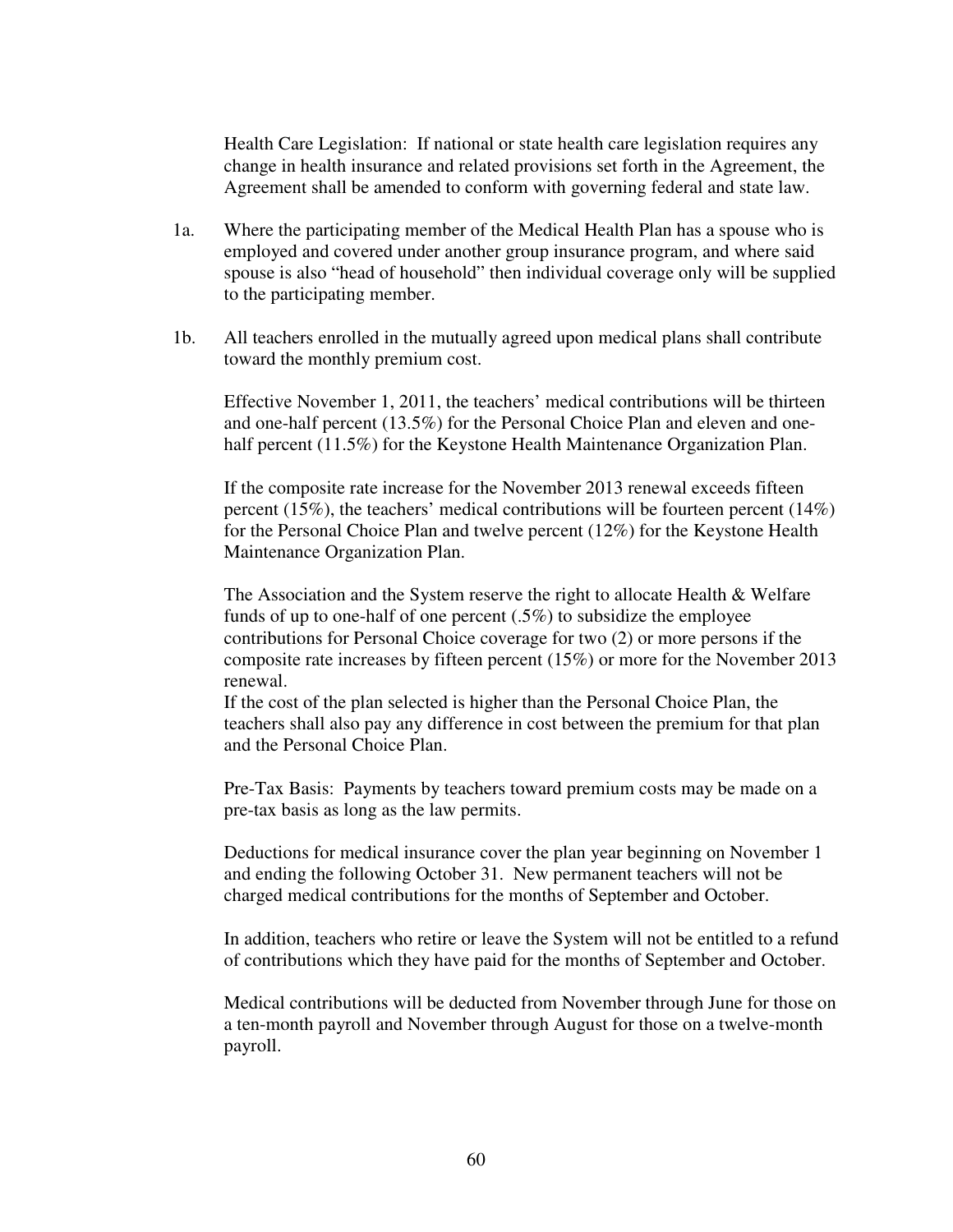1c. Effective September 1, 2011 to June 30, 2012, a teacher who has twenty-five (25) or more years of service and who is between the ages of fifty-five (55) and fiftynine and one-half (59 ½) and who is eligible for and elects to begin receiving an early retirement pension under the terms of the Archdiocese of Philadelphia Lay Employees' Retirement Plan, shall have the option at the time of his/her retirement of having the full cost of the medical insurance premium paid to a maximum of \$10,000 per year, net of the medical contribution listed in Section 1c3, up to the beginning of the month the teacher reaches age sixty-five (65) or of receiving \$5,000 per year as a supplement to his/her early retirement pension. Teachers wishing to exercise this option must notify the Office of Catholic Education in writing of their decision to retire by May 1, 2012. Their retirement date would be effective on July 1, 2012.

Effective September 1, 2011 to June 30, 2012, a teacher who has twenty-five (25) or more years of service and who is between the ages of fifty-nine and one-half (59 ½) and sixty-five (65) and who is eligible for and elects to begin receiving an early retirement pension under the terms of the Archdiocese of Philadelphia Lay Employees' Retirement Plan, shall have the option at the time of his/her retirement of having the full cost of the medical insurance premium paid to a maximum of \$10,000 per year up to the beginning of the month the teacher reaches age sixty-five (65) or of receiving \$5,000 per year as a supplement to his/her early retirement pension.

- 1c1. A teacher who notifies the System of his/her intention to retire after May 1, 2012 and who has twenty-five (25) or more years of service and who is between the ages of fifty-nine and one-half (59 ½) and sixty-five (65) and who is eligible for and elects to begin receiving an early retirement pension under the terms of the Archdiocese of Philadelphia Lay Employees' Retirement Plan, shall have the option at the time of his/her retirement of having the full cost of the medical insurance premium paid to a maximum of \$10,000 per year, up to the beginning of the month the teacher reaches age sixty-five (65) or of receiving \$5,000 per year as a supplement to his/her early retirement pension.
- 1c2. Effective September 1, 2011, a teacher who has twenty-five (25) or more years of service and who is between the ages of fifty-five (55) and sixty-five (65) and who is eligible for and elects to begin receiving a disability retirement pension under the terms of the Archdiocese of Philadelphia Lay Employees' Retirement Plan, shall have the option at the time of his/her retirement of having the full cost of the medical insurance premium paid to a maximum of \$10,000 per year net of the medical contribution listed in Section 1c3, up to the beginning of the month the teacher reaches age sixty-five (65) or of receiving \$5,000 per year as a supplement to his/her disability retirement pension.
- 1c3. A teacher who has twenty-five (25) or more years of service and who retires between the ages of fifty-five (55) and fifty-eight (58) as set forth in Article XIII, Sections 1c and 1c2 and who elects to continue coverage in the medical plan shall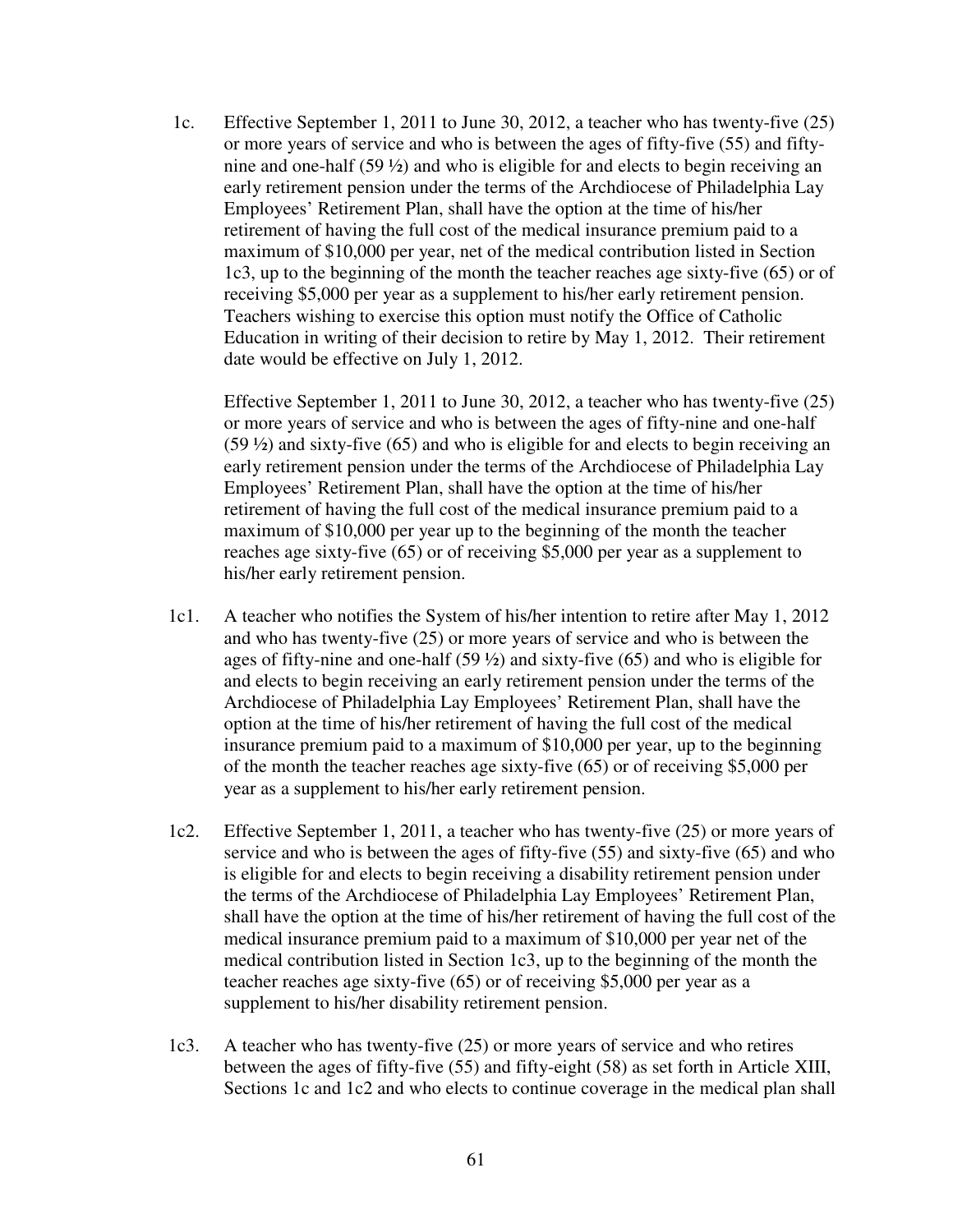be responsible for paying the monthly medical contribution set forth in Article XIII, Section 1b. The contributions will change annually based on the cost of the plan selected and the provisions of Article XIII, Section 1b. The contributions for medical coverage will end the month the teacher reaches age fifty-eight (58).

 1c4. The payment of the \$5,000 supplement per year as set forth in Article XIII, Sections 1, 1c1, and 1c2 shall begin in the January following the teacher's retirement and shall be pro-rated in the first year of the teacher's retirement and in the last year to the month the teacher reaches normal retirement age as defined by the Archdiocese of Philadelphia Lay Employees' Retirement Plan.

 The teacher shall have the option of changing his/her election of coverage one (1) time during the period in which the teacher retires and subsequently attains the normal retirement age.

- 1c5. The teacher must complete the retirement application and be approved by the Archdiocese of Philadelphia Lay Employees' Retirement Plan for an early or disability retirement pension in order to remain eligible for the provisions of Article XIII, Sections 1c, 1c1 and 1c2.
- 1d. Retired teachers who are not yet eligible for Medicare and are not covered by Article XIII, Section 1c shall have the option of continuing on the Medical Health Plan. The cost of the plan shall be borne by the teacher.

Retired teachers who are eligible for Medicare shall have the option of participating in one (1) of three (3) medical plans which are to be mutually agreed upon by the System and the Association. The cost of the plan shall be borne by the teacher.

The System and the Association have mutually agreed to offer the following medical plans to retirees who are eligible for Medicare:

Blue Cross 65 Special with Major Medical (current enrollees only)

Personal Choice 65

Keystone 65

 The plan choices will remain in effect unless the plans are no longer available from the carriers or either party proposed a change to the choices offered by September 1 of each year and such proposed change is mutually agreed upon.

A retired teacher who is eligible for Medicare and whose spouse is not eligible for Medicare shall have the option of covering his/her spouse in the Medical Health Plan until said spouse is eligible for Medicare. The cost of the Plan shall be borne by the teacher.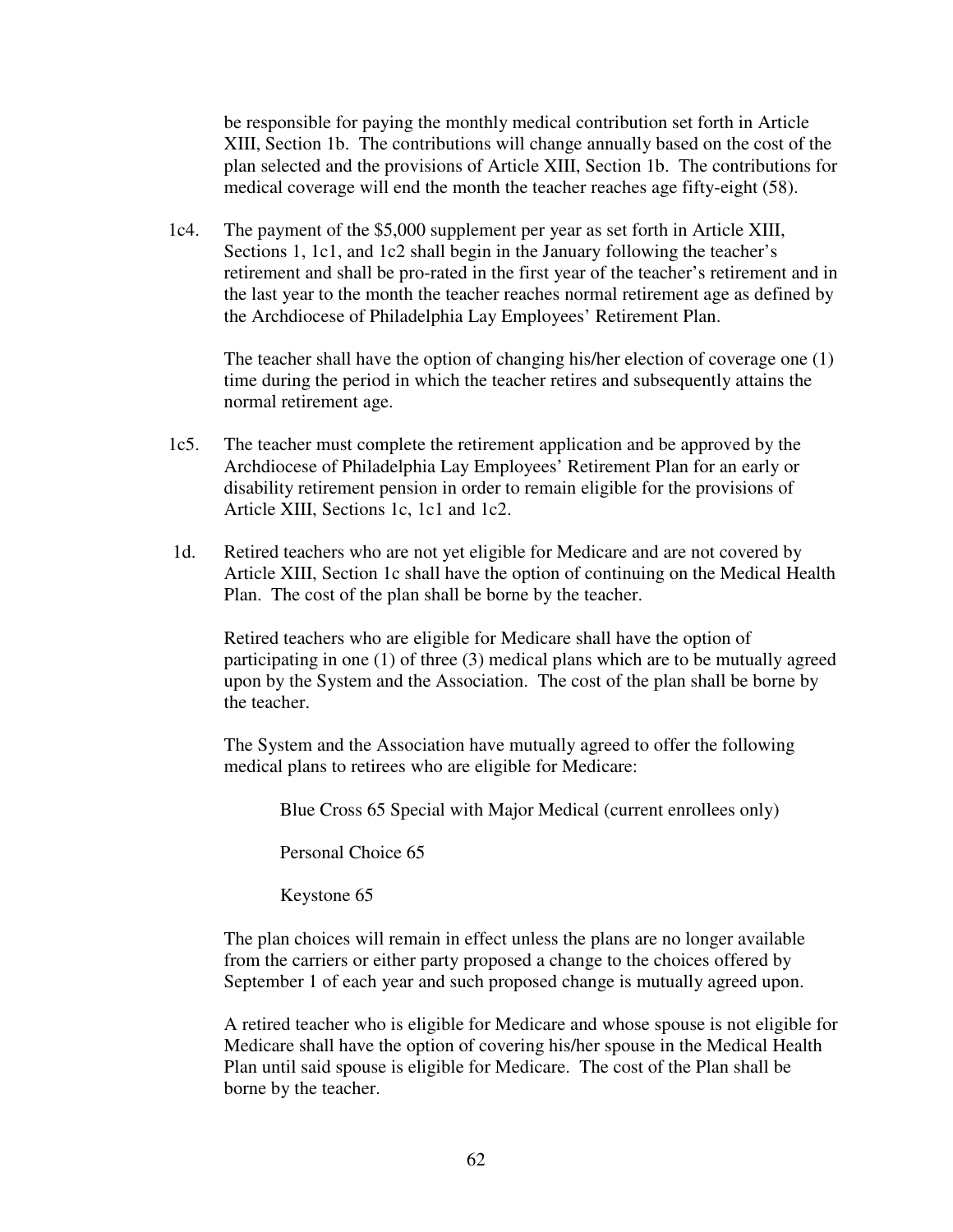1e. If a teacher, teacher's spouse or dependent would lose medical coverage for any of the following reasons, continuation coverage will be offered at the teacher's expense for the following periods of time:

| <b>Voluntary Termination of Employee</b>                                    | 18 months |
|-----------------------------------------------------------------------------|-----------|
| Involuntary Termination of Employee<br>(except for gross misconduct)        | 18 months |
| Disability of Employee as determined<br>under the Social Security Act       | 18 months |
| Dependent Child no longer qualifies<br>as dependent under group health plan | 18 months |

- 1f. In the event of the death of an employee, the System will, at its expense, continue the medical insurance coverage for the surviving spouse and dependent children for a period of three (3) years from the date of the employee's death provided that the spouse is not eligible for other coverage.
- 2. The teachers, members of the bargaining unit, shall, without cost to themselves, continue to be entitled to the benefits of the Archdiocese of Philadelphia Lay Employees' Retirement Plan as set forth in the official pension plan. Said Pension Plan is not otherwise a subject matter of this Agreement. However, in the event that said Pension Plan is discontinued for any reason during the term of this Agreement, the Association may immediately request collective bargaining on the subject of a pension.

A representative of the Association selected from a list of two (2) nominees submitted by the Association will be appointed to the Archdiocese of Philadelphia Lay Employees' Retirement Board of Trustees.

- 2a. Each year of the Contract, the Association of Catholic Teachers may make recommendations to the Board of Trustees of the Archdiocese of Philadelphia Lay Employees' Retirement Plan. The Secretary for Catholic Education agrees to promptly transmit these recommendations to the Board for consideration, and he or she will promptly forward the Board's responses to the Association.
- 2b. Any teacher who is eligible for and elects to begin receiving an early retirement pension under the terms of the Archdiocese of Philadelphia Lay Employees' Retirement Plan will, upon request, be offered a position, subject to Article XIII, Section 2b1, as service period assistant at the last school at which he/she was employed as a teacher for not more than nineteen (19) hours per week at the rate of thirteen dollars (\$13.00) per hour. Service period assistants hired under the provisions of this Section shall be employed for no more than four (4) years after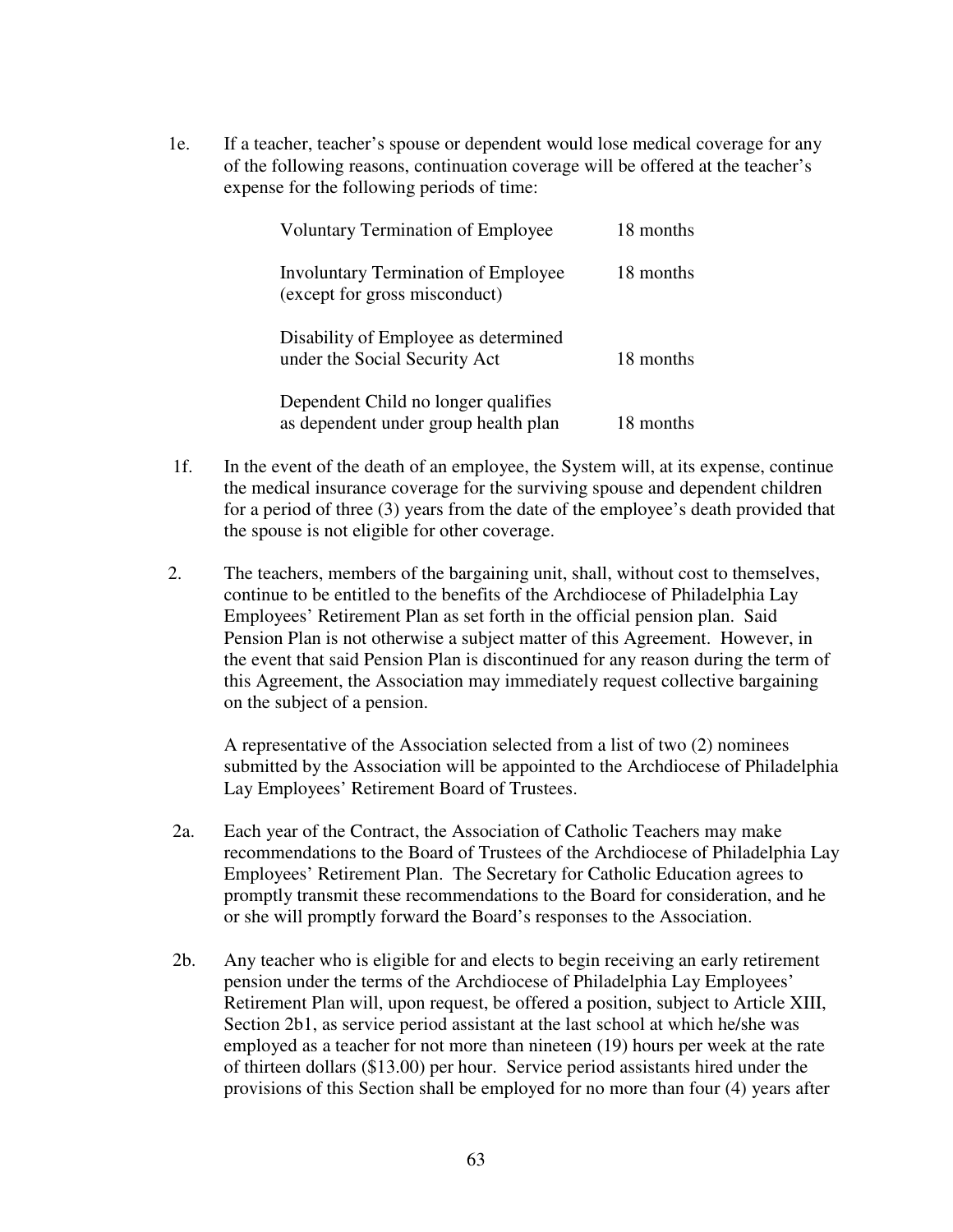their retirement. Any individual employed under this Section shall not be covered by any other terms or provisions of this Agreement, nor shall he/she be entitled to any other benefits provided for in this Agreement with the exception of a lunch at no cost on the days he/she works.

 The retired teacher may accept a service period assistant position in another school if there is an opening.

 2b1. Schools having 1,000 or more students shall be required to employ no more than five (5) service period assistants. Schools having under 1,000 students shall be required to employ no more than three (3) service period assistants.

 New service period assistant positions shall be offered only to individuals who retired during the last school year, in order of school seniority. Notification of employment will be made by July 30 of each year.

 Any openings in service period assistant positions that occur during the school year will remain open until the end of the school year.

3. A Group Life Insurance Program shall be continued by the System. This plan shall provide group life insurance for each full-time lay teacher in the amount of \$50,000.The cost of this plan shall be borne by the System.

Teachers shall have the option to purchase up to an additional \$100,000 of life insurance in increments of \$10,000 subject to all terms and conditions imposed by the carriers. The cost of the additional insurance shall be borne by the teacher.

- 4. The System shall provide one (1) lunch at no cost for the lay teachers on all regularly scheduled school days.
- 5. All staff members shall have equitable parking privileges.
- 5a. The System agrees to pay the deductible on the comprehensive portion of a teacher's motor vehicle policy if vandalism occurs at a school function as long as the vandalism on school property can be substantiated.
- 6. The System will provide excess automobile liability coverage applicable to teachers transporting faculty members and/or students on or as part of school activities. The Master Contract of such coverage shall be sent to the Association.
- 7. In order to offer the opportunity for the improvement of professional competence, the System shall set aside a fund of \$60,000 each year to assist some of the lay teachers in their pursuit of an approved educational goal which shall be relevant to a teaching position in the System.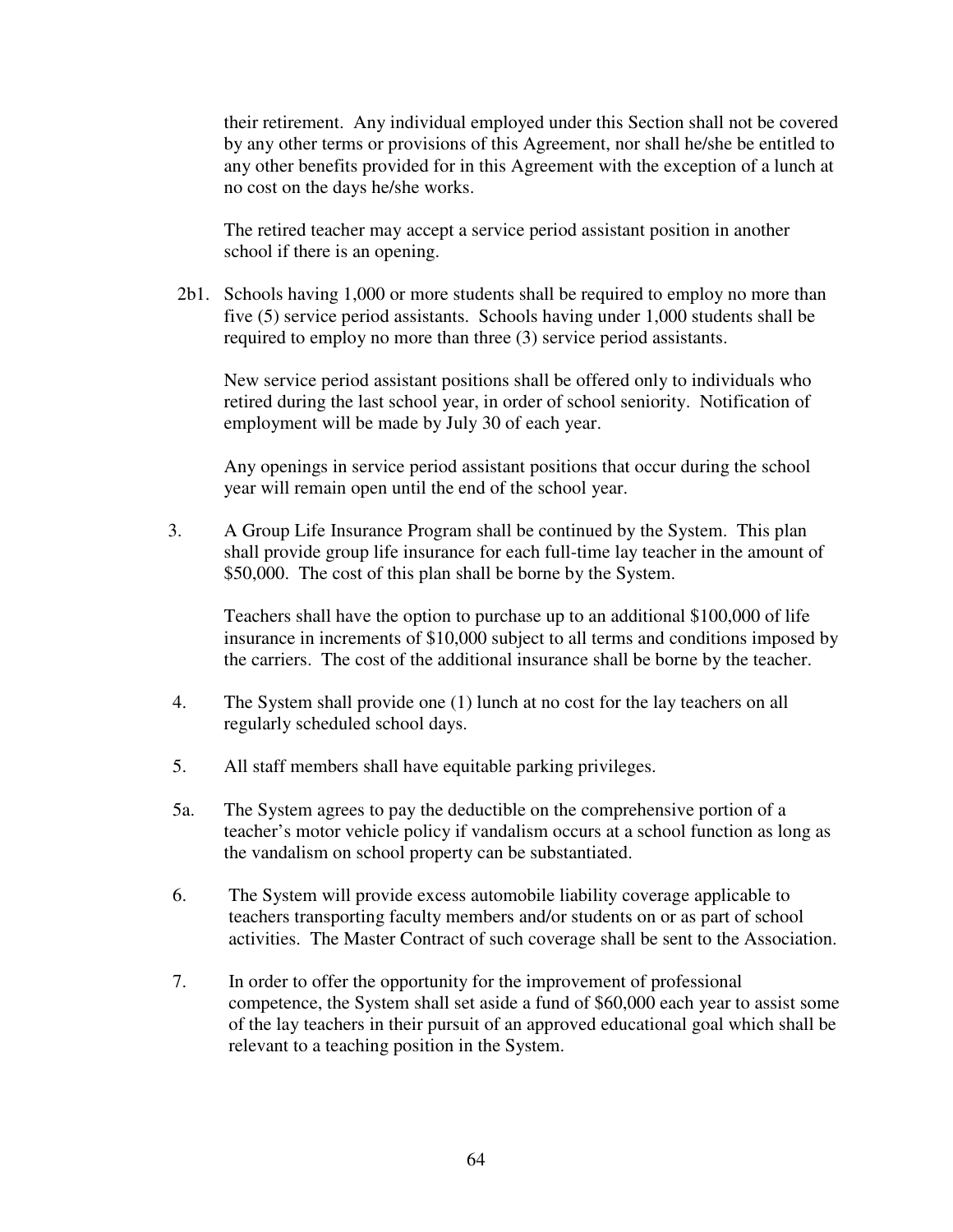Fifty percent (50%) of the tuition costs incurred by the teacher will be reimbursed by the Archdiocese. The maximum study grant shall be \$1,800 each year for undergraduate level courses, \$2,100 for graduate level courses taken toward a Master's Degree and \$2,400 each year for courses taken toward a Doctoral Degree. After one (1) year of satisfactory teaching with the System, a teacher will be eligible to receive this grant. Teachers who have received a study grant for two (2) consecutive years are not eligible to receive it for the following year. Regulations affecting this Section shall be subject to mutual agreement between the Association and the System.

Applications for a study grant shall be posted in all schools no later than September 15. Applications for a study grant shall be submitted no later than October 15. The teachers selected and the Association shall be so notified by November 1.

8. The System will provide a disability income plan with voluntary teacher participation providing long-term disability income benefits for sickness and accidental injury. One-half (1/2) of the cost of this program will be borne by the System and one-half (1/2) by the teacher. Any change in the plan or carrier shall be by mutual agreement of the System and the Association.

Teachers must utilize all accumulated sick days prior to disability leave. Teachers may, at their option, retain a bank of thirty (30) sick days, provided that the thirty (30) day elimination period has been met.

- 9. The System will continue the existing dental plan for full-time teachers. The total cost of this program will be borne by the System. Any change in the plan or carrier shall be by mutual agreement of the Association and the System and both parties have the right to be present at and will be notified in advance of any meetings with the carrier(s).
- 10. The System shall continue the voluntary Tax Deferred Annuity Program. The Association has the right to be present at and will be notified in advance of any meetings between the System and the carrier(s). Any changes in the carrier(s) shall be by mutual agreement of the System and the Association. There shall be a total of four (4) companies designated as Tax Deferred Annuity Companies.
- 10a. All monies shall be remitted to the companies within three (3) working days of each pay date.
- 11. Any full-time lay teacher who has dependent children attending the Secondary Schools of the Archdiocese of Philadelphia shall not be expected or required to pay Diocesan Registration Fees, Tuition, and School Fees for such children. Children of a teacher who dies while he/she is an employee of the System shall not be expected or required to pay Diocesan Registration Fees, Tuition and School Fees.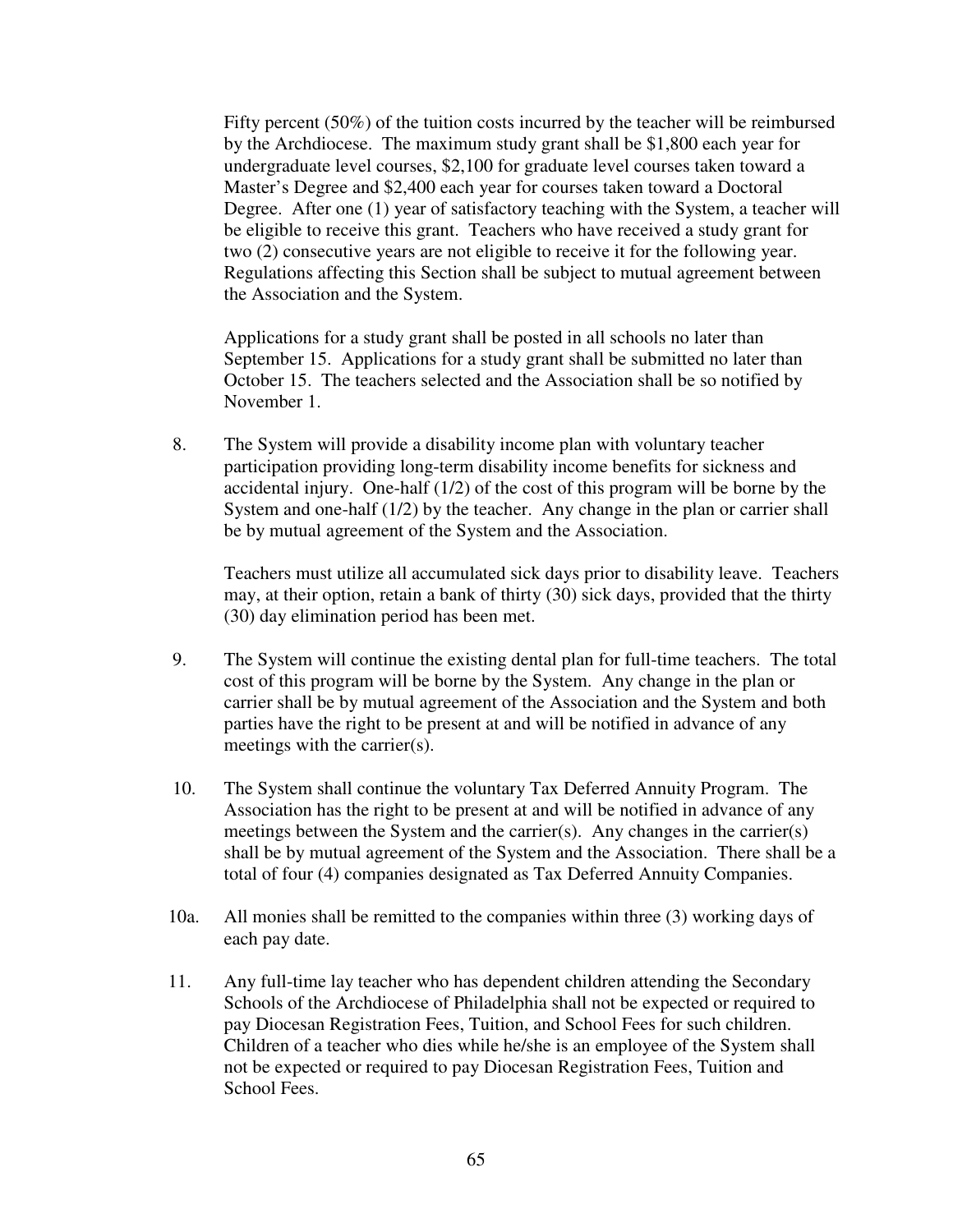- 11a. Dependent children of a teacher who retires from the System shall not be expected or required to pay Diocesan Registration Fees, Tuition and School Fees.
- 12. Teachers on approved leaves (Article VI, Section 16) or teachers and their dependents as described in Article XIII, Section 1e who wish to remain in the group medical, dental or life insurance plans shall remit the premiums for such plans thirty (30) days in advance of the due dates.

Retired teachers (Article XIII, Section 1d) and laid-off teachers (Article VII, Section 1f) who wish to remain in the group medical or dental plans shall remit the premiums for such plans thirty (30) days in advance of the due dates.

- 13. The System shall provide the Association utilization reports on the Medical Health Plan and the Disability Plan annually as soon as they become available. An annual meeting with representatives of each of these plans shall be held, if requested.
- 14. It is understood that if Unemployment Compensation is discontinued by the System for any reason, the System shall continue to follow the guidelines and shall replace the compensation program with comparable coverage.

# *ARTICLE XIV - GRIEVANCE PROCEDURE*

1. In the operation of any school system, honest disagreements will arise as to the most effective way to achieve good education. In most cases such disagreements are resolved through discussions which take place in an atmosphere of good will. However, there may arise problems which one or more parties believe have not been successfully resolved through informal procedures. In order to assure a vehicle for pursuing the desired goals in a further and formal way, the following grievance procedure is hereby adopted.

 Grievances involving general application shall be advanced to or be initiated at Section 6 (Diocesan Level) of this procedure by mutual agreement of the System and the Association.

- 2. A representative of the Association shall be given the opportunity to be present at all levels of the grievance procedure. The Association may initiate or appeal a grievance for any teacher or on its own behalf.
- 3. A teacher having a complaint may on his/her own behalf or accompanied by a representative of the Association present it to the Principal of the school or his/her designated representative within seven (7) school days after the cause of the complaint arises or could have been commonly known, or could have been known by the grievant. The parties shall make every effort to resolve it at this level.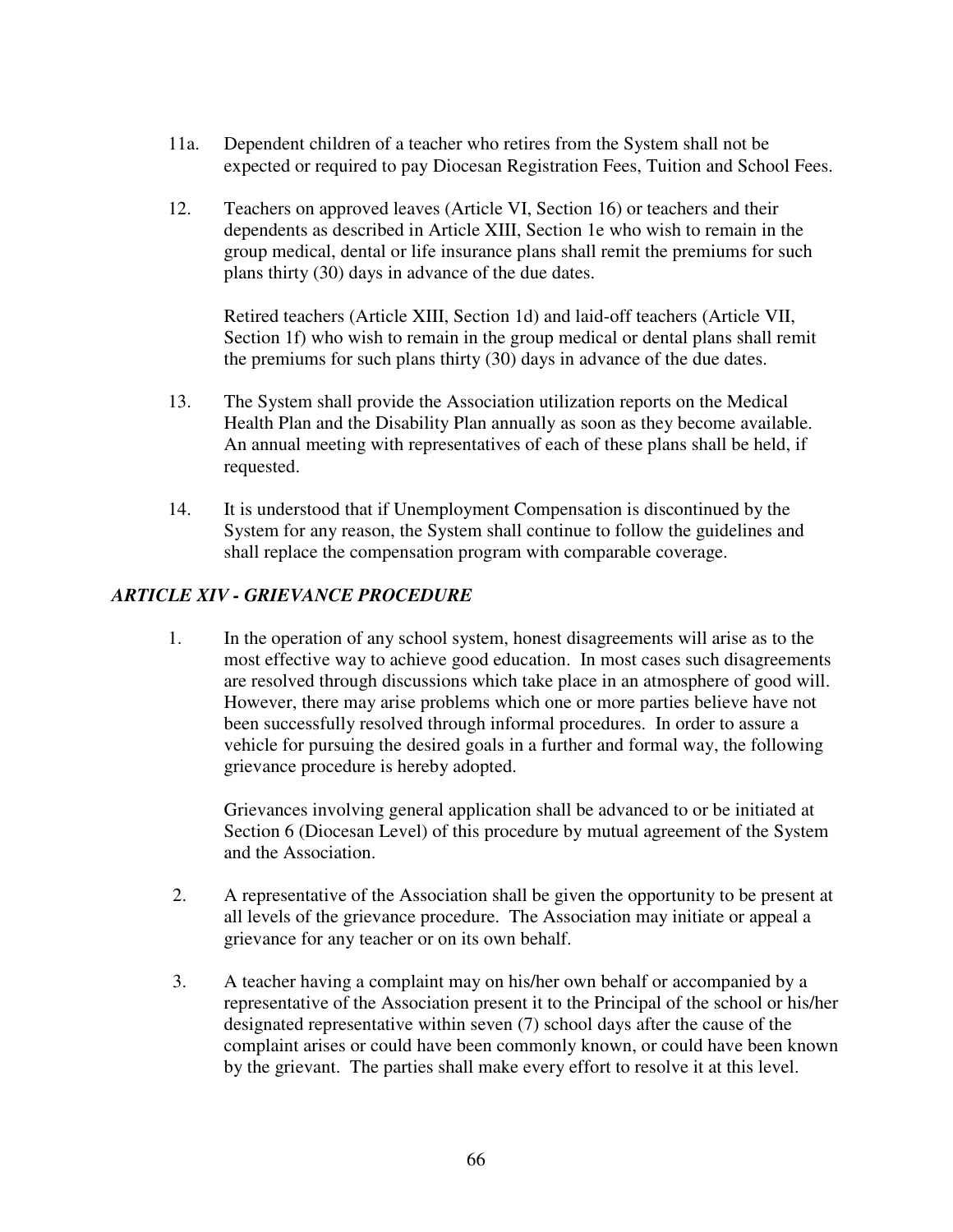- 3a. When the Association has a complaint, it may present it to the System within seven (7) school days after the cause of the complaint arises or could have been commonly known, or could have been known by the Association. The parties shall make every effort to resolve it at this level.
- 4. A grievance shall be reduced to writing using the standardized Grievance Form (Exhibit D) and presented to the school Principal within seven (7) school days of the completion of the previous step, or within seven (7) school days after the cause of the complaint arises or could have been commonly known, or could have been known by the grievant. The Principal shall answer the grievance in writing within seven (7) school days. The Principal shall forward a copy of the grievance and his/her reply to the System and the Association.
- 4a. A grievance filed by the Association against the System shall be reduced to writing using the standardized Grievance Form (Exhibit D) and presented to the System within seven (7) school days of the completion of the previous step, or within seven (7) school days after the cause of the complaint arises or could have been commonly known, or could have been known by the grievant. The System shall answer the grievance in writing within seven (7) school days.
- 4b. During the school year, all grievance meetings or hearings shall be scheduled so as not to interfere with the school schedule in operation unless mutually agreed to by the Association and the System. During the summer, grievance meetings or hearings shall be scheduled on any week day at a time mutually agreed to by the parties.

 Within seventy-two (72) hours of the grievance being moved to the next level, the parties shall exchange dates and times for scheduling the grievance meeting or hearing so that it will occur within forty-five (45) days of the date the matter was moved to the next level. The parties may, by mutual agreement, extend the time for this meeting.

 If the grievant does not attend the meeting or hearing scheduled by the System and the Association, in the absence of extenuating circumstances that would preclude attendance, the grievance shall be deemed withdrawn.

5. If the Principal's or the System's response is not satisfactory, the grievance will, within ten (10) school days of the notification, be discussed among the teacher, the Senior Delegate, the Principal, the representative $(s)$  from the Association, and the representative(s) from the System with the purpose of resolving the grievance.

If the grievance is resolved at this level, a written resolution shall be agreed to by the Association and the System within ten (10) school days of the meeting.

6. In the event the grievance is not resolved, the teacher or the Association shall give written notice within five (5) school days to the System of intent to raise the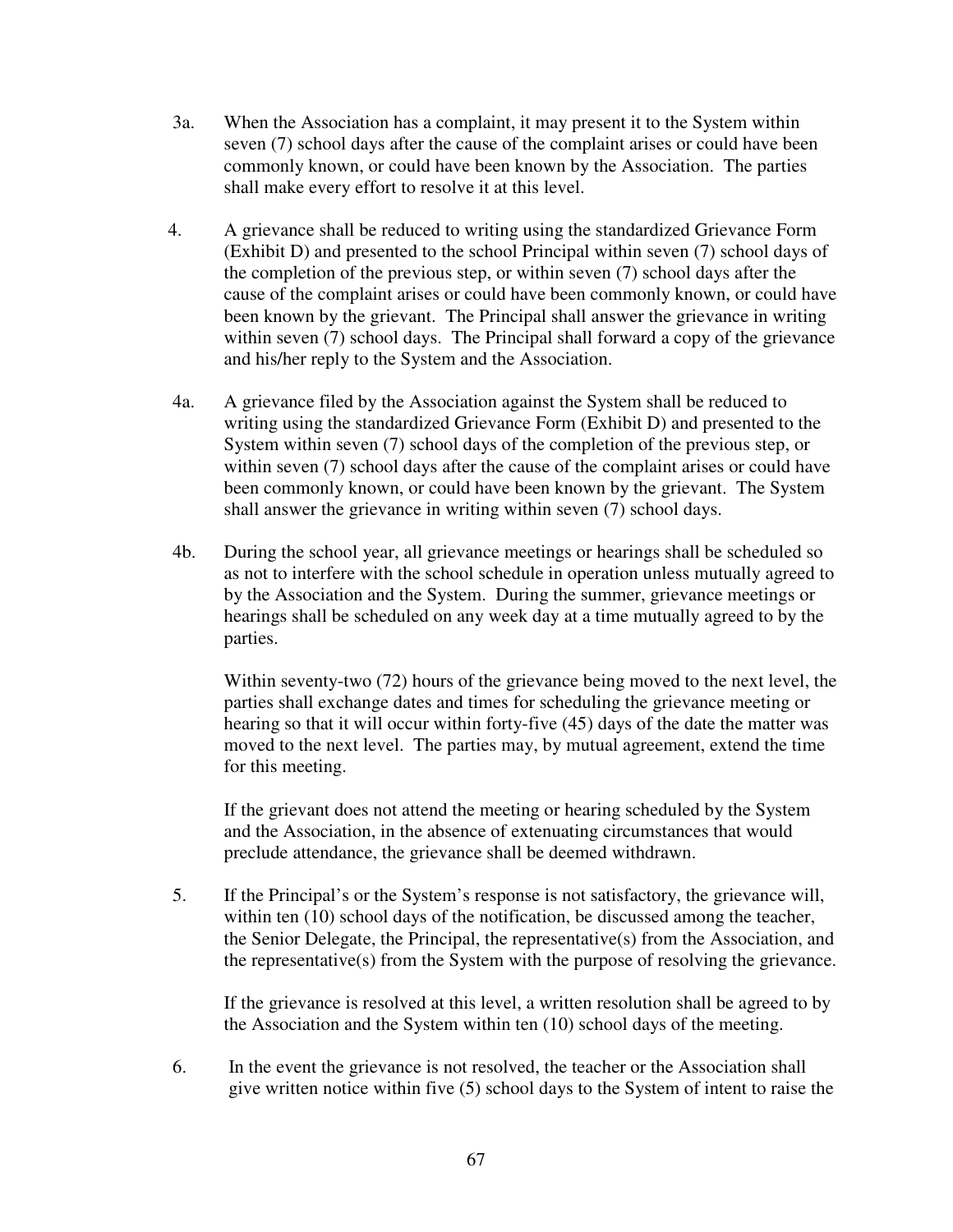grievance to the next level. Thereafter, the teacher, the Association representative(s), the Principal, the Superintendent for Secondary Schools or his/her designee(s) shall meet within ten (10) school days for the purpose of resolving the grievance. The written notice must contain specific reasons why the grievance is being raised to the next level.

The determination of the Superintendent for Secondary Schools or his/her designee shall be forwarded to the System and the Association within ten (10) school days of the hearing, unless the time limit is changed by mutual agreement of the Association and the System.

7. In the event the grievance is not resolved, it may be submitted to the Diocesan Appeal Board by the grievant within ten (10) school days after the preceding steps, and the Appeal Board shall meet with the parties and decide the issue within fifteen (15) school days in accordance with this Agreement (unless the time is modified in writing by mutual agreement of the System and the Association). The written notice of appeal must contain specific reasons why the grievance is being appealed.

The person from the System who renders the decision on the Superintendent's level of the grievance procedure will not sit as a member of the Diocesan Appeal Board.

- 8. In the event that either the Association or the System is dissatisfied with the decision rendered by the Diocesan Appeal Board, either one shall have the right to demand arbitration of the issue except as otherwise provided in the terms of this Agreement.
- 9. Said party shall give written notice of its intention to arbitrate within ten (10) school days upon receipt of notification of the decision by the Diocesan Appeal Board and shall designate one (1) member of a three (3) member arbitration panel. Thereafter, the other party shall designate, within five (5) school days, its member of the arbitration panel.
- 10. Thereafter, the two (2) members of the arbitration panel so designated shall select, within seven (7) school days, a third member from among a list submitted by the American Arbitration Association in accordance with its Labor Arbitration Rules.
- 11. The arbitration panel shall meet within two (2) weeks after its selection and shall render a decision in writing within two (2) weeks after its last official hearing, unless the time limit is modified in writing by mutual agreement of the System and the Association.
- 12. Decisions of a majority of the arbitration panel shall be final and binding on both parties.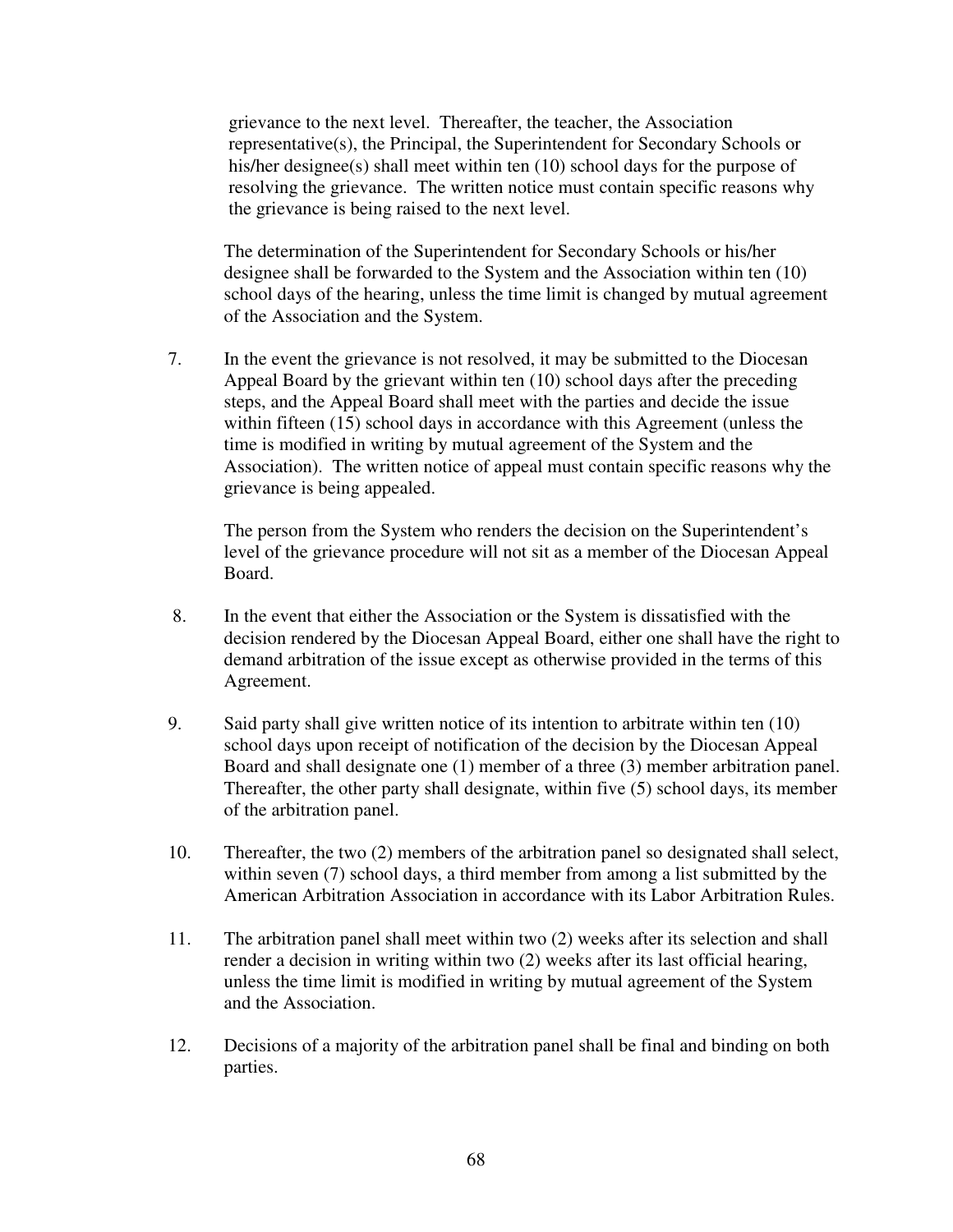- 13. Compensation and costs for the third member of the arbitration panel shall be borne equally by the parties.
- 14. Failure by the System or any of its representatives to comply with any time limit specified at any step of this procedure shall automatically advance the grievance to the next step of this procedure unless modified in writing by mutual agreement of the System and the Association.
- 15. A matter to be arbitrable shall arise from or involve a grievance over the interpretation or application of the contract language or any alleged violation thereof. Changes in this Agreement or changes in the salary schedule are not matters subject to arbitration.

The arbitration panel shall have the jurisdiction and authority to determine whether a violation has occurred. The arbitration panel shall not have the power to alter the provisions of this Agreement in any way.

- 15a. Grievances arising in relation to a local school practice shall not be appealed beyond the Diocesan Appeal Board and the ruling of the Board shall apply only to that particular school.
- 15b. Grievances arising in relation to a System practice shall not be appealed beyond the Diocesan Appeal Board and the ruling of the Board shall apply to the System or the individual schools as deemed appropriate by the Board.
- 15c. Claims concerning sexual harassment made against an individual who is not a member of the bargaining unit, or who is a deacon, are not subject to the grievance and arbitration provisions in this Article XIV, but may, at the option of the teacher, be processed under the System's Sexual Harassment/Misconduct Policy, as promulgated by the System from time to time.

 Claims concerning sexual misconduct made against an individual who is not a member of the bargaining unit are not subject to the grievance and arbitration provisions in this Article XIV, and are processed under the appropriate office of the Archdiocese of Philadelphia.

 Claims concerning sexual misconduct made against a bargaining unit member shall be processed in accordance with Article XIV and Article IV, Section 5a.

16. There shall be no curtailment of teacher services, limitation of performance of assigned duties, strike nor teacher stoppage for the duration of this Agreement.

### *ARTICLE XV - BOARDS AND COMMITTEES*

1. The Diocesan Appeal Board shall consist of five (5) persons, two (2) of whom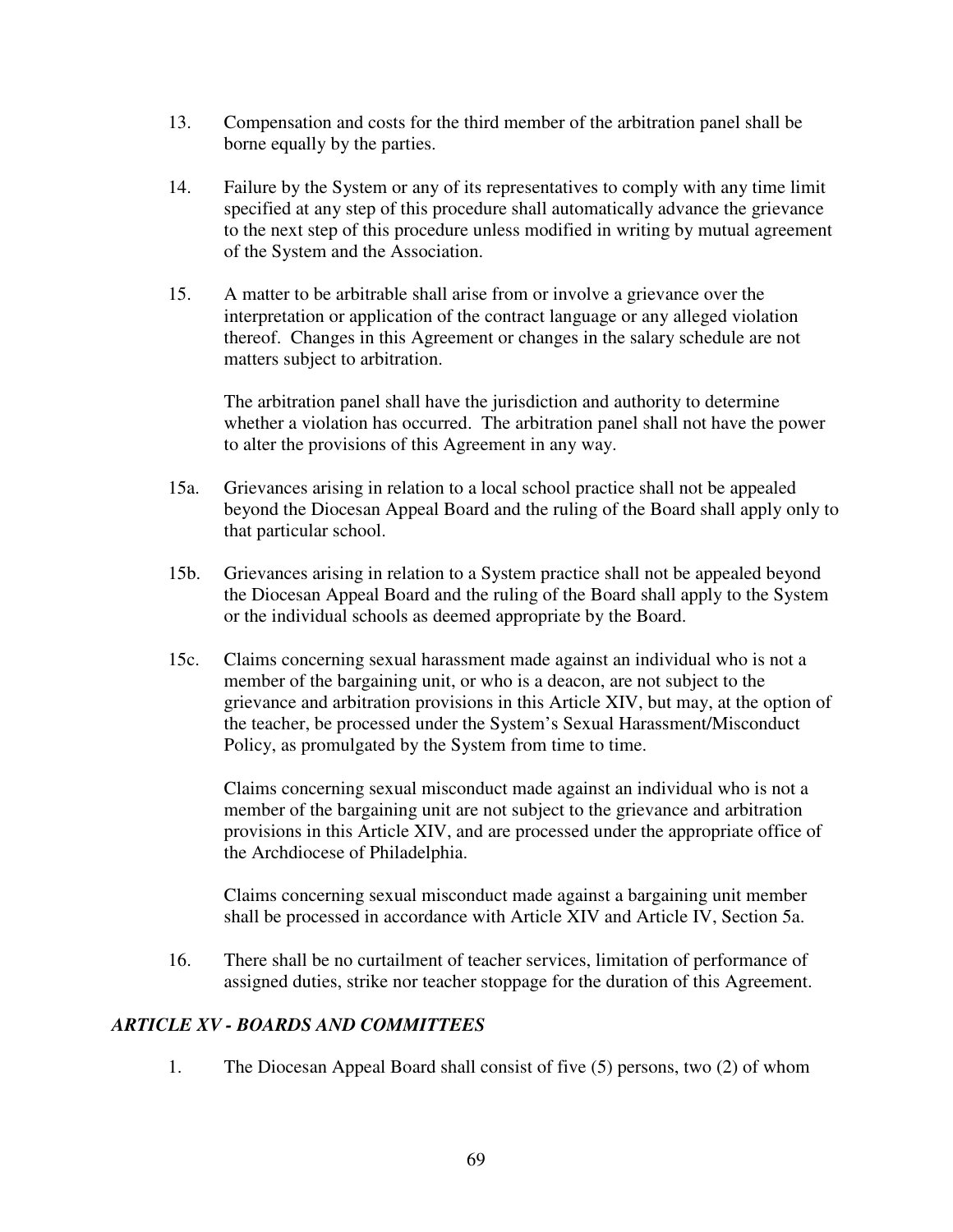shall be selected by the System and two (2) of whom shall be selected by the Association. The fifth member, the chairperson, shall be selected by mutual agreement of the System and the Association from a pool of candidates.

The System and the Association shall mutually select a chairperson(s) for one (1) year's service on the Diocesan Appeal Board, subject to renewal by mutual agreement.

If no chairperson(s) is in place at the time a grievance is pending, the System and the Association shall mutually select a chairperson from the American Arbitration Association or an equivalent arbitration/mediation service.

- 1a. Procedures and guidelines of the Diocesan Appeal Board shall be determined by mutual agreement of the System and the Association.
- 1b. No later than ten (10) school days prior to a scheduled hearing, the System and the Association shall notify each other of their respective representatives on the Diocesan Appeal Board.
- 2. When an opening occurs on a Diocesan Curriculum Committee, such openings shall be posted on a system-wide basis for ten (10) school days. Any interested teacher may submit his/her name to the Director of Secondary Curriculum, Instruction and Staff Development. Each applicant shall be afforded the opportunity for an interview with the Director of Secondary Curriculum, Instruction and Staff Development or his/her designee within thirty (30) days after the end of the posting period. Notification of the appointments shall be sent to all applicants and the Association.
- 2a. Lay teachers shall be adequately represented on all System curriculum and other academic committees. A list of all committees shall be sent to the Association.
- 3. A Faculty Coordinating Committee shall be established in each school for the purpose of improving faculty communications within the local school. The members of the Committee shall be elected by the faculty, exclusive of administration, as defined in Article I, Section 1. This Committee shall consist of at least four (4) members but no more than nine (9). The Committee shall be consultative to the Principal and shall make constructive recommendations to him/her reflecting local faculty interest and concern relative to conditions at that school. The Principal shall consider these recommendations seriously and shall within a reasonable period of time inform the local Faculty Coordinating Committee in writing as to his/her decisions and the reasons.
- 3a. These recommendations are not and cannot become matters of the grievance procedure.
- 4. The Committee for Review will be comprised of three (3) members, two (2)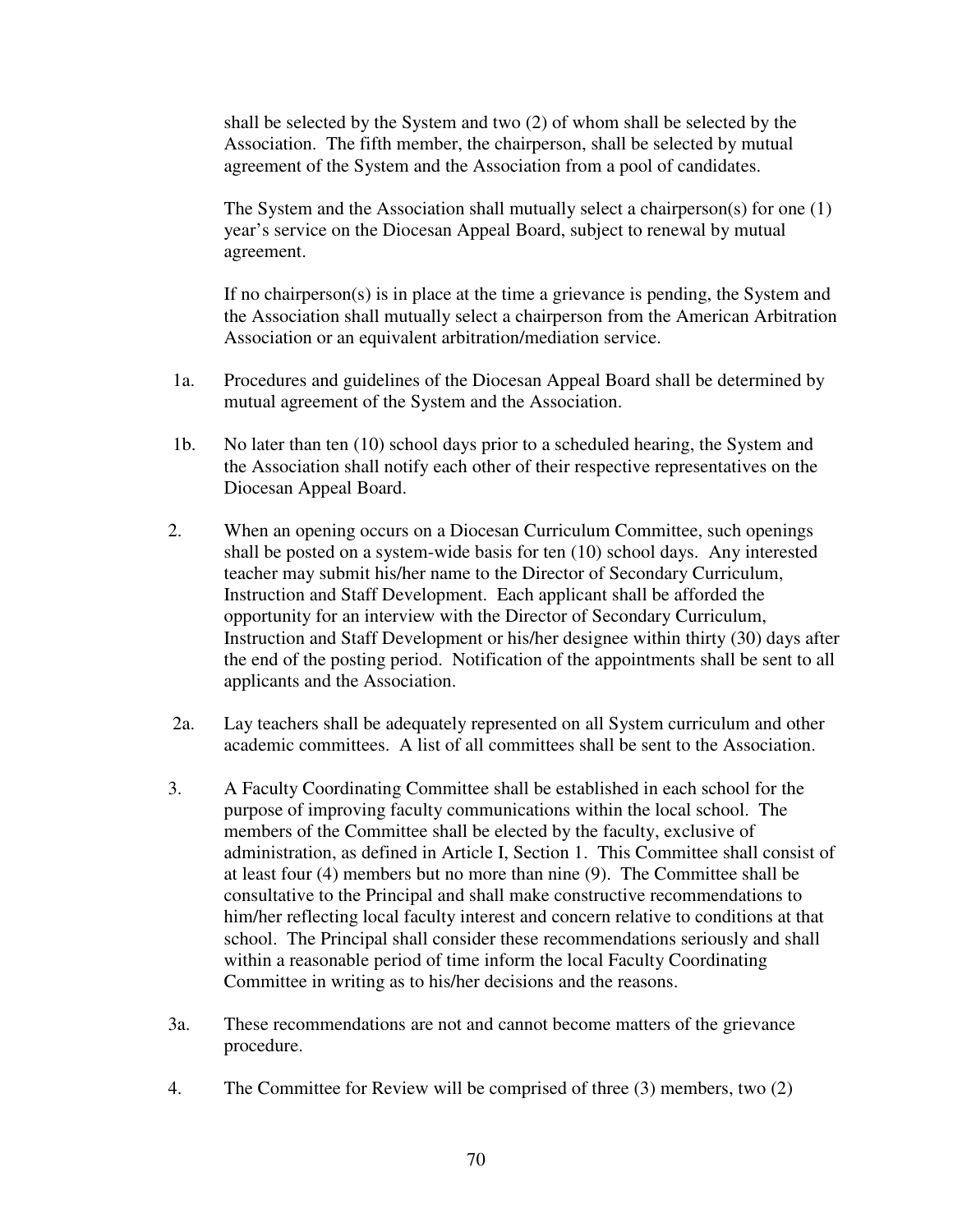representatives from the System or their designees and a department head from the appropriate academic area.

- 5. The Sabbatical Leave Committee shall be composed of five (5) members. In odd numbered years, three (3) members will be appointed by the System and two (2) members will be appointed by the Association. In even numbered years, three (3) members will be appointed by the Association and two (2) members will be appointed by the System.
- 6. The System shall appoint the Department Head Review Board which shall consist of one (1) representative of the System or his/her designee, the Principal of the school in which the opening occurs or his/her designee, and the Assistant Principal for Academic Affairs. The interview process will involve a member of the Curriculum Committee from the appropriate subject area. This shall normally mean that the member of the Curriculum Committee will be present at the interview(s). If the member of the Curriculum Committee is not able to be present at the interview(s), it is expected that he/she shall contact and interview the department head candidate(s) within forty-eight (48) hours of the conclusion of the formal interview(s) and relay their observations on the candidate(s) to the Principal within the next twenty-four (24) hours. The appointment of a department head shall proceed once this time period has elapsed.
- 7. The Teacher Stress Committee shall be composed of two (2) representatives from each of the various teacher groups and one (1) representative of the System. The Committee shall meet at least twice a year. A written report shall be forwarded to the Association.
- 8. The Evaluation Advisory Committee shall be composed of two (2) representatives from the Association, two (2) representatives from the System, three (3) school administrators and three (3) teachers mutually selected by the Association and the System. Notwithstanding the provisions of Article XV, Section 9, the Evaluation Advisory Committee shall be chaired by the Superintendent for Secondary Schools or his/her designee.
- 9. Chairpersons of contractual committees shall be selected by the committee members.

# *ARTICLE XVI - GENERAL TEACHING CONDITIONS*

1. The provisions of this contract are not intended to limit a teacher's rights to voluntarily accept any school activity offered to him/her.

If a teacher does not wish to volunteer for any assignment which is beyond the terms of this contract, he/she is free to do so.

In either case, the teacher's right to volunteer or not to volunteer shall be without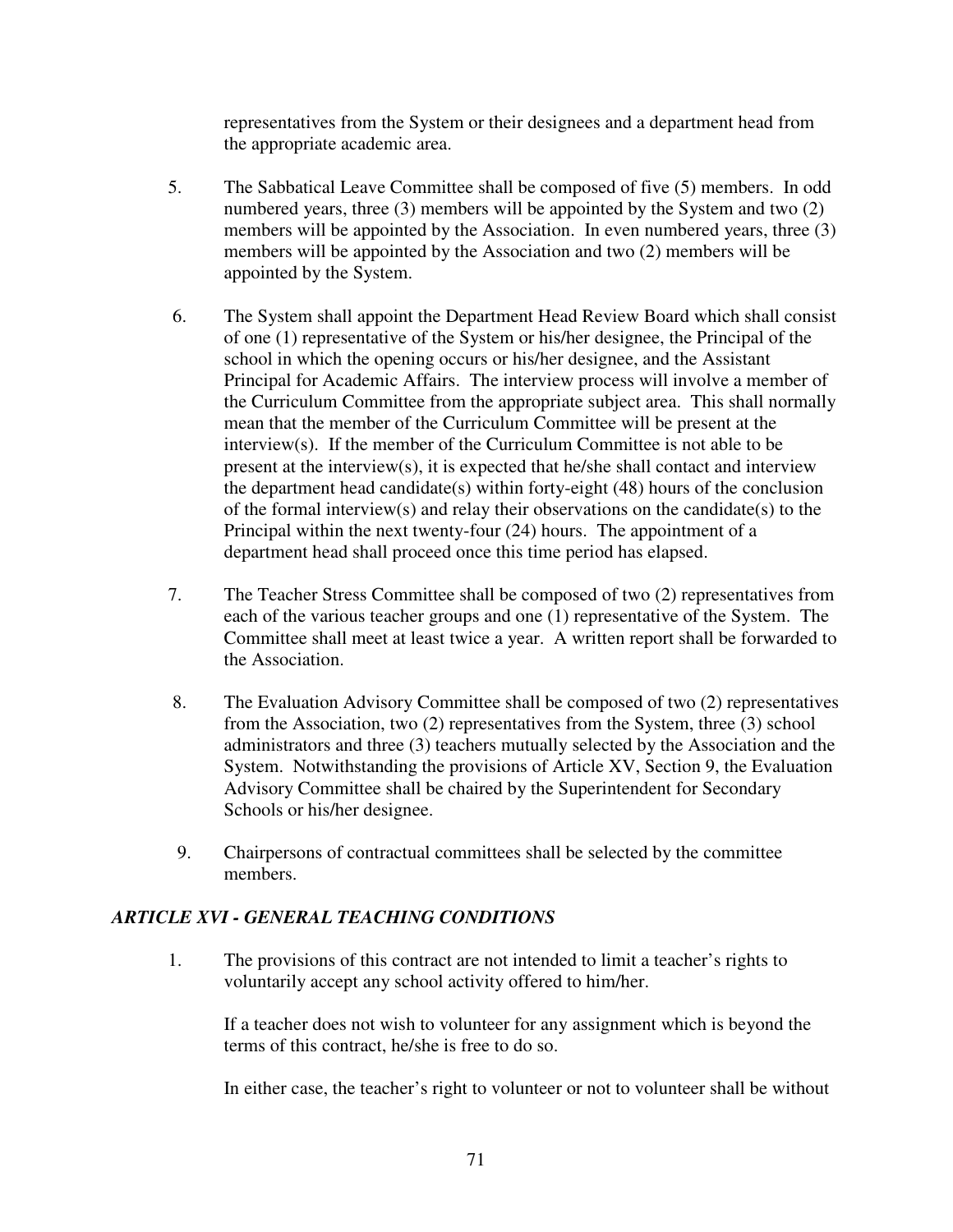prejudice to his/her standing in the System and without censure from the System or the Association.

 1a. When a teacher is requested to or volunteers to accept an assignment which is beyond the terms of this contract, he/she must be given the written request for his/her signature which need not be returned sooner than twenty-four (24) hours after receipt of said request in order to demonstrate in writing his/her willingness to voluntarily accept the assignment. (Exhibit C)

 Failure to complete the Volunteer Form and return it to the school within ten (10) days of receipt implies acceptance of the roster.

- 2. The System shall provide storage space (lockers), teachers' lounges, and lavatory facilities.
- 2a. Individual mailboxes shall be provided for each lay teacher in each school, and mail received shall be placed in the teacher's mailbox.
- 3. Teacher assignments shall be made on a basis commensurate with the teacher's professional status. Service assignments shall be distributed equitably on a year by year basis among all personnel. Exceptions shall be made only for serious and compelling reasons.
- 4. Expenses directly related to activities for which prior approval has been obtained from the Principal shall be reimbursed at a rate and/or amount agreed to in advance.
- 5. In each school there shall be a telephone number which is not published to students and/or the public, but which number is available to faculty members. A telephone answering tape machine shall be attached to this phone so that it can be used outside business hours.
- 6. Orientation: The System shall conduct orientation meetings for teachers new to the System. Attendance and participation at the orientation is mandatory. The purpose of these meetings will be as follows: to prepare and acquaint the teachers new to the System with the functions and regulations of the various departments and committees within the System and the schools; to prepare teachers new to the System to teach more effectively and with greater knowledge in their assigned subjects or areas; to familiarize teachers new to the System with the curricula and procedures of the System; to enable the teachers new to the System to assimilate into the System in an orderly fashion; to provide a sense of confidence in the teachers new to the System by defining their role in the System; and to explain the purposes and functions of the Association. The System shall also require that orientation meetings be held in the individual schools.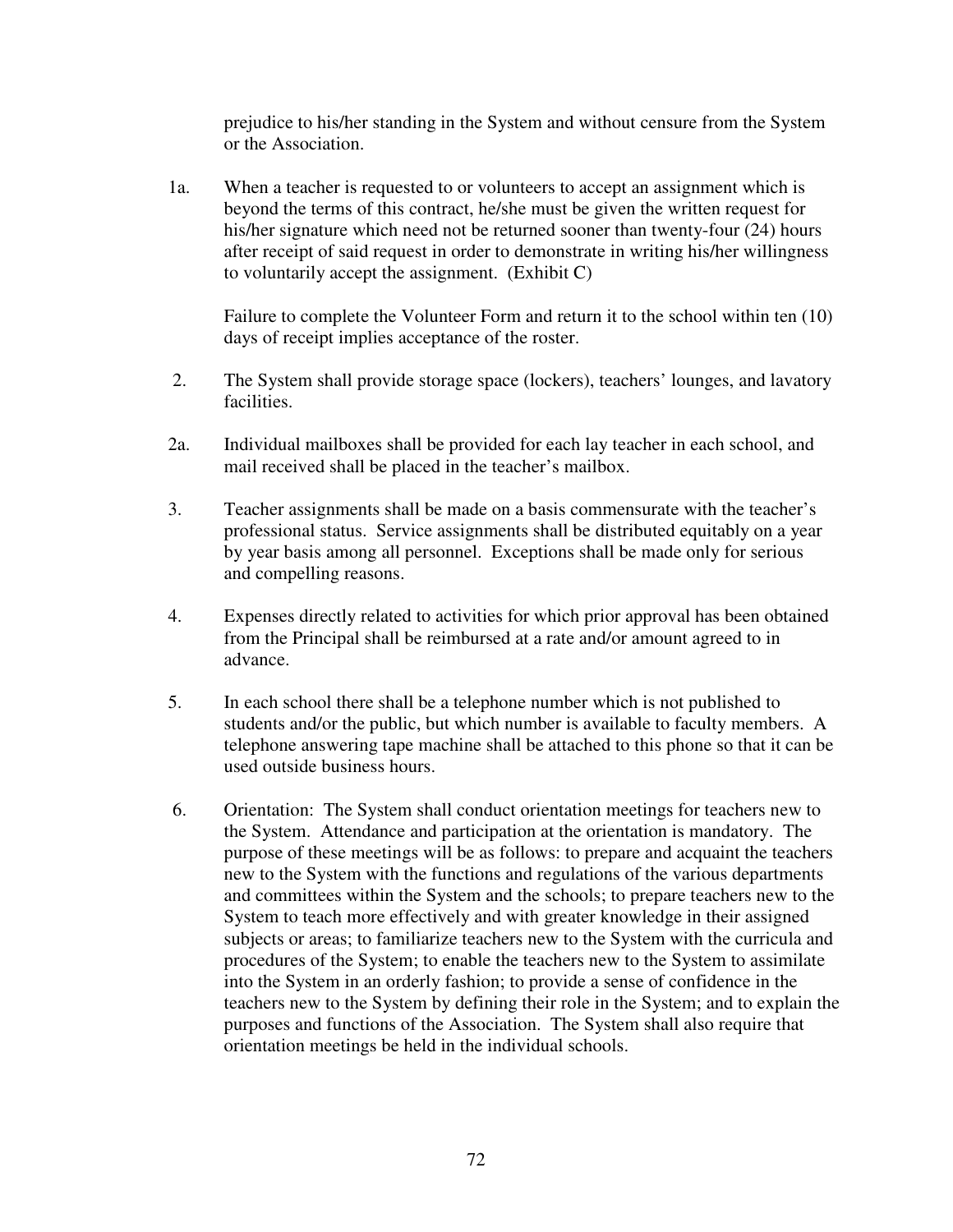- 6a. The System shall designate the Organizational Day that shall be held at the local schools. The time shall be used for activities directly related to the professional duties of the teacher. If religious activities are part of the Organizational Day, teachers are required to attend such activities.
- 7. Within the first week of school or within one (1) week of hiring, a lead teacher shall be assigned to all first year teachers new to the System by the Principal in consultation with the respective department head. He/she shall be selected from the same department, subject area, and grade level, when possible, as the new teacher and he/she must be a tenured teacher. A mutually acceptable time shall be established for weekly meetings to discuss classroom experience, ideas, and suggestions. This meeting shall be mandatory the first quarter and optional as the need arises for the remainder of the year.

 The lead teacher shall observe the new teacher a minimum of three (3) times during the first quarter, and a minimum of two (2) times during the second quarter; a minimum of three (3) times during the third quarter, and a minimum of two (2) times during the fourth quarter. Exhibit F shall be completed at the end of each quarter. The department head shall not be assigned as a lead teacher to those teachers.

- 8. In the event that a student must be added or removed from a teacher's class anytime subsequent to October 15, the appropriate administrator shall provide the opportunity to discuss the situation with the teacher(s) involved at least a day in advance of such change.
- 9. A teacher's grade for a student shall not be changed except for serious and compelling reasons. Should circumstances indicate that a change might be necessary, the administration shall attempt reasonable means of discussing these circumstances with the teacher before making any change in the grade. If the teacher cannot be informed verbally, the teacher shall be notified in writing if the grade is changed and given the reasons for the change as soon as possible.

If a teacher's grade is changed without the consent of the teacher, the teacher's name shall not appear on the student's report card.

- 10. The System shall continue its policy of paying registration fees for conferences or institutes required by the System or the local school.
- 11. Each teacher shall receive a copy of this Agreement with its Exhibits and Appendices.

## *ARTICLE XVII - EDUCATIONAL OBJECTIVES*

1. The System will participate as fully as possible in federal and state programs which provide services for student needs.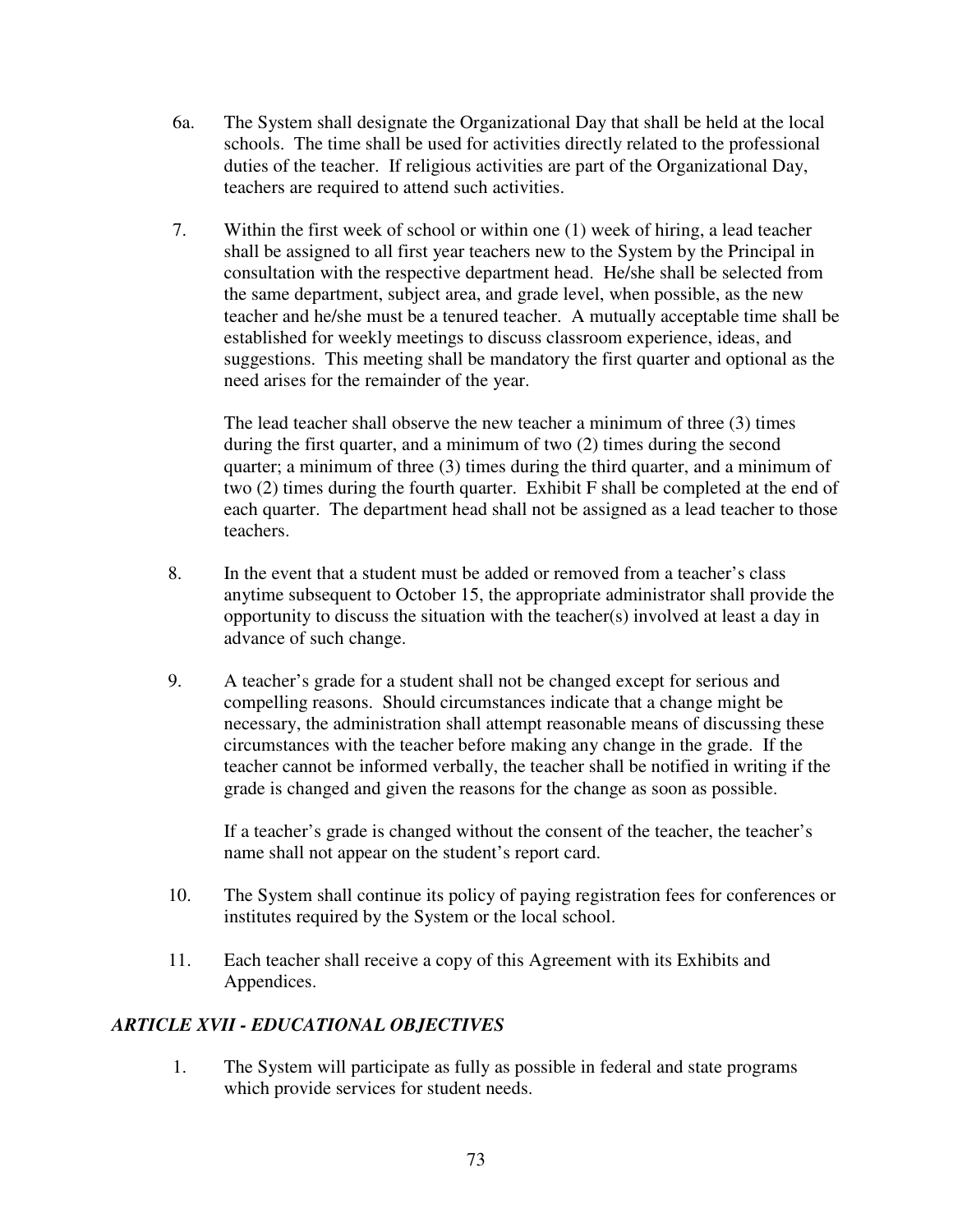Where these services are not available, the System will continue to take the initiative in developing these programs.

The System will continue to inform the local school through the proper department how to avail themselves of these services.

2. The System recognizes the importance of all counseling (including personal, job counseling, college counseling, military counseling, religious counseling) and referral services within and outside the high schools. In concert with the System, the administrators of the high schools and their staffs shall initiate or increase such services both by their own direct efforts and by the support of government programs to increase such resources.

The System also recognizes that only through competent counselors can the students in our schools be benefited. The System will strive to ensure that competent counselors will be available.

- 3. The System will continue the policy of obtaining voluntary helpers from among the various parent and school organizations to assist the school in nonprofessional duties such as with library and clerical aid. Where professionally qualified volunteers are available, they shall be utilized on a nonpaying basis in areas such as reading, language, art and industrial courses. All voluntary personnel shall be under the direction of the administration.
- 4. The System and the Association share a deep mutual concern related to the various forms of abuse affecting the children of this community. Both organizations will cooperate with current agencies, processes and protocols dealing with these issues.
- 5. The System shall encourage, where feasible, a flexible daily, weekly, monthly, or semester schedule to meet the needs of those students enrolled in special programs.
- 6. In schools that have a Driver Education Program, teachers who are qualified will be encouraged to participate.
- 7. The System shall continue its policy of providing programs leading to and maintaining active certification in accordance with state law.
- 8. The System and the Association shall jointly sponsor an annual Political Action Seminar for juniors and seniors in the high schools for the purpose of involving the students in the political process.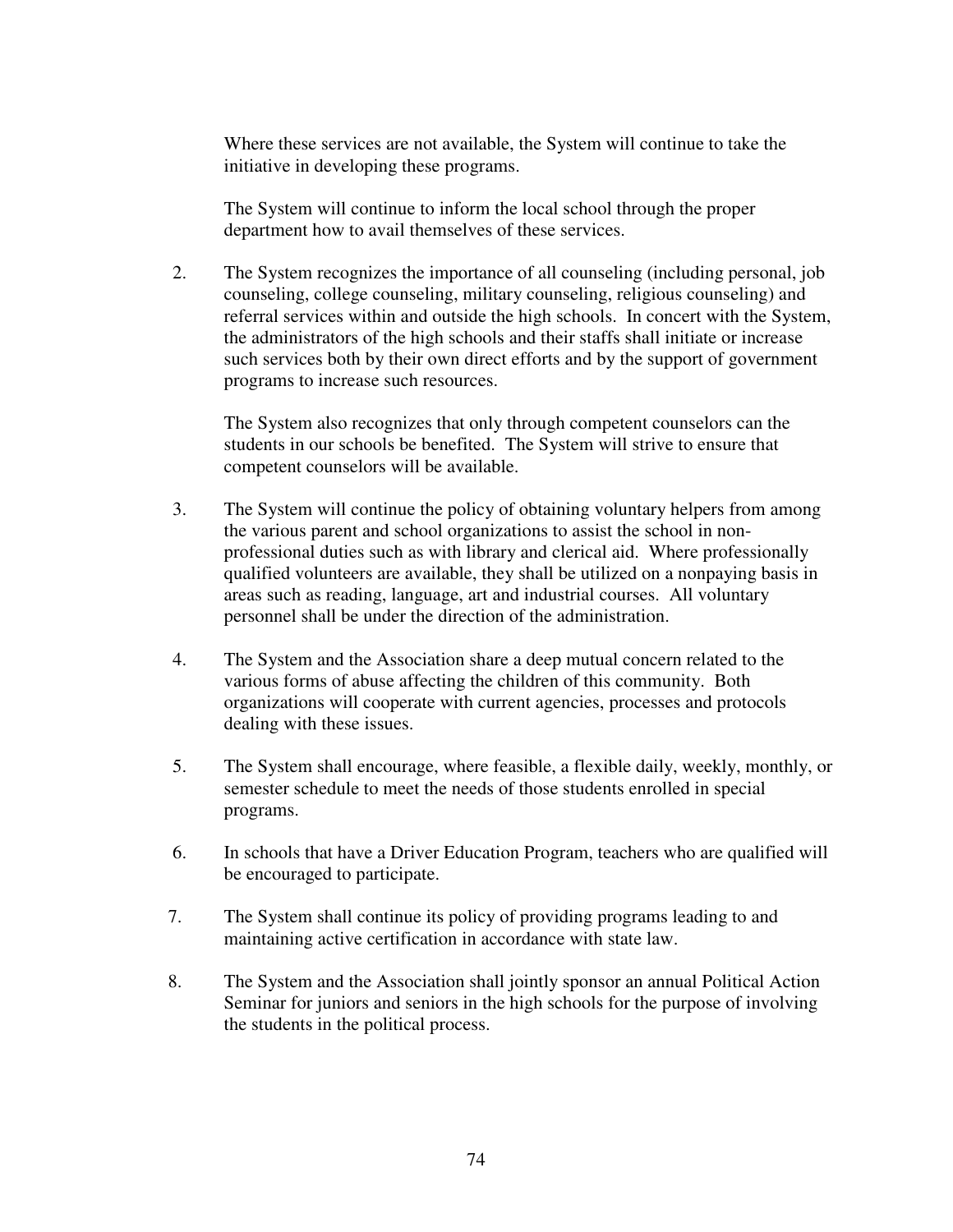9. Where the local public school district applies for and/or receives a federal grant to establish a Teacher Center whose purpose is to provide teachers with the opportunity for training and curriculum development which meets their needs and enables them to better serve their students, the System shall review and participate in the initial planning meeting for such Centers.

When the Teacher Center Grant is received, the System will again review the program. If the program is found to be appropriate by the Secretary for Catholic Education, the System shall continue its participation so that the System's teachers may benefit from the program.

The Association shall appoint from the appropriate bargaining unit the lay members of the Teacher Center Advisory Board.

# *ARTICLE XVIII - SUBSTITUTE TEACHERS*

1. Substitute teachers who are employed for at least forty-five (45) consecutive school days to replace teachers who have been granted approved leaves of absence or who are using sick days shall be classified as long-term substitutes.

Should a teacher using sick days resume his/her teaching duties prior to the anticipated date of return, the long-term substitute shall be given two (2) weeks notice of termination. During those two (2) weeks, the long-term substitute shall be used as a per diem substitute at the long-term substitute rate in the current school or in another school.

- 1a. Such long-term substitutes shall be paid on the first step of the Basic Salary Scale.
- 1b. Long-term substitute teachers hired prior to November 1 for a full year shall have the option of participating in the Medical Health, Disability and Life Insurance Plans. One-half (1/2) the cost of the Medical Plan shall be borne by the System. The cost of the disability and life insurance plans shall be borne by the teacher.
- 1c. Long-term substitutes shall be entitled to five (5) sick days with full pay during each semester. These sick days shall not be cumulative. If the long-term substitute is hired as a full-time teacher, the sick days which have not been used shall accrue to the teacher.

Long-term substitutes shall be entitled to one (1) personal day per semester.

- 1d. Within the first week of school or within one (1) week of hiring during the school year, each long-term substitute shall be assigned a lead teacher.
- 1e. Long-term substitutes shall be evaluated according to the Evaluation Procedure.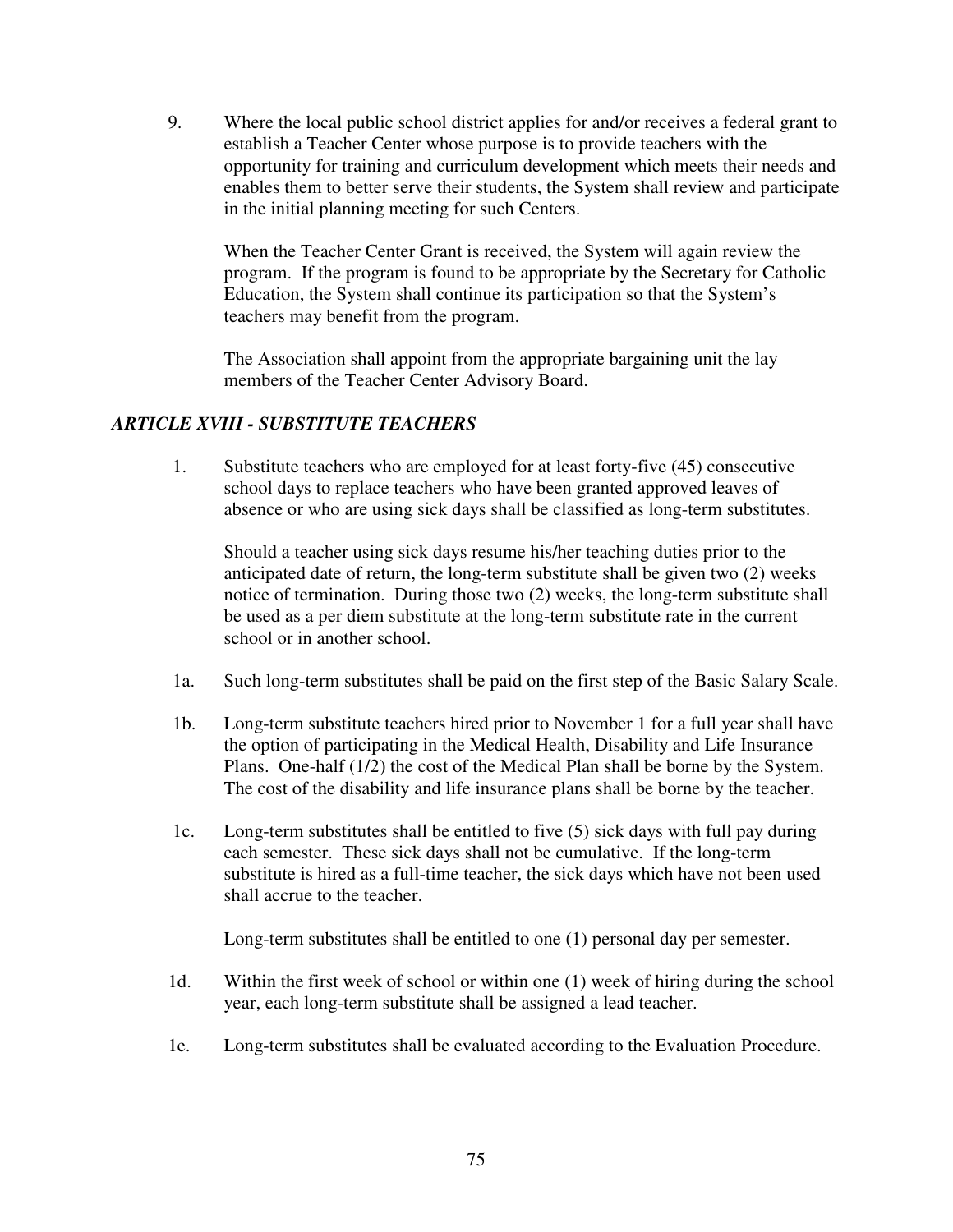The six (6) teaching semesters of evaluation for tenure shall include up to two (2) successive semesters of evaluation while the teacher held long-term status, provided the two (2) semesters are in the same school.

- 1f. If the substitute teacher's experience is not deemed satisfactory, the Principal shall make known in writing to the teacher his/her reasons for finding the substitute teacher unsatisfactory.
- 2. All other substitute teachers after becoming members of the bargaining unit, according to the provisions of Article I, Section 1, shall have the option of participating in the Medical Health Plan, provided the substitute bears the full cost of such plans.

Per diem substitute teachers shall be paid at the rate of \$95.00 per day.

3. Other contract sections pertaining to substitute teachers are:

 Article I, Section 1 -- Substitutes whose continuous employment extends beyond thirty (30) school days, or whose totality of discontinuous employment during the same school year extends beyond fifty (50) school days shall automatically become members of the bargaining unit on the first day of employment. Such membership in the bargaining unit does not guarantee the substitute teacher any rights of continued employment.

 Article I, Section 1a—For the 2011-2012 school year, in the event, however, the limited teaching experience of at least one (1) semester (as defined in Article XVIII, Section 1) has been satisfactory according to the Evaluation Procedure, the teacher's name shall be placed on a list. Vacancies in the appropriate subject area shall be filled by teachers selected from a pool of all available substitutes plus all other available candidates.

 Beginning in the 2012-2013 school year, in the event, however, the limited teaching experience of at least one (1) semester (as defined in Article XVIII, Section 1) has been Distinguished, Proficient or Basic according to the Evaluation Procedure, the teacher's name shall be placed on a list. Vacancies in the appropriate subject area shall be filled by teachers selected from a pool of all available substitutes plus all other available candidates.

 The assignment shall take place at the beginning of the second semester provided the opening occurs at least thirty (30) days before the beginning of the second semester. Otherwise, the assignment will take place at the end of the school year.

As soon as the teacher is selected, he/she shall be treated as a full-time teacher.

 Article V, Section 7 -- Substitutes who have become members of the bargaining unit through continuous employment, and who subsequently, while continuously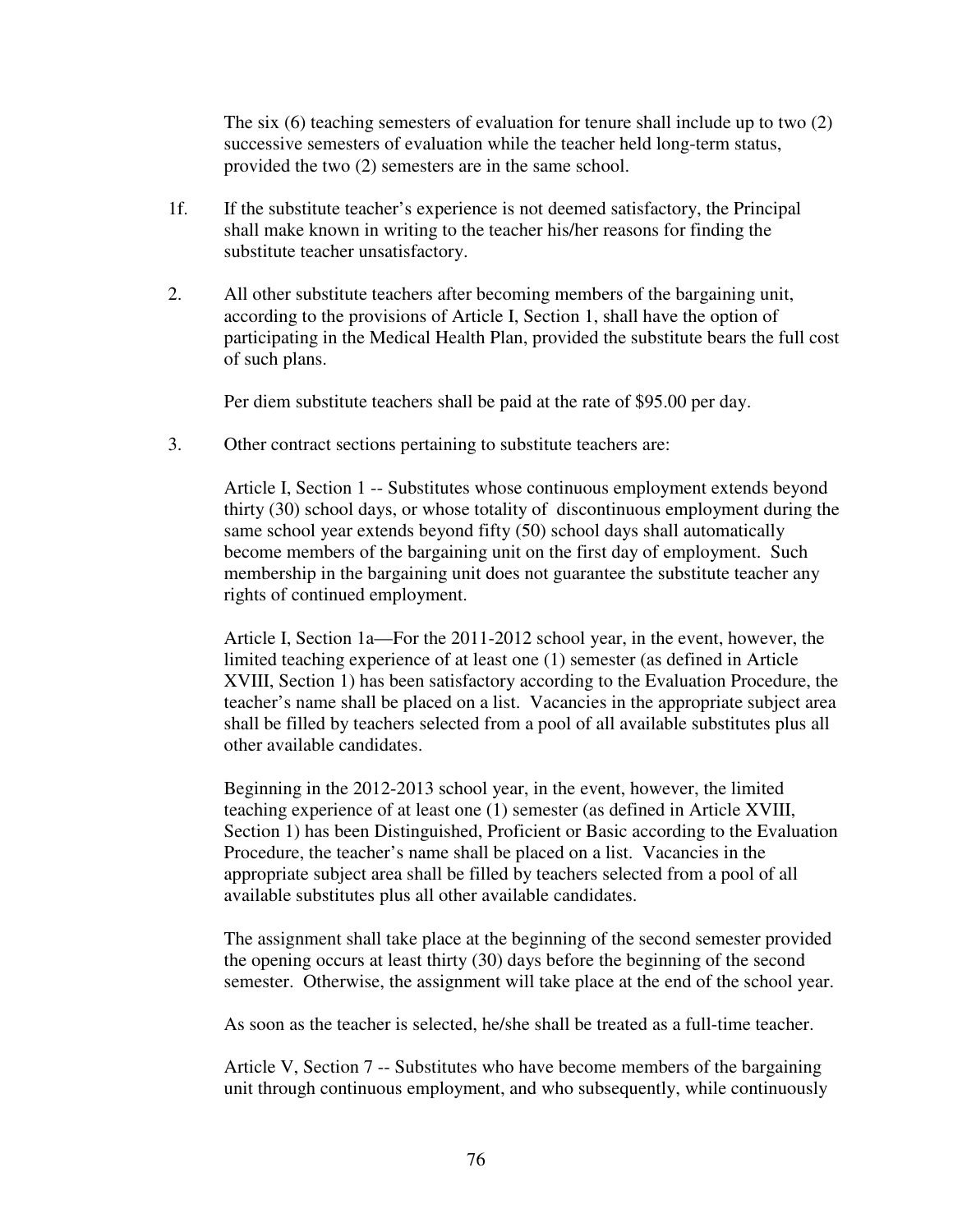employed, are appointed full-time teachers shall receive credit for seniority by counting from the first day that their continuous substitution began except as modified by Article V, Section 3 and Article I, Section 1a. All such substitutes shall be provided a copy of the Agreement by their Principal, which shall contain all provisions pertaining to them.

 Article VI, Section 7 -- The teacher hired as a replacement shall be so notified at the time of employment.

Article VI, Section 18-- Teachers hired as replacement teachers for those using sick days or on approved leaves shall have their names placed on a list and no new teacher with comparable qualifications shall be employed to fill a vacancy until the provisions of Article I, Section 1a have been fulfilled.

## *ARTICLE XIX – PAST PRACTICES*

The parties recognize and agree that an effective, efficient, and harmonious relationship is dependent upon a labor-management agreement that is both clear and comprehensive. To that end, each party agrees to identify in writing all past practices, agreements, and/or understandings that the party (i) in good faith believes does or could constitute a term or condition of employment but (ii) do not appear or are not addressed in this Agreement (collectively, "Past Practices"). Each party shall provide the other party a written document identifying all past practices ("Past Practice Document") on or before December 1, 2011 which may be amended as the parties investigate the issues through June 1, 2012. The parties agree that any alleged past practice, agreement and/or understanding that is not contained in its Past Practice Document shall not be invoked, implemented or recognized during the term of this Agreement.

 After exchanging their respective Past Practice Documents, the parties agree to engage in mutual discussions to change, alter, amend and/or delete any past practice(s), in a good faith effort to come to a mutual agreement on which past practices should be included in this or future collective bargaining agreements on or before February 1, 2013.

 It is understood that the preparation of a Past Practice Document does not create a controversy regarding the existence or non-existence of any claimed past practice, and neither party shall file a grievance or otherwise contest the legitimacy of any past practice until a factual dispute arises in which such past practice is invoked.

## *ARTICLE XX - SAVINGS AND SEPARABILITY CLAUSE*

1. The parties agree that any clauses which may be prohibited by, invalid under, or in contravention of any operable Federal or State law, or under which Employer or Union is required to do any act which is in contravention of any Federal or State law, shall be null and void, but, in such event, the remaining clauses shall continue in full force and effect for the term of this Agreement, and any renewal thereof.